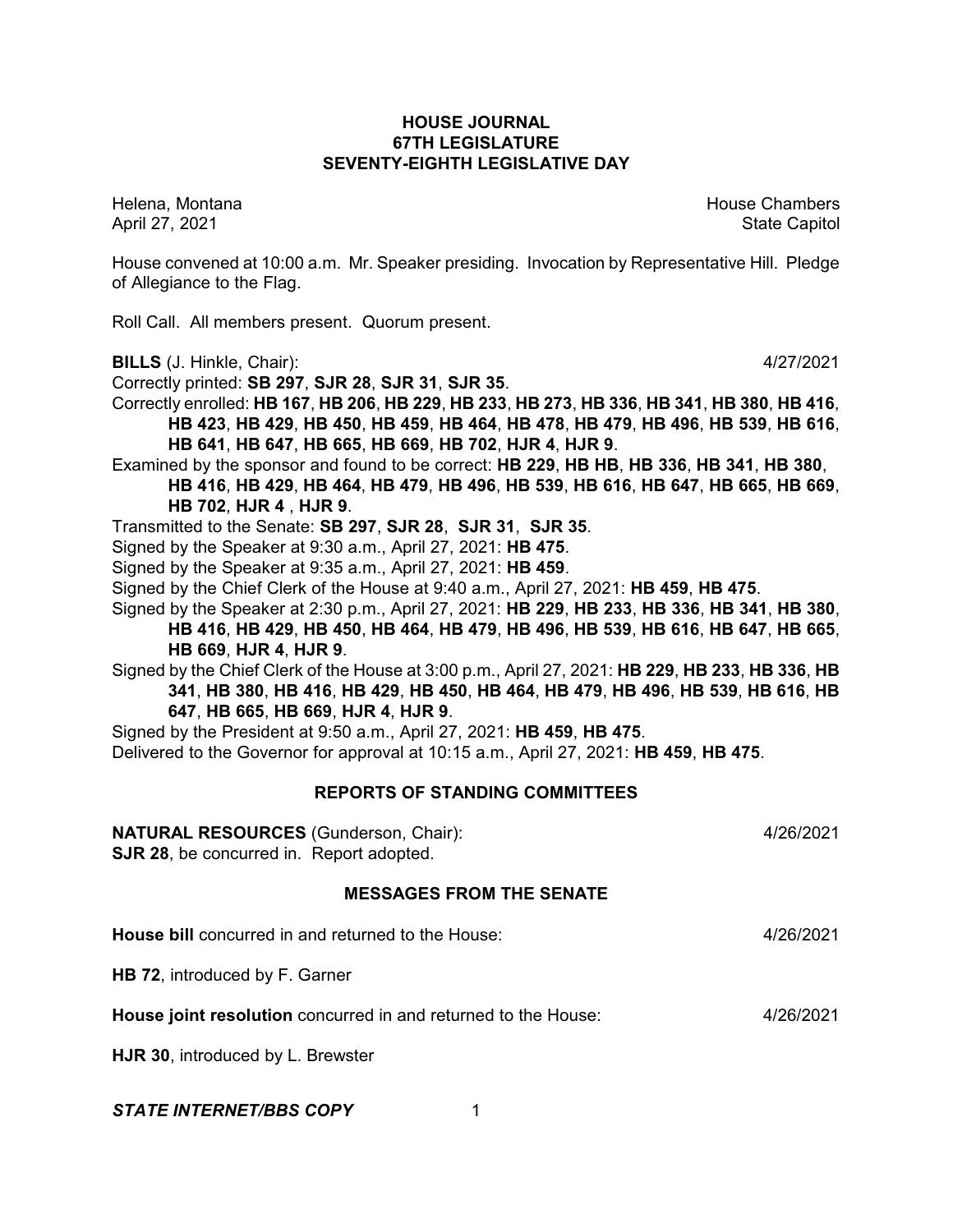**House bills** concurred in as amended and returned to the House for concurrence in Senate amendments:

**HB 191**, introduced by M. Hopkins **HB 279**, introduced by S. Berglee **HB 629**, introduced by D. Fern **HB 651**, introduced by M. Bertoglio **HB 660**, introduced by J. Kassmier **HB 705**, introduced by E. Buttrey

This amended bill is being returned after the deadline for General Bills. Joint rule 40-200 requires a 2/3 vote for the bill to be considered by the receiving house. 4/26/2021

**HB 530**, introduced by W. McKamey

| <b>House bill not</b> concurred in and returned to the House: | 4/26/2021 |
|---------------------------------------------------------------|-----------|
|                                                               |           |

**HB 686**, introduced by M. Regier

#### **House amendments to Senate bills** concurred in: 4/26/2021

**SB 116**, introduced by D. Ankney **SB 165**, introduced by C. Glimm **SB 173**, introduced by D. Howard **SB 212**, introduced by R. Osmundson **SB 320**, introduced by E. Boldman **SB 395**, introduced by G. Hertz

**Senate joint resolutions** passed and transmitted to the House for concurrence: 4/26/2021

**SJR 33**, introduced by C. Pope **SJR 35**, introduced by C. Friedel

**HB 555** - The Senate acceded to the request of the House and authorized the President to appoint the following **Free** Conference Committee to meet with a like committee from the House to confer on **HB 555:**

4/26/2021

4/26/2021

Senator Fitzpatrick, Chair Senator Friedel Senator Webber

**HB 648** - The Senate acceded to the request of the House and authorized the President to appoint the following **Free** Conference Committee to meet with a like committee from the House to confer on **HB 648:**

4/26/2021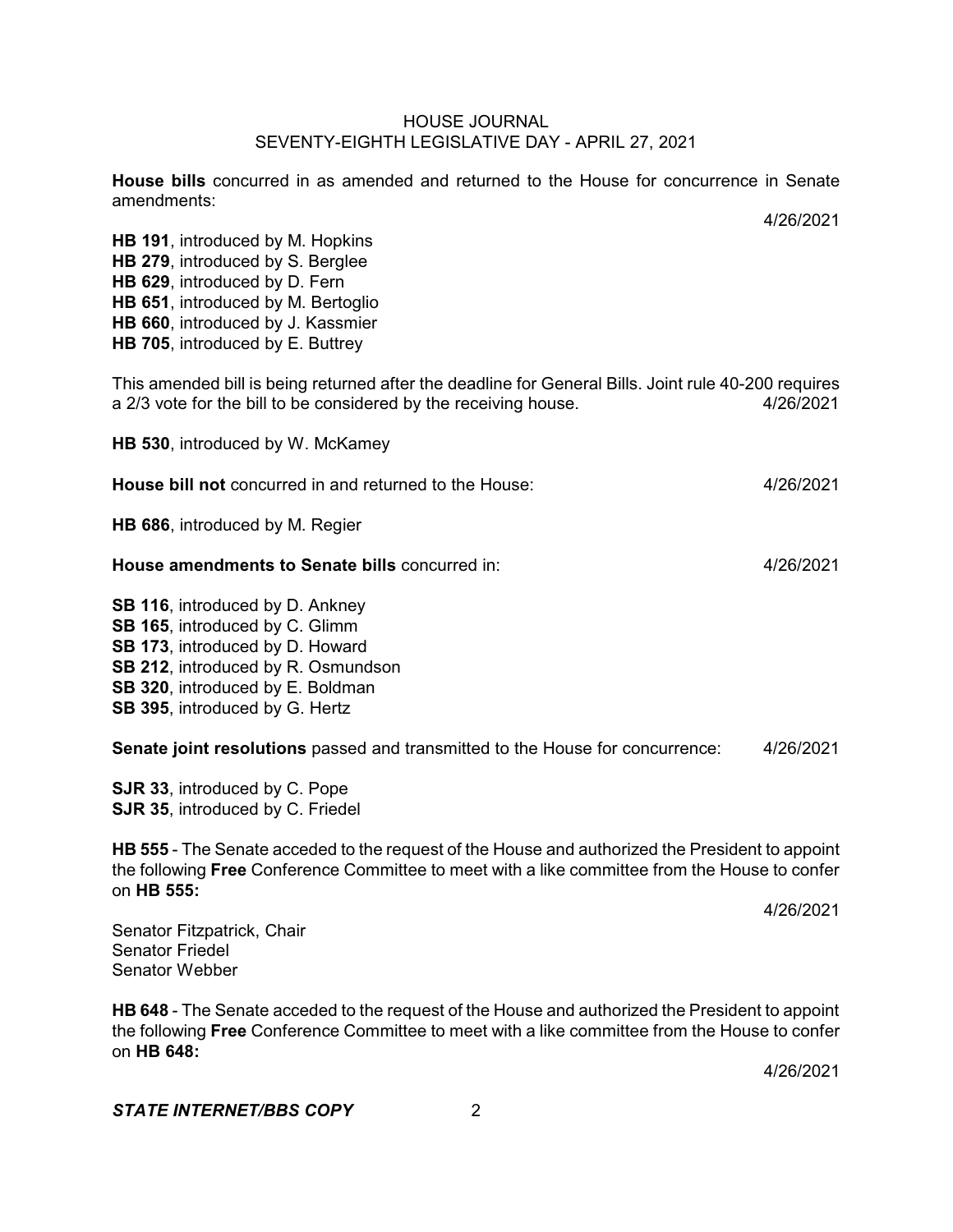Senator Ankney, Chair Senator Lynch Senator Welborn

Senator Lynch

**HB 678** - The Senate acceded to the request of the House and authorized the President to appoint the following **Free** Conference Committee to meet with a like committee from the House to confer on **HB 678:**

Senator Osmundson, Chair Senator Kary

**HB 693** - The Senate acceded to the request of the House and authorized the President to appoint the following **Free** Conference Committee to meet with a like committee from the House to confer on **HB 693:**

Senator Osmundson, Chair Senator Howard Senator Lynch

**SB 402** - The Senate failed to concur in House amendments to **SB 402,** authorized the President to appoint the following **Free** Conference Committee, and requested that the House appoint a like committee to confer on **SB 402:**

Senator C. Smith, Chair Senator Esp Senator Sands

Conference Committee Report No.1 adopted: 4/26/2021

**HB 63**, introduced by J. Dooling **HB 276**, introduced by M. Caferro

**Free** Conference Committee Report No.1 adopted: 4/26/2021

**HB 230**, introduced by M. Regier **HB 525**, introduced by E. Buttrey

# **FIRST READING AND COMMITMENT OF BILLS**

The following Senate joint resolutions were introduced, read first time, and referred to committees:

**SJR 33**, introduced by C. Pope, referred to Energy, Technology and Federal Relations. **SJR 35**, introduced by C. Friedel, E. Buttrey, M. Blasdel, B. Tschida, S. Vinton, S. Galloway, M. Stromswold, G. Frazer, referred to Business and Labor.

## *STATE INTERNET/BBS COPY* 3

4/26/2021

4/26/2021

4/26/2021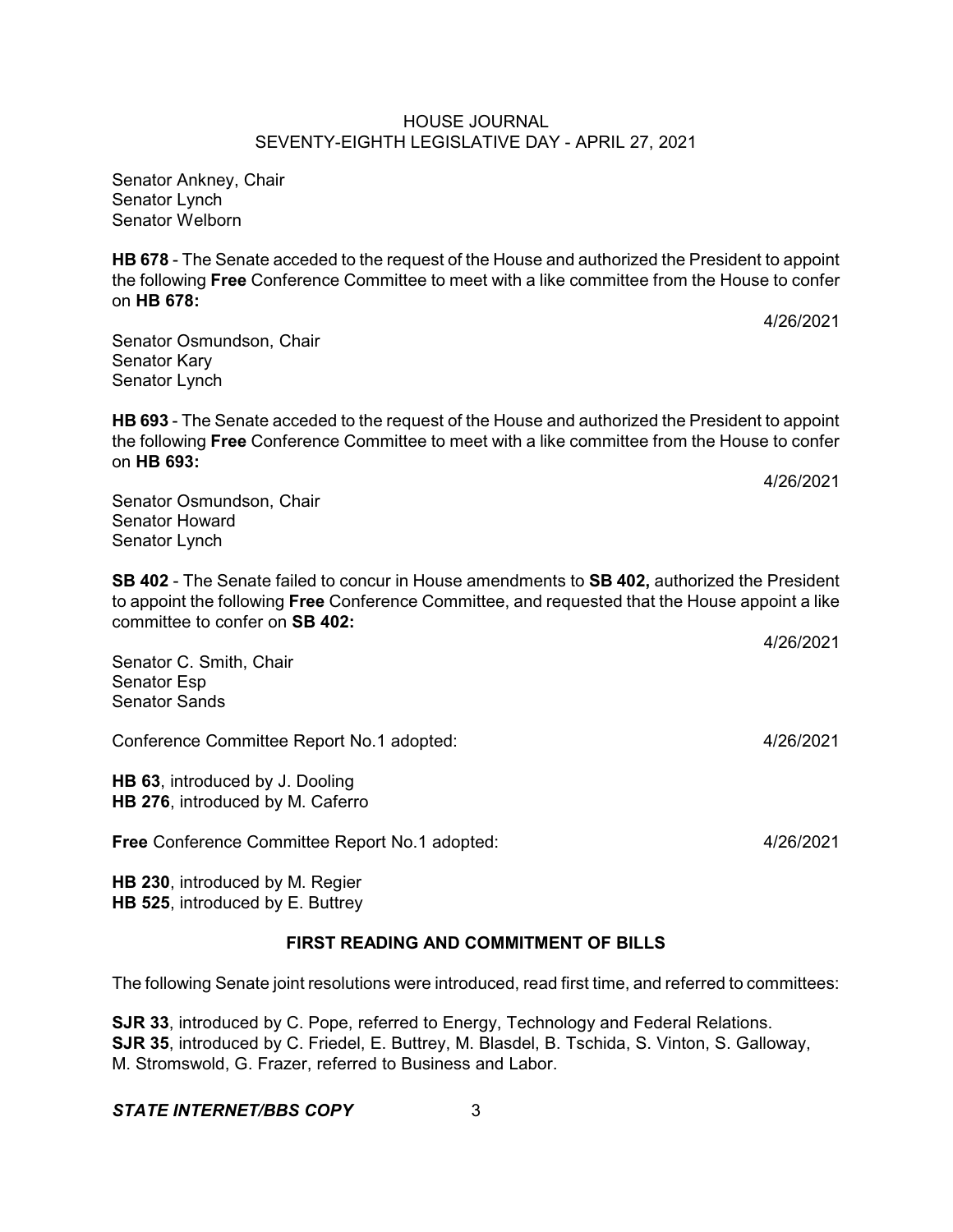# **SECOND READING OF BILLS (COMMITTEE OF THE WHOLE)**

Majority Leader Vinton moved the House resolve itself into a Committee of the Whole for consideration of business on second reading. Motion carried. Representative Malone in the chair.

Mr. Speaker: We, your Committee of the Whole, having had under consideration business on second reading, recommend as follows:

**HB 4** - Majority Leader Vinton moved consideration of **HB 4** be placed at the bottom of the second reading board. Motion carried.

**HB 6** - **Senate Amendments** - Representative Hopkins moved Senate amendments to **HB 6** be concurred in. Motion carried as follows:

Yeas: Abbott, Anderson, Bartel, Beard, Bedey, Berglee, Bertoglio, Binkley, Bishop, Brewster, Buckley, Buttrey, Caferro, Carlson, Curdy, Custer, Dooling, Dunwell, Duram, Farris-Olsen, Fern, Fielder, Fitzgerald, Fleming, France, Frazer, Fuller, Funk, Galloway, Garner, Gillette, Gist, Greef, Gunderson, Hamilton, Harvey, Hawk, Hayman, Hill, Hinkle C, Hinkle J, Holmlund, Hopkins, Jones, Karjala, Kassmier, Keane, Kelker, Keogh, Kerns, Kerr-Carpenter, Knudsen C, Knudsen R, Kortum, Lenz, Ler, Loge, Malone, Marler, Marshall, McKamey, Mercer, Mitchell, Moore, Nave, Noland, Novak, Olsen, Patelis, Phalen, Putnam, Read, Regier A, Regier M, Reksten, Ricci, Running Wolf, Schillinger, Seekins-Crowe, Sheldon-Galloway, Skees, Smith, Stafman, Stewart Peregoy, Stromswold, Sullivan, Tenenbaum, Thane, Trebas, Tschida, Usher, Vinton, Walsh, Weatherwax, Welch, Whiteman Pena, Whitman, Windy Boy, Zolnikov, Mr. Speaker. Total 100

Nays: None. Total 0

Voted absentee: None.

Excused: None. Total 0

Absent or not voting: None. Total 0

**HB 10** - **Senate Amendments** - Representative Holmlund moved Senate amendments to **HB 10** be concurred in. Motion carried as follows:

Yeas: Abbott, Anderson, Beard, Bedey, Berglee, Bertoglio, Binkley, Bishop, Brewster, Buckley, Buttrey, Caferro, Carlson, Curdy, Custer, Dooling, Duram, Farris-Olsen, Fern, Fielder, Fitzgerald, Fleming, France, Frazer, Fuller, Funk, Galloway, Garner, Gillette, Gist, Greef, Gunderson, Hamilton, Harvey, Hawk, Hayman, Hill, Hinkle C, Hinkle J, Holmlund, Hopkins, Jones, Karjala,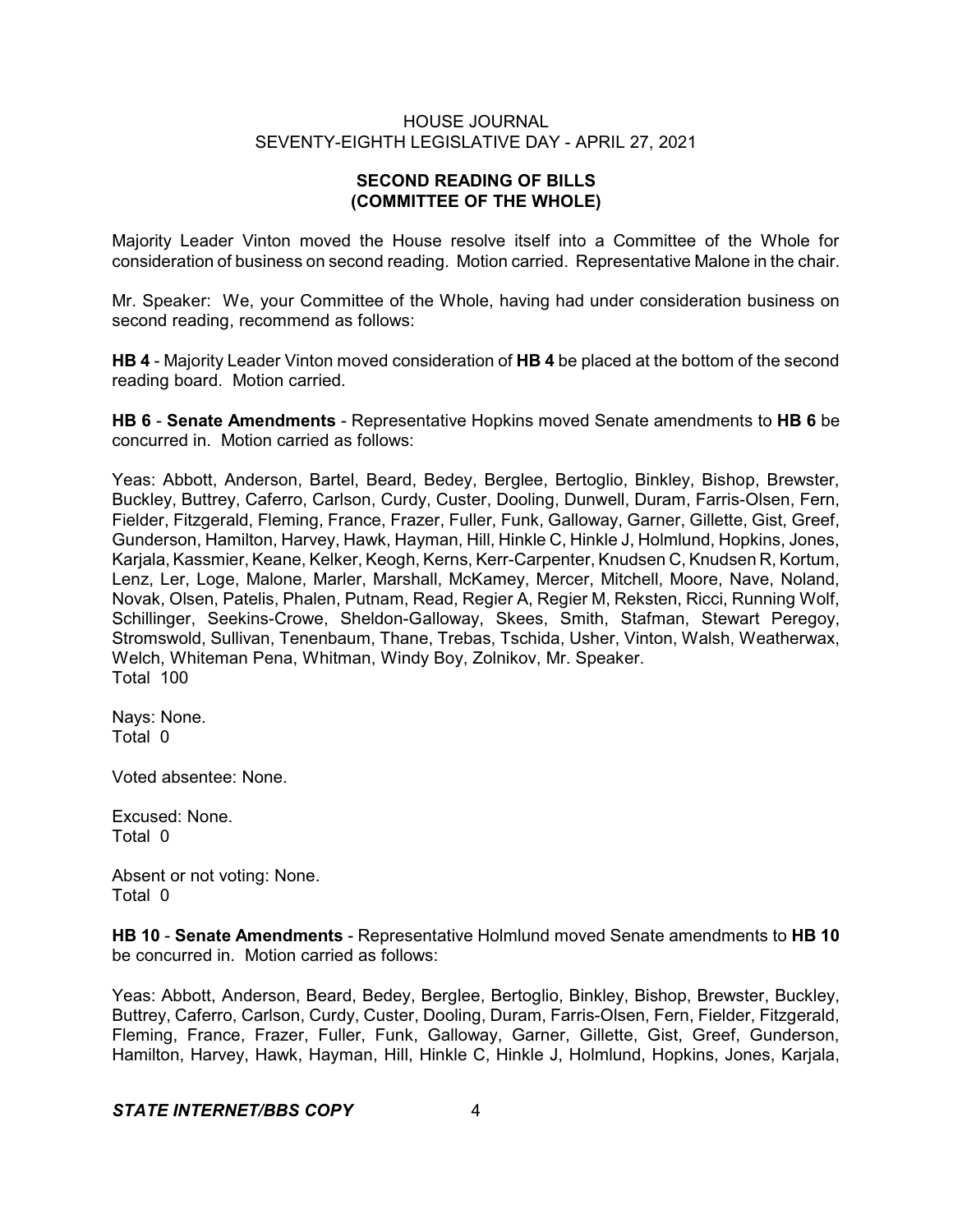Kassmier, Keane, Kelker, Keogh, Kerns, Kerr-Carpenter, Knudsen C, Knudsen R, Kortum, Lenz, Ler, Loge, Malone, Marler, Marshall, McKamey, Mercer, Mitchell, Moore, Nave, Noland, Novak, Olsen, Patelis, Phalen, Putnam, Read, Regier A, Regier M, Reksten, Ricci, Running Wolf, Schillinger, Seekins-Crowe, Sheldon-Galloway, Skees, Smith, Stafman, Stewart Peregoy, Stromswold, Sullivan, Tenenbaum, Thane, Trebas, Tschida, Usher, Vinton, Walsh, Weatherwax, Welch, Whiteman Pena, Whitman, Windy Boy, Zolnikov, Mr. Speaker. Total 98

Nays: Dunwell. Total 1

Voted absentee: None.

Excused: None. Total 0

Absent or not voting: Bartel. Total 1

**HB 11** - **Senate Amendments** - Representative McKamey moved Senate amendments to **HB 11** be concurred in. Motion carried as follows:

Yeas: Abbott, Anderson, Bartel, Beard, Bedey, Berglee, Bertoglio, Binkley, Bishop, Brewster, Buckley, Buttrey, Caferro, Carlson, Curdy, Custer, Dooling, Dunwell, Duram, Farris-Olsen, Fern, Fielder, Fitzgerald, Fleming, France, Frazer, Fuller, Funk, Galloway, Garner, Gillette, Gist, Greef, Gunderson, Hamilton, Harvey, Hawk, Hayman, Hill, Hinkle C, Hinkle J, Holmlund, Hopkins, Jones, Karjala, Kassmier, Keane, Kelker, Keogh, Kerns, Kerr-Carpenter, Knudsen C, Knudsen R, Kortum, Lenz, Ler, Loge, Malone, Marler, Marshall, McKamey, Mercer, Mitchell, Moore, Nave, Noland, Novak, Olsen, Patelis, Phalen, Putnam, Read, Regier A, Regier M, Reksten, Ricci, Running Wolf, Schillinger, Seekins-Crowe, Sheldon-Galloway, Skees, Smith, Stafman, Stewart Peregoy, Stromswold, Sullivan, Tenenbaum, Thane, Trebas, Tschida, Usher, Vinton, Walsh, Weatherwax, Welch, Whiteman Pena, Whitman, Windy Boy, Zolnikov, Mr. Speaker. Total 100

Nays: None. Total 0

Voted absentee: None.

Excused: None. Total 0

Absent or not voting: None. Total 0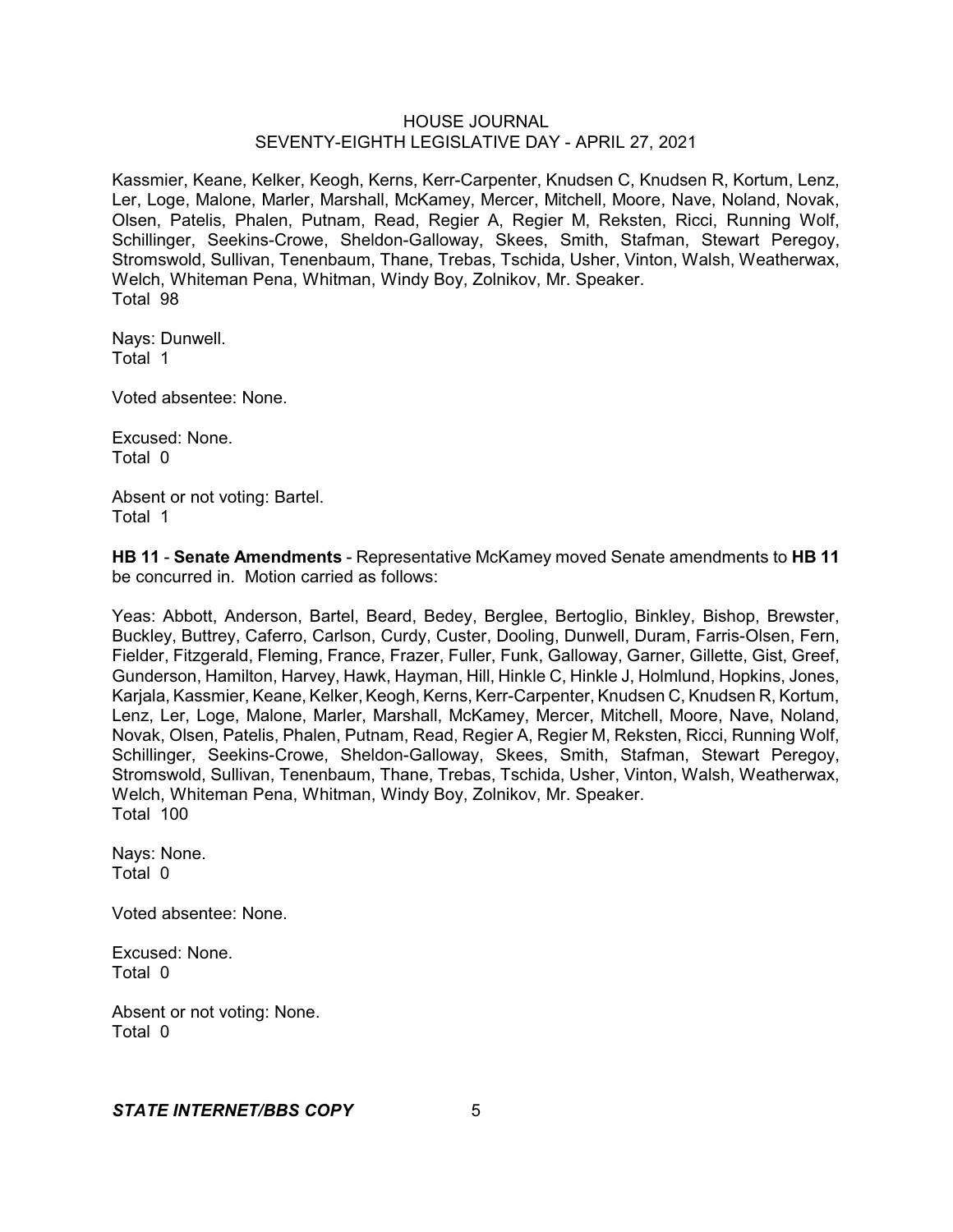**HB 12** - **Senate Amendments** - Representative Hopkins moved Senate amendments to **HB 12** be concurred in. Motion carried as follows:

Yeas: Abbott, Anderson, Bartel, Bedey, Bertoglio, Bishop, Brewster, Buckley, Buttrey, Caferro, Carlson, Curdy, Custer, Dooling, Dunwell, Duram, Farris-Olsen, Fern, Fitzgerald, Fleming, France, Frazer, Fuller, Funk, Garner, Gillette, Gist, Greef, Gunderson, Hamilton, Harvey, Hawk, Hayman, Hill, Holmlund, Hopkins, Jones, Karjala, Kassmier, Keane, Kelker, Keogh, Kerns, Kerr-Carpenter, Knudsen C, Knudsen R, Kortum, Lenz, Ler, Loge, Malone, Marler, Marshall, McKamey, Mercer, Moore, Nave, Noland, Novak, Olsen, Patelis, Phalen, Putnam, Read, Regier M, Reksten, Ricci, Running Wolf, Schillinger, Seekins-Crowe, Skees, Smith, Stafman, Stewart Peregoy, Stromswold, Sullivan, Tenenbaum, Thane, Trebas, Tschida, Usher, Vinton, Walsh, Weatherwax, Welch, Whiteman Pena, Whitman, Windy Boy, Zolnikov, Mr. Speaker. Total 90

Nays: Beard, Berglee, Binkley, Fielder, Galloway, Hinkle C, Hinkle J, Mitchell, Regier A, Sheldon-Galloway. Total 10

Voted absentee: None.

Excused: None. Total 0

Absent or not voting: None. Total 0

**HB 14** - **Senate Amendments** - Representative Hopkins moved Senate amendments to **HB 14** be concurred in. Motion carried as follows:

Yeas: Abbott, Anderson, Bartel, Bedey, Berglee, Bertoglio, Binkley, Bishop, Brewster, Buckley, Buttrey, Caferro, Carlson, Curdy, Custer, Dooling, Dunwell, Duram, Farris-Olsen, Fern, Fielder, Fitzgerald, Fleming, France, Frazer, Fuller, Funk, Galloway, Garner, Gillette, Gist, Greef, Gunderson, Hamilton, Harvey, Hawk, Hayman, Holmlund, Hopkins, Jones, Karjala, Kassmier, Keane, Kelker, Keogh, Kerns, Kerr-Carpenter, Knudsen C, Knudsen R, Kortum, Lenz, Ler, Loge, Malone, Marler, Marshall, McKamey, Mercer, Mitchell, Moore, Nave, Noland, Novak, Olsen, Patelis, Phalen, Putnam, Read, Regier A, Regier M, Reksten, Ricci, Running Wolf, Schillinger, Seekins-Crowe, Sheldon-Galloway, Skees, Smith, Stafman, Stewart Peregoy, Stromswold, Sullivan, Tenenbaum, Thane, Trebas, Tschida, Usher, Vinton, Walsh, Weatherwax, Welch, Whiteman Pena, Whitman, Windy Boy, Zolnikov, Mr. Speaker. Total 96

Nays: Beard, Hill, Hinkle C, Hinkle J. Total 4

Voted absentee: None.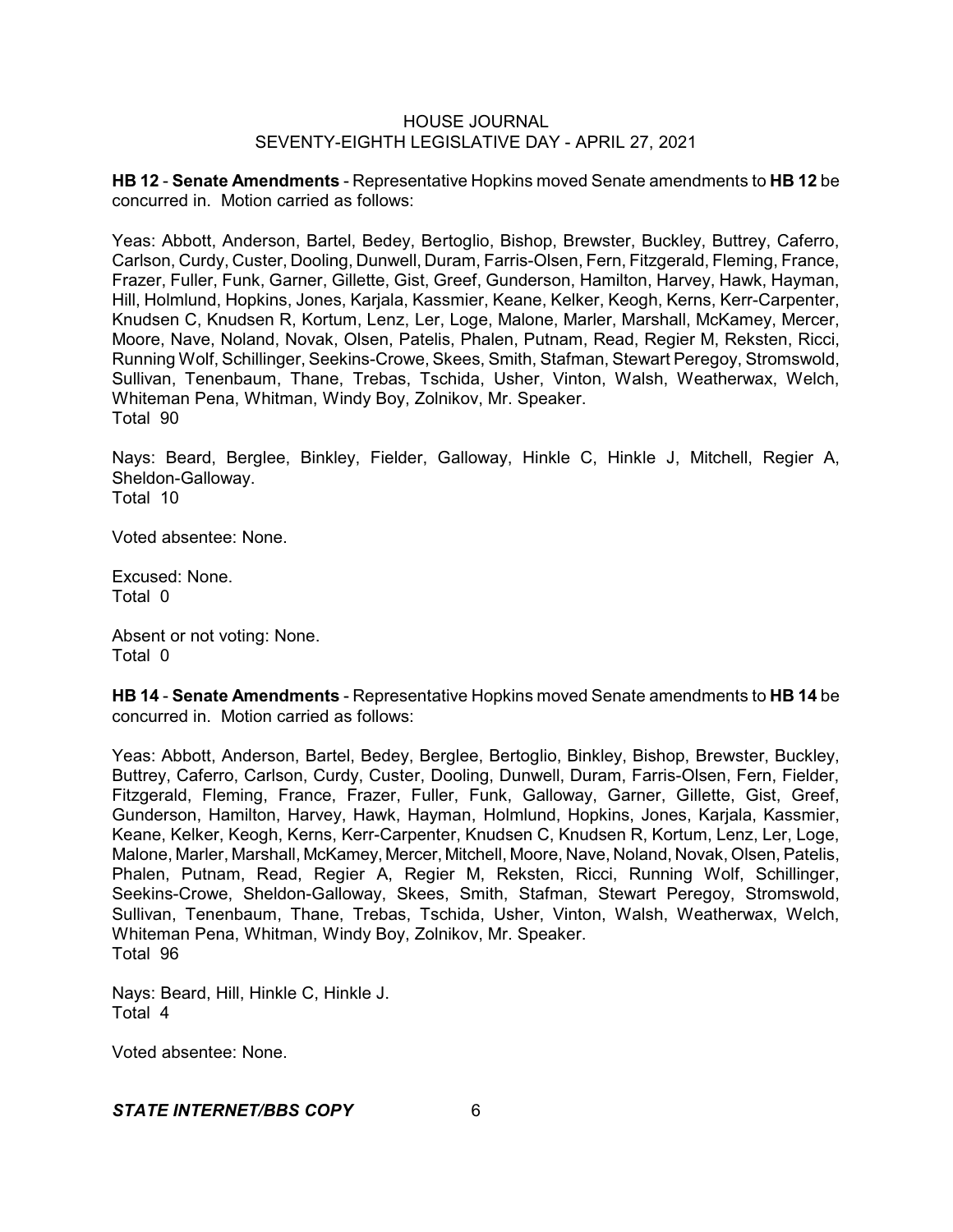Excused: None. Total 0

Absent or not voting: None. Total 0

**HB 230** - **Free Conference Committee Report No. 1** - Representative M. Regier moved the Conference Committee report to **HB 230** be adopted. Motion carried as follows:

Yeas: Anderson, Bartel, Beard, Bedey, Berglee, Bertoglio, Binkley, Brewster, Buttrey, Carlson, Custer, Dooling, Duram, Fielder, Fitzgerald, Fleming, Frazer, Fuller, Galloway, Garner, Gillette, Gist, Greef, Gunderson, Hill, Hinkle C, Hinkle J, Holmlund, Hopkins, Jones, Kassmier, Kerns, Knudsen C, Knudsen R, Lenz, Ler, Loge, Malone, Marshall, McKamey, Mercer, Mitchell, Moore, Nave, Noland, Patelis, Phalen, Putnam, Read, Regier A, Regier M, Reksten, Ricci, Schillinger, Seekins-Crowe, Sheldon-Galloway, Skees, Stromswold, Trebas, Tschida, Usher, Vinton, Walsh, Welch, Whitman, Zolnikov, Mr. Speaker. Total 67

Nays: Abbott, Bishop, Buckley, Caferro, Curdy, Dunwell, Farris-Olsen, Fern, France, Funk, Hamilton, Hawk, Hayman, Karjala, Keane, Kelker, Keogh, Kerr-Carpenter, Kortum, Marler, Novak, Olsen, Running Wolf, Smith, Stafman, Stewart Peregoy, Sullivan, Tenenbaum, Thane, Weatherwax, Whiteman Pena, Windy Boy. Total 32

Voted absentee: None.

Excused: None. Total 0

Absent or not voting: Harvey. Total 1

Representative Schillinger assumed the chair.

**HB 522** - **Senate Amendments** - Representative Buttrey moved Senate amendments to **HB 522** be concurred in. Motion carried as follows:

Yeas: Abbott, Anderson, Bartel, Beard, Bedey, Berglee, Bertoglio, Binkley, Bishop, Brewster, Buckley, Buttrey, Caferro, Carlson, Curdy, Custer, Dooling, Dunwell, Duram, Farris-Olsen, Fern, Fielder, Fitzgerald, Fleming, France, Frazer, Fuller, Funk, Galloway, Garner, Gillette, Gist, Greef, Gunderson, Hamilton, Harvey, Hawk, Hill, Hinkle C, Hinkle J, Holmlund, Hopkins, Jones, Karjala, Kassmier, Keane, Kelker, Keogh, Kerns, Kerr-Carpenter, Knudsen C, Knudsen R, Kortum, Lenz, Ler, Loge, Malone, Marler, Marshall, McKamey, Mercer, Mitchell, Moore, Nave, Noland, Novak, Patelis, Phalen, Putnam, Read, Regier A, Regier M, Reksten, Ricci, Schillinger, Seekins-Crowe, Sheldon-Galloway, Skees, Smith, Stafman, Stewart Peregoy, Stromswold, Sullivan, Tenenbaum,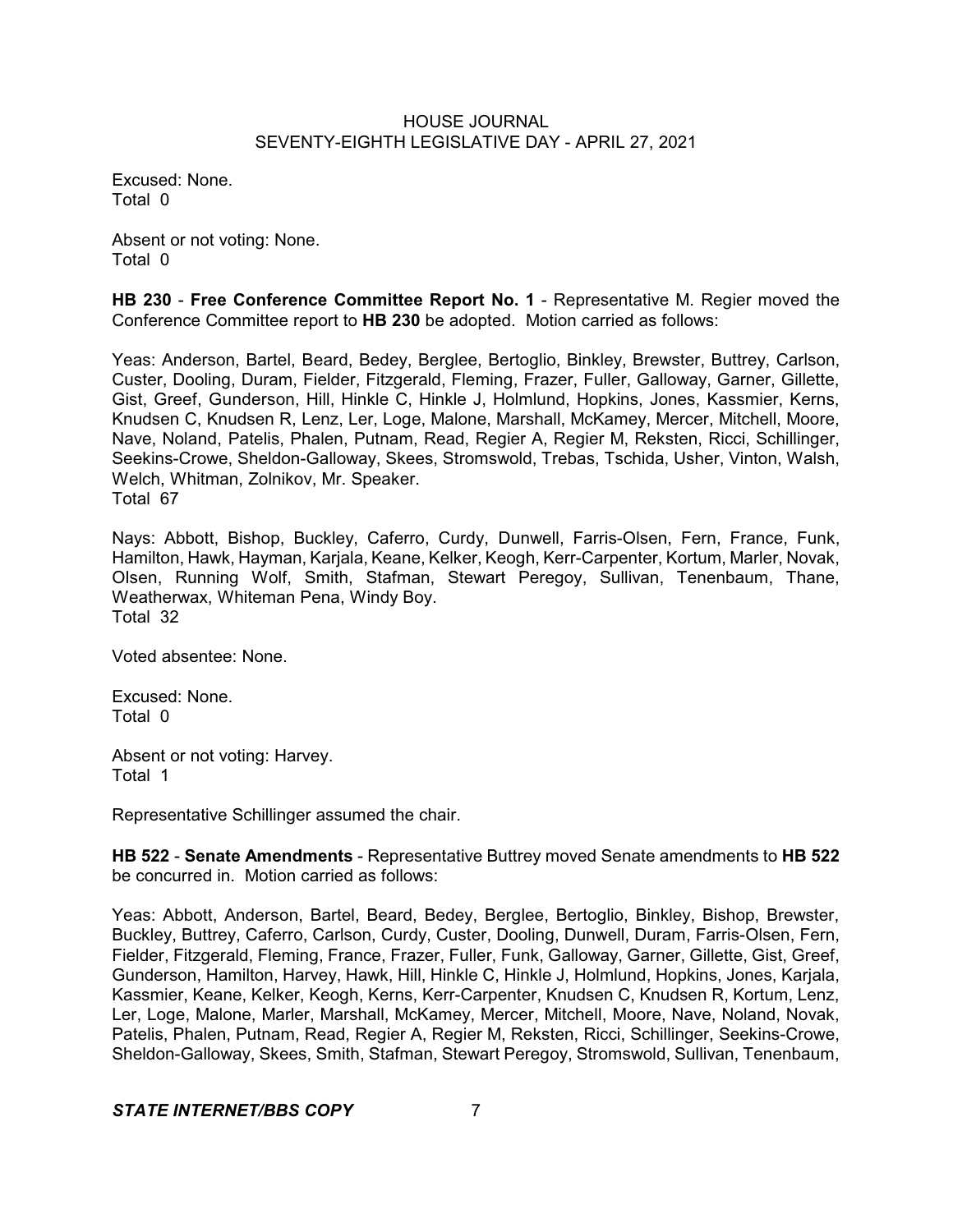Thane, Trebas, Tschida, Usher, Vinton, Walsh, Weatherwax, Welch, Whitman, Zolnikov, Mr. Speaker. Total 95

Nays: Hayman, Olsen, Running Wolf, Whiteman Pena, Windy Boy. Total 5

Voted absentee: None.

Excused: None. Total 0

Absent or not voting: None. Total 0

**HB 637** - **Senate Amendments** - Representative Berglee moved Senate amendments to **HB 637** be **not** concurred in. Motion carried as follows:

Yeas: Anderson, Bartel, Beard, Bedey, Berglee, Bertoglio, Binkley, Bishop, Brewster, Buckley, Buttrey, Carlson, Custer, Dooling, Duram, Fielder, Fitzgerald, Fleming, France, Frazer, Fuller, Galloway, Garner, Gillette, Gist, Greef, Gunderson, Hamilton, Hayman, Hill, Hinkle C, Hinkle J, Holmlund, Hopkins, Jones, Karjala, Kassmier, Kelker, Kerns,Kerr-Carpenter,Knudsen C,Knudsen R, Kortum, Lenz, Ler, Loge, Malone, Marler, Marshall, McKamey, Mercer, Mitchell, Moore, Nave, Noland, Patelis, Phalen, Putnam, Read, Regier A, Regier M, Reksten, Ricci, Schillinger, Seekins-Crowe, Sheldon-Galloway, Skees, Stromswold, Tenenbaum, Trebas, Tschida, Usher, Vinton, Walsh, Welch, Whitman, Zolnikov, Mr. Speaker. Total 78

Nays: Abbott, Caferro, Curdy, Dunwell, Farris-Olsen, Fern, Funk, Harvey, Hawk, Keane, Keogh, Novak, Olsen, Running Wolf, Smith, Stafman, Stewart Peregoy, Sullivan, Thane, Weatherwax, Whiteman Pena, Windy Boy. Total 22

Voted absentee: None.

Excused: None. Total 0

Absent or not voting: None. Total 0

**HB 681** - **Senate Amendments** - Representative Kassmier moved Senate amendments to **HB 681** be concurred in. Motion carried as follows:

Yeas: Abbott, Anderson, Bartel, Beard, Bedey, Berglee, Bertoglio, Binkley, Bishop, Brewster,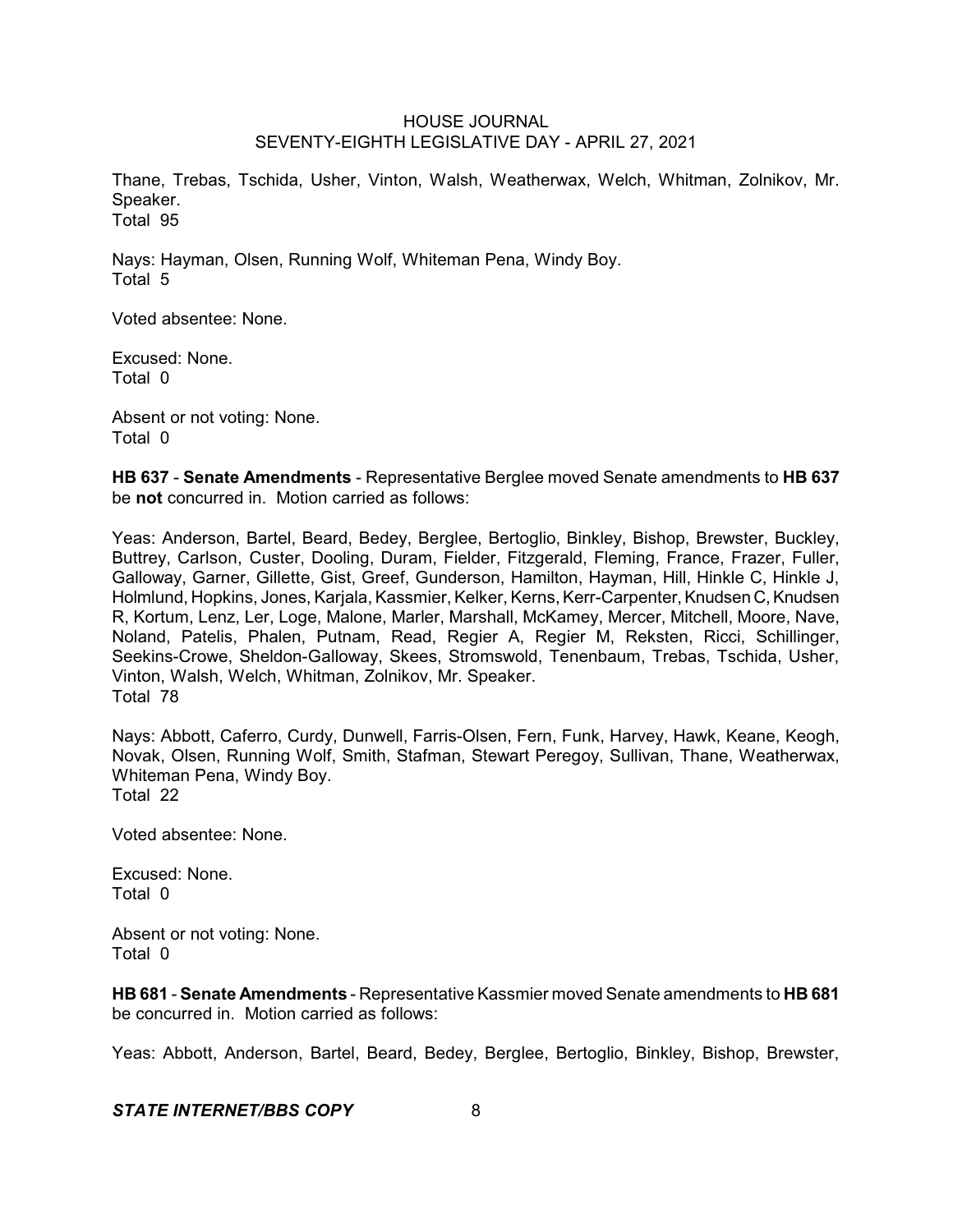Buckley, Buttrey, Carlson, Curdy, Custer, Dooling, Dunwell, Duram, Farris-Olsen, Fern, Fielder, Fitzgerald, Fleming, France, Frazer, Fuller, Funk, Galloway, Garner, Gillette, Gist, Greef, Gunderson, Hamilton, Harvey, Hawk, Hayman, Hill, Hinkle C, Hinkle J, Holmlund, Hopkins, Jones, Karjala, Kassmier, Keane, Kelker, Keogh, Kerns, Kerr-Carpenter, Knudsen C, Knudsen R, Kortum, Lenz, Ler, Loge, Malone, Marler, Marshall, McKamey, Mitchell, Moore, Nave, Noland, Novak, Olsen, Patelis, Phalen, Putnam, Read, Regier A, Regier M, Reksten, Ricci, Running Wolf, Schillinger, Seekins-Crowe, Sheldon-Galloway, Skees, Smith, Stafman, Stromswold, Sullivan, Tenenbaum, Thane, Trebas, Usher, Vinton, Walsh, Weatherwax, Welch, Whiteman Pena, Whitman, Zolnikov, Mr. Speaker. Total 95

Nays: Caferro, Mercer, Stewart Peregoy, Tschida, Windy Boy. Total 5

Voted absentee: None.

Excused: None. Total 0

Absent or not voting: None. Total 0

**SB 297** - **Senate Amendments** - Representative Beard moved Senate amendments to **SB 297** be concurred in. Motion carried as follows:

Yeas: Abbott, Anderson, Bartel, Beard, Bedey, Berglee, Bertoglio, Binkley, Bishop, Brewster, Buckley, Buttrey, Caferro, Carlson, Curdy, Custer, Dooling, Dunwell, Duram, Farris-Olsen, Fern, Fielder, Fitzgerald, Fleming, France, Frazer, Fuller, Funk, Galloway, Garner, Gillette, Gist, Greef, Gunderson, Harvey, Hawk, Hayman, Hill, Hinkle C, Hinkle J, Holmlund, Hopkins, Jones, Kassmier, Keane, Kelker, Keogh, Kerns, Kerr-Carpenter, Knudsen C, Knudsen R, Kortum, Lenz, Ler, Loge, Malone, Marler, Marshall, McKamey, Mercer, Mitchell, Moore, Noland, Novak, Patelis, Phalen, Putnam, Read, Regier A, Regier M, Reksten, Ricci, Running Wolf, Schillinger, Seekins-Crowe, Sheldon-Galloway, Skees, Smith, Stafman, Stewart Peregoy, Stromswold, Sullivan, Tenenbaum, Thane, Trebas, Tschida, Usher, Vinton, Walsh, Weatherwax, Welch, Whiteman Pena, Whitman, Windy Boy, Zolnikov, Mr. Speaker. Total 96

Nays: Hamilton, Karjala, Nave, Olsen. Total 4

Voted absentee: None.

Excused: None. Total 0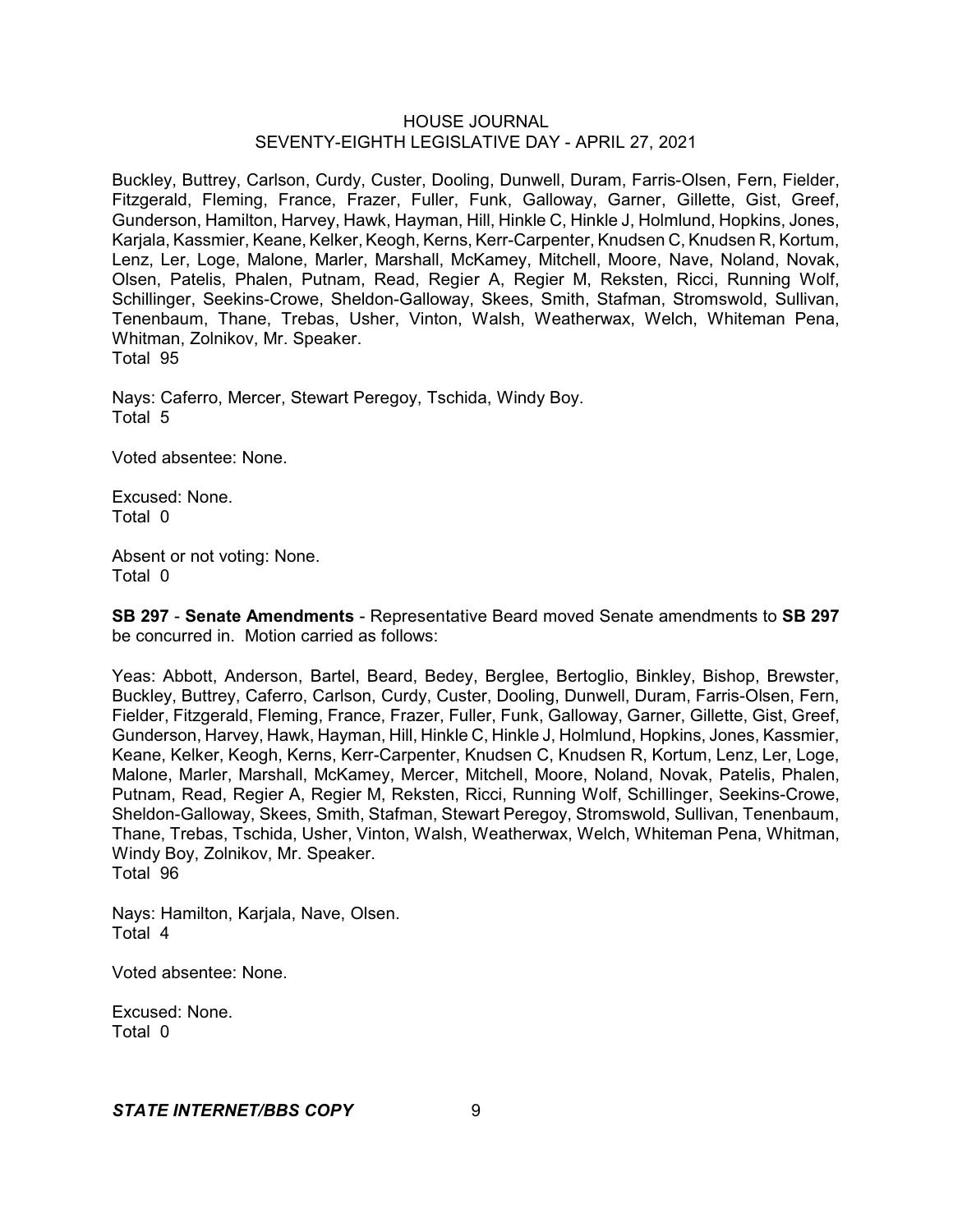Absent or not voting: None. Total 0

**HB 701** - **Senate Amendments** - Representative Hopkins moved Senate amendments to **HB 701** be concurred in. Motion carried as follows:

Yeas: Abbott, Anderson, Bartel, Bedey, Bertoglio, Bishop, Buckley, Buttrey, Caferro, Carlson, Curdy, Custer, Dooling, Dunwell, Farris-Olsen, Fern, Fitzgerald, France, Frazer, Funk, Garner, Gist, Greef, Gunderson, Hamilton, Harvey, Hawk, Hayman, Holmlund, Hopkins, Jones, Karjala, Kassmier, Keane, Kelker, Keogh, Kerr-Carpenter, Knudsen C, Kortum, Loge, Marler, McKamey, Noland, Novak, Olsen, Putnam, Running Wolf, Smith, Stafman, Stewart Peregoy, Stromswold, Sullivan, Tenenbaum, Thane, Trebas, Walsh, Weatherwax, Welch, Whiteman Pena, Whitman, Windy Boy, Mr. Speaker. Total 62

Nays: Beard, Berglee, Binkley, Brewster, Duram, Fielder, Fleming, Fuller, Galloway, Gillette, Hill, Hinkle C, Hinkle J, Kerns, Knudsen R, Lenz, Ler, Malone, Marshall, Mercer, Mitchell, Moore, Nave, Patelis, Phalen, Read, Regier A, Regier M, Reksten, Ricci, Schillinger, Seekins-Crowe, Sheldon-Galloway, Skees, Tschida, Usher, Vinton, Zolnikov. Total 38

Voted absentee: None.

Excused: None. Total 0

Absent or not voting: None. Total 0

**HB 4** - **Senate Amendments** - Representative Bartel moved Senate amendments to **HB 4** be concurred in. Motion carried as follows:

Yeas: Abbott, Anderson, Bartel, Beard, Bedey, Berglee, Bertoglio, Binkley, Bishop, Brewster, Buckley, Buttrey, Caferro, Carlson, Curdy, Custer, Dooling, Dunwell, Duram, Farris-Olsen, Fern, Fielder, Fitzgerald, Fleming, France, Frazer, Fuller, Funk, Galloway, Garner, Gillette, Gist, Greef, Gunderson, Hamilton, Harvey, Hawk, Hayman, Hill, Hinkle C, Hinkle J, Holmlund, Hopkins, Jones, Karjala, Kassmier, Keane, Kelker, Keogh, Kerns, Kerr-Carpenter, Knudsen C, Knudsen R, Kortum, Lenz, Ler, Loge, Malone, Marler, Marshall, McKamey, Mercer, Mitchell, Moore, Nave, Noland, Novak, Olsen, Patelis, Phalen, Putnam, Read, Regier A, Regier M, Reksten, Ricci, Running Wolf, Schillinger, Seekins-Crowe, Sheldon-Galloway, Skees, Smith, Stafman, Stewart Peregoy, Stromswold, Sullivan, Tenenbaum, Thane, Trebas, Tschida, Usher, Vinton, Walsh, Weatherwax, Welch, Whiteman Pena, Whitman, Windy Boy, Zolnikov, Mr. Speaker. Total 100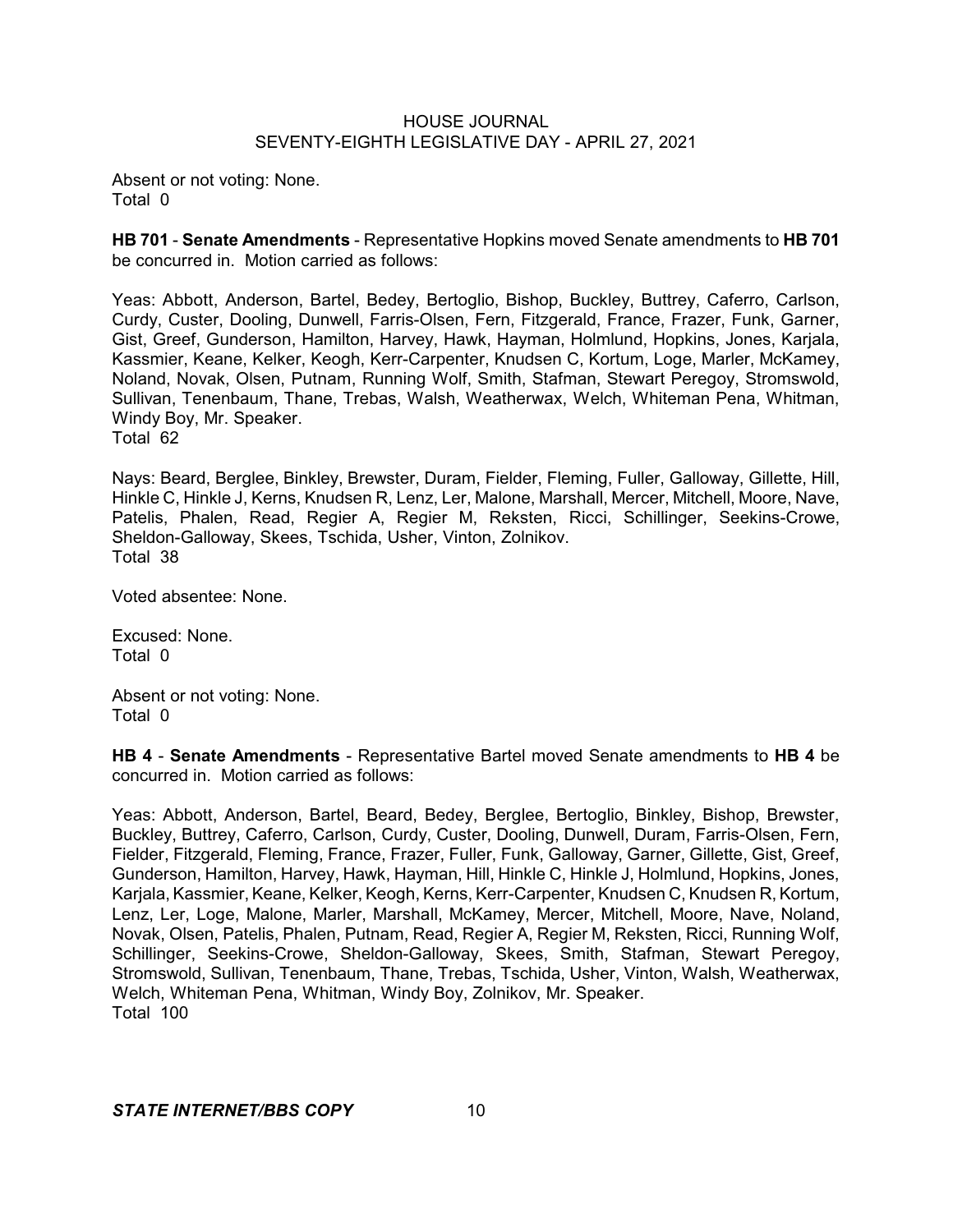Nays: None. Total 0

Voted absentee: None.

Excused: None. Total 0

Absent or not voting: None. Total 0

Majority Leader Vinton moved the Committee rise, report progress, and beg leave to sit again. Motion carried. Committee arose. House resumed. Mr. Speaker presiding. Chair Schillinger moved the Committee of the Whole report be adopted. Report adopted as follows:

Yeas: Abbott, Anderson, Bartel, Beard, Bedey, Berglee, Bertoglio, Binkley, Bishop, Brewster, Buckley, Buttrey, Caferro, Carlson, Curdy, Custer, Dooling, Dunwell, Farris-Olsen, Fern, Fielder, Fitzgerald, Fleming, France, Frazer, Fuller, Funk, Galloway, Garner, Gillette, Gist, Greef, Hamilton, Harvey, Hawk, Hayman, Hill, Hinkle C, Holmlund, Hopkins, Jones, Karjala, Kassmier, Keane, Kelker, Keogh, Kerr-Carpenter, Knudsen C, Knudsen R, Lenz, Ler, Loge, Malone, Marshall, McKamey, Mercer, Mitchell, Moore, Noland, Novak, Patelis, Phalen, Putnam, Read, Regier M, Reksten, Ricci, Schillinger, Sheldon-Galloway, Skees, Smith, Stafman, Stewart Peregoy, Stromswold, Sullivan, Tenenbaum, Thane, Trebas, Tschida, Vinton, Walsh, Welch, Whitman, Windy Boy, Zolnikov, Mr. Speaker. Total 86

Nays: Hinkle J, Kortum, Marler, Nave, Olsen, Regier A, Seekins-Crowe, Usher, Weatherwax. Total 9

Voted absentee: None.

Excused: None. Total 0

Absent or not voting: Duram, Gunderson, Kerns, Running Wolf, Whiteman Pena. Total 5

House recessed. House reconvened.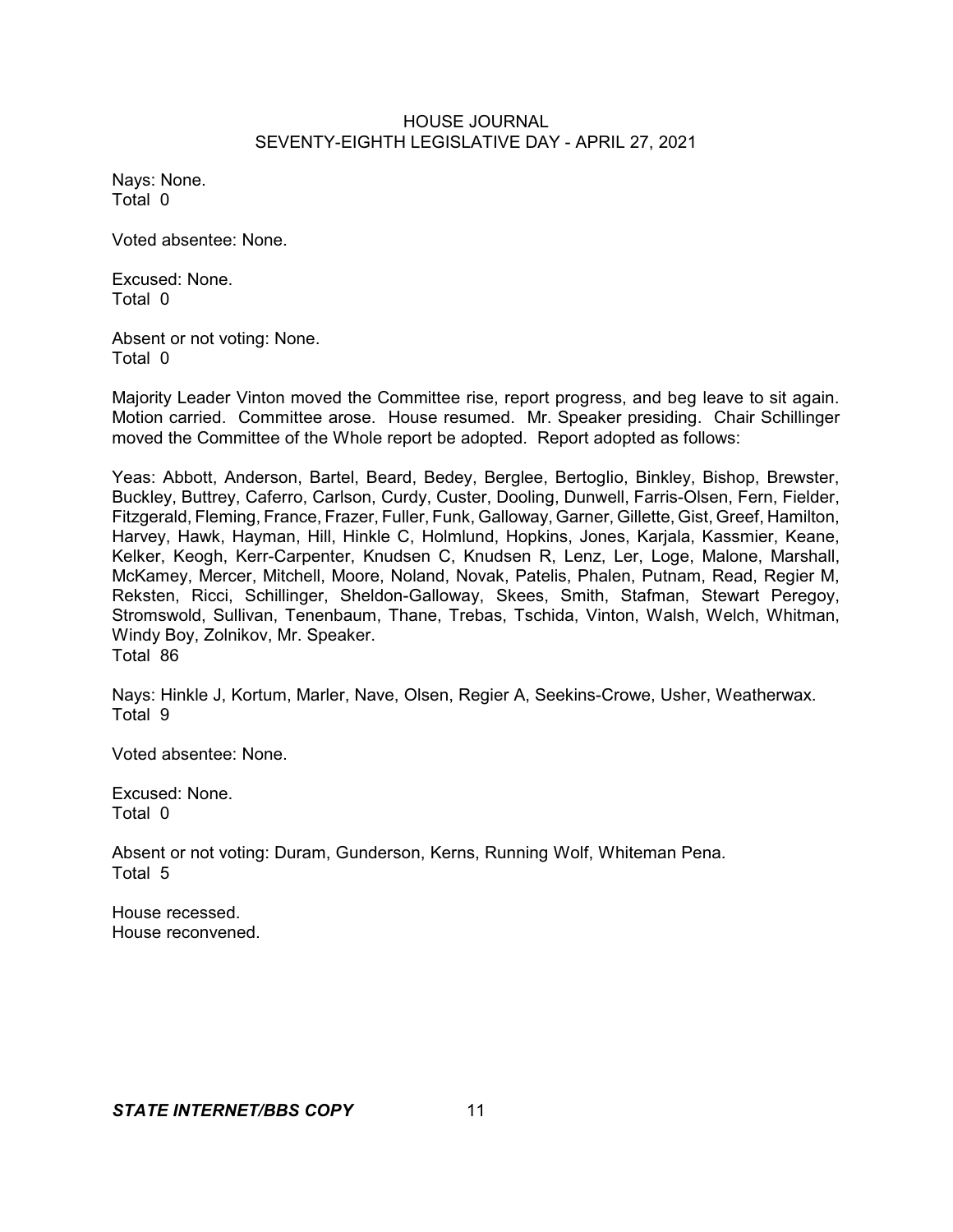## **REPORTS OF SELECT COMMITTEES**

#### **FREE** CONFERENCE COMMITTEE on **Senate Bill 316** Report No. 002, April 27, 2021

Mr. President and Mr. Speaker:

We, your Free Conference Committee met and considered **Senate Bill 316** (reference copy - salmon) and recommend this Free Conference Committee report be adopted.

And, recommend that **Senate Bill 316** (reference copy -- salmon) be amended as follows:

1. Title, line 5. **Following:** "FUNDS FOR" **Strike:** "CONSTRUCTION REPAIRS AND"

2. Title, line 6. **Strike:** "REVISING THE MONTANA CONTAMINATED PROPERTY AND RESTORATION ACT;" **Insert:** "REVISING THE LIABILITY STANDARD USED IN REMEDIAL ACTIONS IN THE COMPREHENSIVE ENVIRONMENTAL CLEANUP AND RESPONSIBILITY ACT;"

3. Title, line 7. **Following:** "FUNDS FOR" **Strike:** "CONSTRUCTION REPAIRS AND"

4. Title, line 11. **Strike:** "A DEFINITION" **Insert:** "DEFINITIONS"

5. Title, line 11. **Following:** "DEFINITION;" **Insert:** "AMENDING SECTION 75-10-711, MCA;"

6. Title, line 11 through line 12. **Following:** "EFFECTIVE DATE" **Strike:** "AND" on line 11 through "DATE" on line 12

7. Page 1, line 16 through page 4, line 1. **Strike:** sections 1 through 3 in their entirety **Renumber:** subsequent sections

8. Page 5. **Following:** line 20 **Insert:** "**Section 2.** Section 75-10-711, MCA, is amended to read: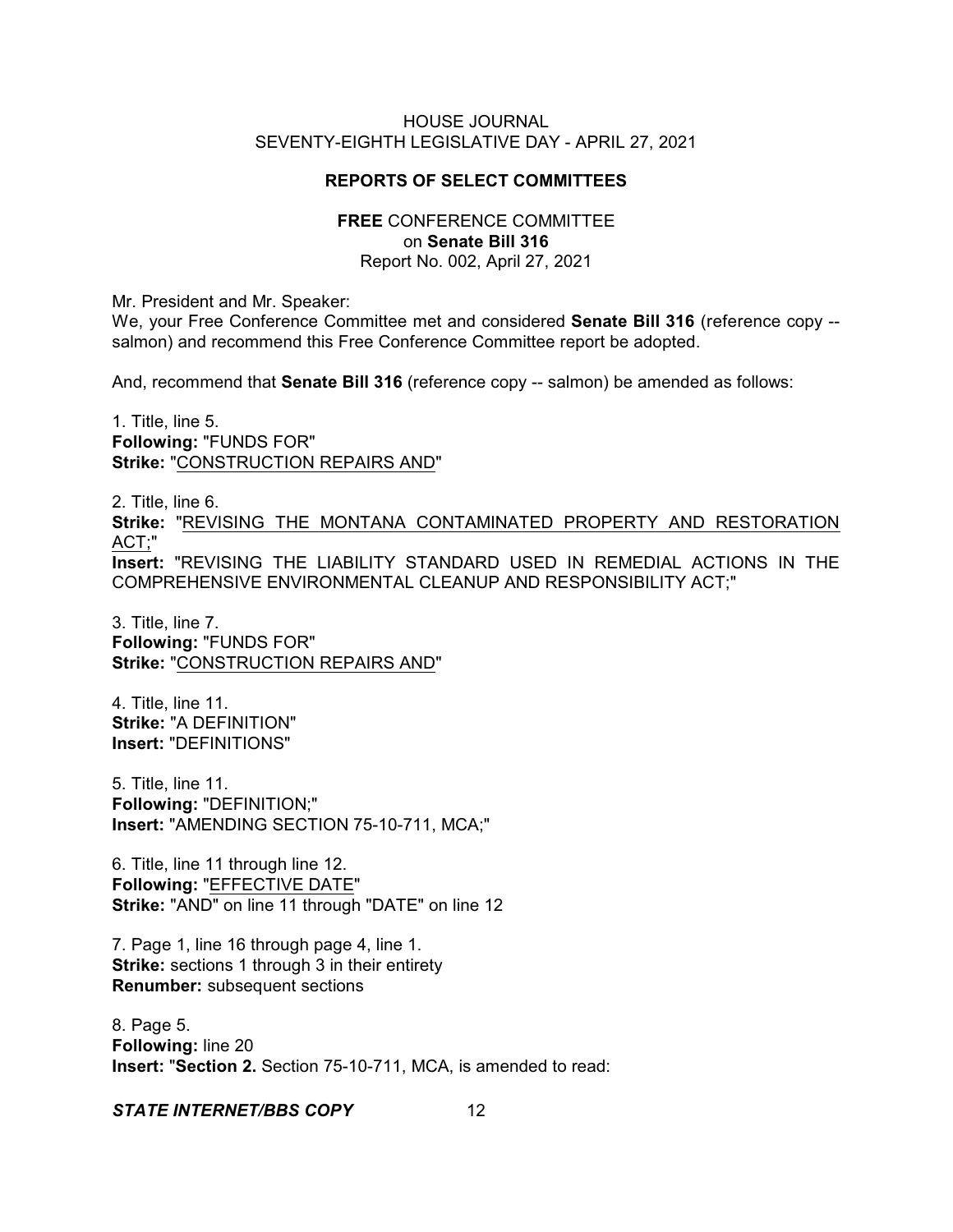- "**75-10-711. Remedial action -- orders -- penalties -- judicial proceedings.** (1) The department may take remedial action whenever:
- (a) there has been a release or there is a substantial threat of a release into the environment that may present an imminent and substantial endangerment to the public health, safety, or welfare or to the environment; and
- (b) none of the persons who are liable or potentially liable under 75-10-715(1) and who have been given the opportunity by letter to properly and expeditiously perform the appropriate remedial action will properly and expeditiously perform the appropriate remedial action. Any person liable under 75-10-715(1) shall take immediate action to contain, remove, and abate the release.
- (2) Whenever the department is authorized to act pursuant to subsection (1) or has reason to believe that a release has occurred or is about to occur, the department may undertake remedial action in the form of any investigation, monitoring, survey, testing, or other information gathering as authorized by 75-10-707 that is necessary and appropriate to identify the existence, nature, origin, and extent of the release or the threat of release and the extent and imminence of the danger to the public health, safety, or welfare or to the environment.
- (3) Except as provided in 75-10-712, the department is authorized to draw on the fund to take action under subsection (1) if it has made diligent good faith efforts to determine the identity of the person or persons liable for the release or threatened release and:
- (a) is unable to determine the identity of the liable person or persons in a manner consistent with the need to take timely remedial action; or
- (b) a person or persons determined by the department to be liable or potentially liable under 75- 10-715(1) have been informed in writing of the department's determination and have been requested by the department to take appropriate remedial action but are unable or unwilling to take action in a timely manner; and
- (c) the written notice informs the person that if subsequently found liable pursuant to 75-10- 715(1), the person may be required to reimburse the fund for the state's remedial action costs and may be subject to penalties pursuant to this part.
- (4) Whenever the department is authorized to act pursuant to subsection (1), it may issue to any person liable under 75-10-715(1) cease and desist, remedial, or other orders as may be necessary or appropriate to protect the public health, safety, or welfare or the environment.
- (5) (a) A person who violates or fails to comply with or refuses to comply with an order issued under 75-10-707 or this section may, in an action brought to enforce the order, be assessed a civil penalty of not more than \$10,000 for each day in which a violation occurs or a failure or refusal to comply continues. In determining the amount of any penalty assessed, the court may take into account:
- (i) the nature, circumstances, extent, and gravity of the noncompliance;
- (ii) with respect to the person liable under 75-10-715(1):
- (A) the person's ability to pay;
- (B) any prior history of violations;
- (C) the degree of culpability; and
- (D) the economic benefit or savings, if any, resulting from the noncompliance; and
- (iii) any other matters as justice may require.
- (b) Civil penalties collected under subsection (5)(a) must be deposited into the environmental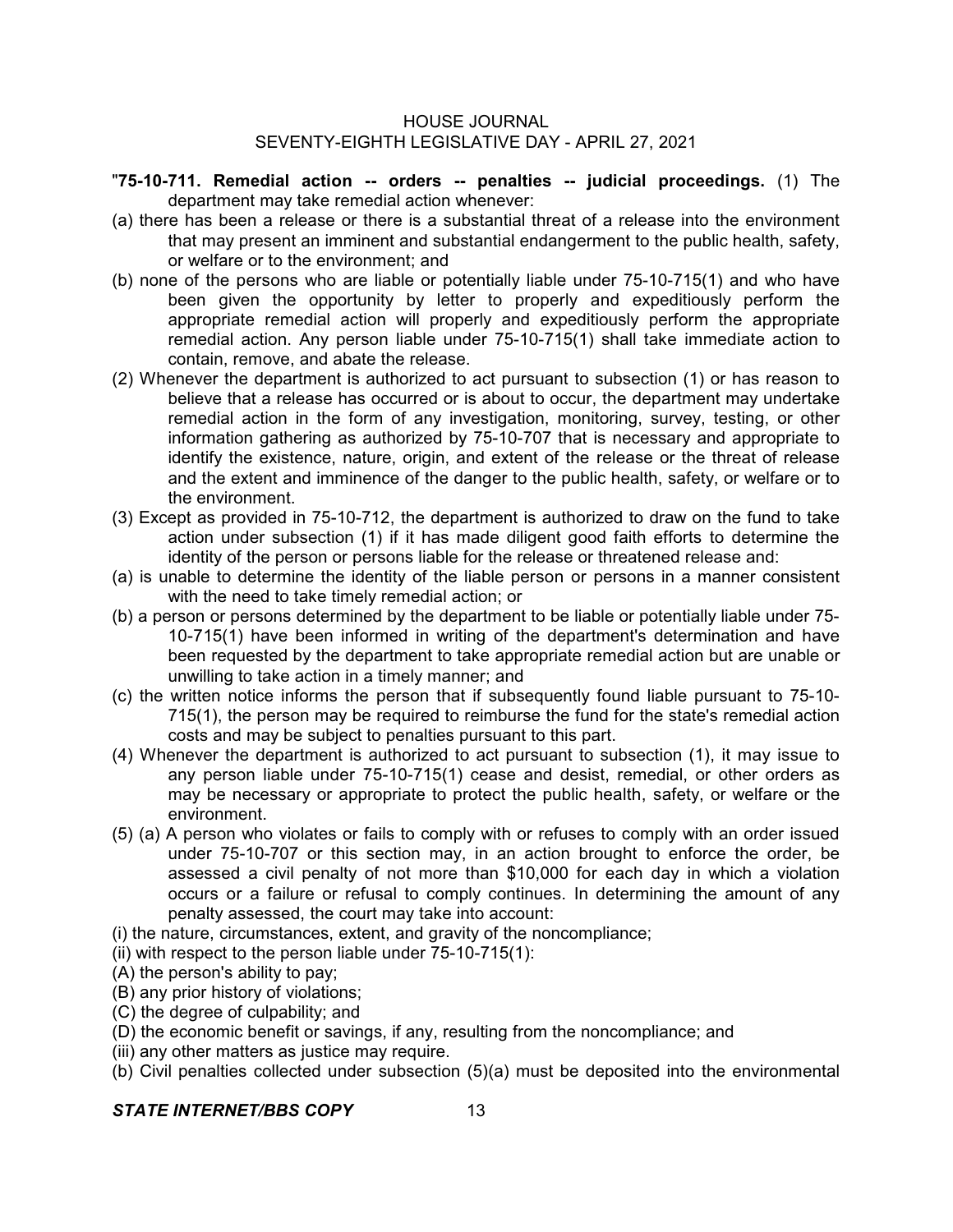quality protection fund established in 75-10-704.

- (6) A court has jurisdiction to review an order issued under 75-10-707 or this section only in the following actions:
- (a) an action under 75-10-715 to recover remedial action costs or penalties or for contribution;
- (b) an action to enforce an order issued under 75-10-707 or this section;
- (c) an action to recover a civil penalty for violation of or failure or refusal to comply with an order issued under 75-10-707 or this section; or
- (d) an action by a person to whom an order has been issued to determine the validity of the order, only if the person has been in compliance and continues in compliance with the order pending a decision of the court.
- (7) In considering objections raised in a judicial action regarding orders issued under this part, the court shall uphold and enforce an order issued by the department unless the objecting party can demonstrate, on the administrative record, that the department's decision to issue the order was arbitrary and capricious or otherwise not in accordance with law.
- (8) Instead of issuing a notification or an order under this section, the department may bring an action for legal or equitable relief in the district court of the county where the release or threatened release occurred or in the first judicial district as may be necessary to abate any imminent and substantial endangerment to the public health, safety, or welfare or to the environment resulting from the release or threatened release.
- (9) A person who is not subject to an administrative or judicial order may not conduct any remedial action at any facility that is subject to an administrative or judicial order issued pursuant to this part without the written permission of the department. If a state or federal administrative or judicial order is issued relative to a facility, the order and any remedial activity conducted pursuant to the order may be admissible in a civil action pertaining to the facility or property adjacent to or allegedly impacted by the facility provided that the reviewing court in its discretion determines the order to be relevant and more probative than prejudicial the probative value is not substantially outweighed by the danger of unfair prejudice. Admission of this evidence does not make the department a necessary party to the action. Remedial action performed in accordance with this part is intended to provide for the protection of the environmental life support system from degradation and to prevent unreasonable depletion and degradation of natural resources.
- (10) The department may take remedial action pursuant to subsection (1) at a site that is regulated under the federal Comprehensive Environmental Response, Compensation, and Liability Act of 1980, Public Law 96-510, if the department determines that remedial action is necessary to carry out the purposes of this part.

(11) The department may take remedial action as provided for in 75-10-743(12)."" **Renumber:** subsequent sections

9. Page 5, line 21 through line 22. **Strike:** "(1)" on line 21 through "3]." on line 22

10. Page 5, line 23. **Strike:**"(2)"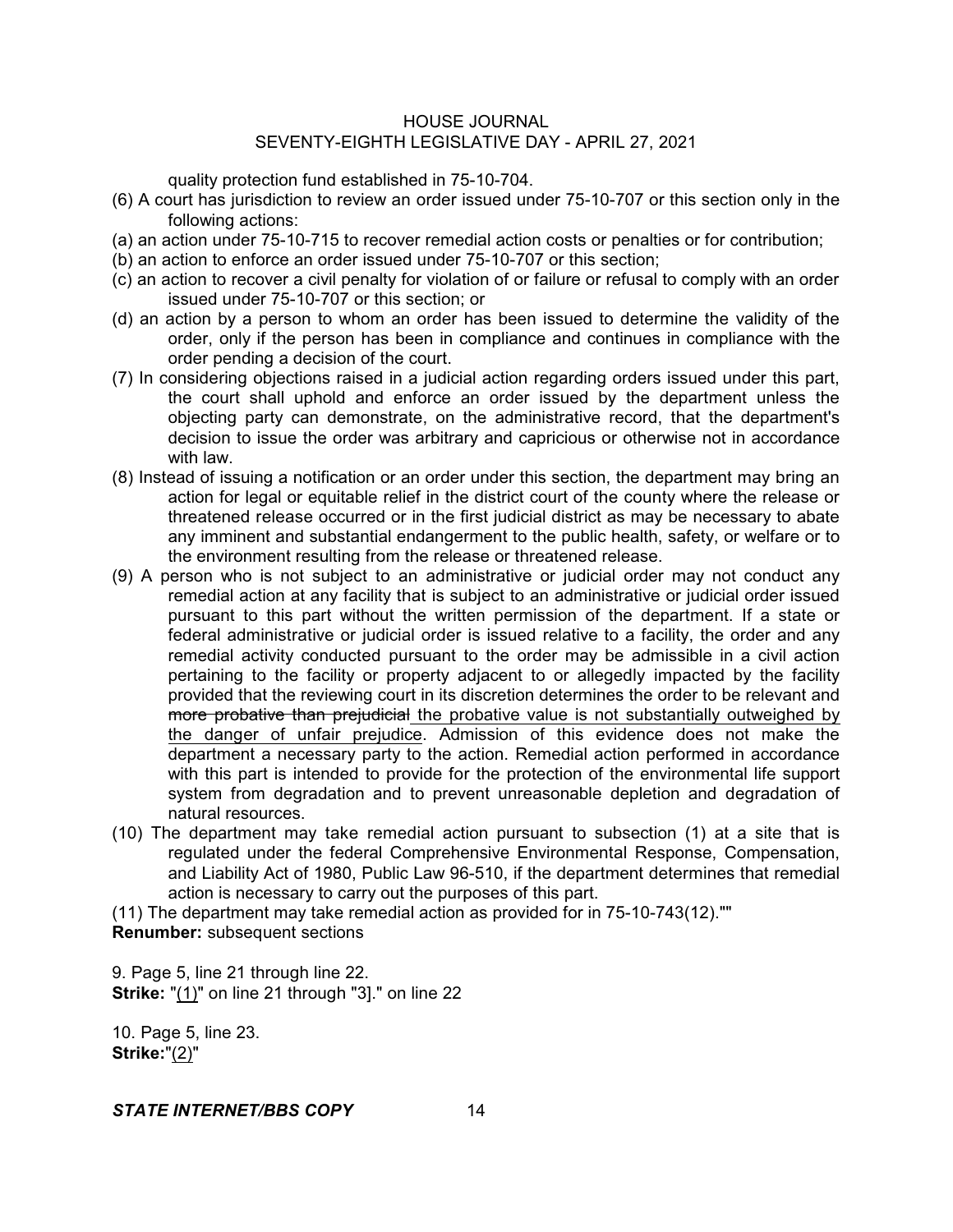**Following:** "[SECTION" **Strike:** "4" **Insert:** "1"

11. Page 5, line 24. **Following:** "[SECTION" **Strike:** "4" **Insert:** "1"

12. Page 5, line 26 through line 27. **Strike:** "RIGHTS" on line 26 through "OR" on line 27

13. Page 6, line 4 through line 5. **Strike:** section 8 in its entirety

For the Senate: **For the House:** For the House:

Boland Farris-Olsen Gauthier **Stromswold** 

Fitzpatrick, Chair **Buttrey, Vice Chair** Buttrey, Vice Chair

## **MOTIONS**

Majority Leader Vinton moved the Free Conference Committee on **HB 640** be dissolved, and the Speaker be authorized to appoint a Conference Committee to meet with a like committee from the Senate to confer on Senate amendments to **HB 640**. Without objection, Speaker Galt appointed:

Representative Hopkins Representative A. Regier Representative Novak

Majority Leader Vinton moved the Speaker accede to the request of the Senate and be authorized to appoint a Free Conference Committee to meet with a like committee from the Senate to confer on House Amendments to **SJ 1**. Without objection, Speaker Galt appointed:

Representative Skees Speaker Pro Tempore Knudsen Representative Farris-Olsen

Majority Leader Vinton moved the Speaker accede to the request of the Senate and be authorized to appoint a Free Conference Committee to meet with a like committee from the Senate to confer on House Amendments to **SB 402**. Without objection, Speaker Galt appointed: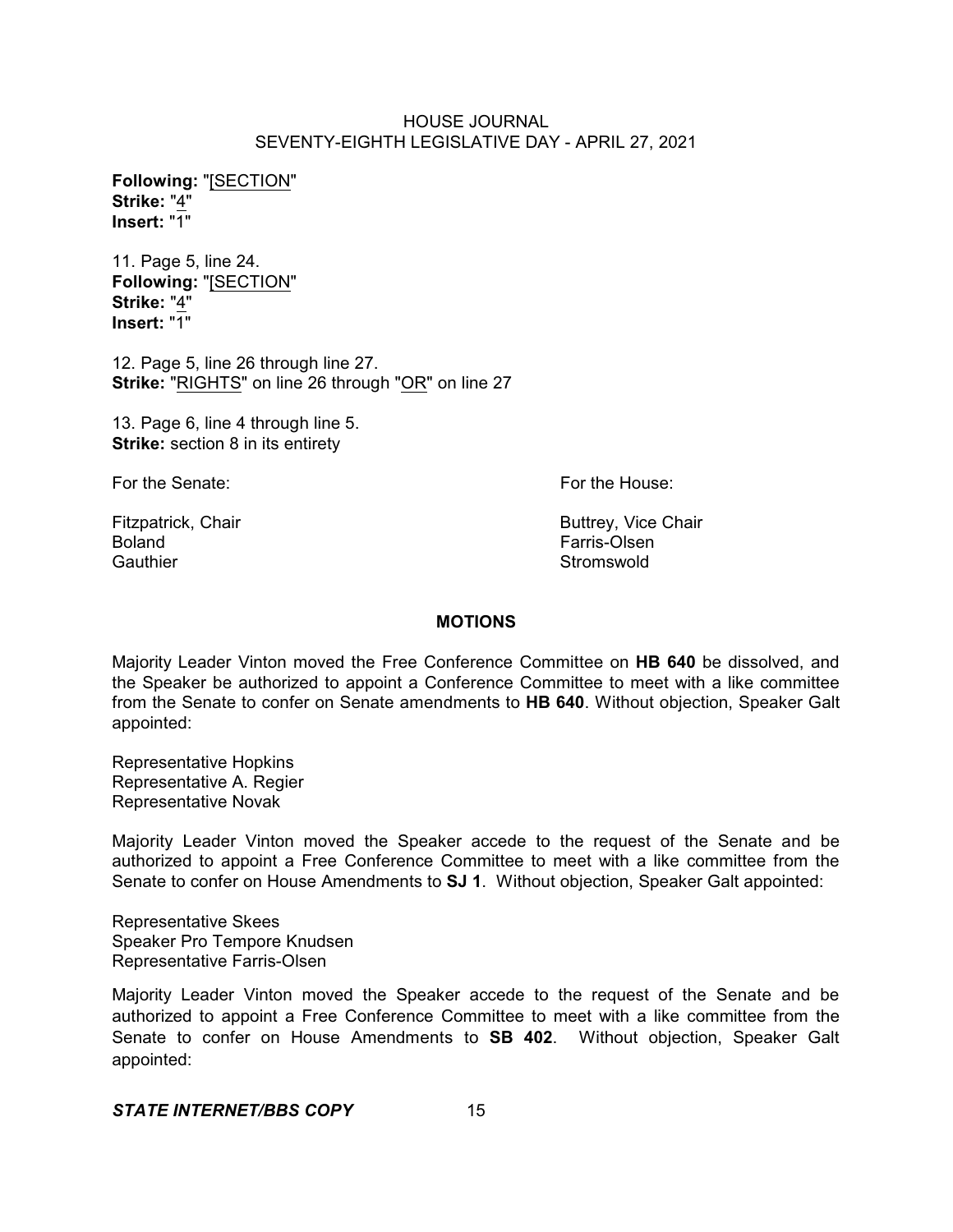Representative Ler Representative Berglee Representative Bishop

Majority Leader Vinton moved the Speaker be authorized to appoint a Free Conference Committee to meet with a like committee from the Senate to confer on Senate Amendments to **HB 637** and request the Senate to appoint a like committee. Without objection, Speaker Galt appointed:

Representative Berglee Representative Loge Representative Running Wolf

Majority Leader Vinton moved to **Temporarily Suspend Joint and House Rules** for the purpose of passing all Second Reading legislation on Third Reading for the remainder of the session.

Motion carried as follows:

Yeas: Abbott, Anderson, Bartel, Beard, Bedey, Berglee, Bertoglio, Binkley, Bishop, Brewster, Buckley, Buttrey, Caferro, Carlson, Curdy, Custer, Dooling, Dunwell, Duram, Farris-Olsen, Fern, Fielder, Fitzgerald, Fleming, France, Frazer, Fuller, Funk, Galloway, Garner, Gillette, Gist, Greef, Gunderson, Hamilton, Harvey, Hawk, Hayman, Hill, Hinkle C, Hinkle J, Holmlund, Hopkins, Jones, Karjala, Kassmier, Keane, Kelker, Keogh, Kerns, Kerr-Carpenter, Knudsen C, Knudsen R, Kortum, Lenz, Ler, Loge, Malone, Marler, Marshall, McKamey, Mercer, Mitchell, Moore, Nave, Noland, Novak, Patelis, Phalen, Putnam, Read, Regier A, Regier M, Reksten, Ricci, Running Wolf, Schillinger, Seekins-Crowe, Sheldon-Galloway, Skees, Smith, Stafman, Stewart Peregoy, Stromswold, Sullivan, Tenenbaum, Thane, Trebas, Tschida, Usher, Vinton, Walsh, Weatherwax, Welch, Whitman, Windy Boy, Zolnikov, Mr. Speaker. Total 98

Nays: Olsen. Total 1

Voted absentee: None.

Excused: None. Total 0

Absent or not voting: Whiteman Pena. Total 1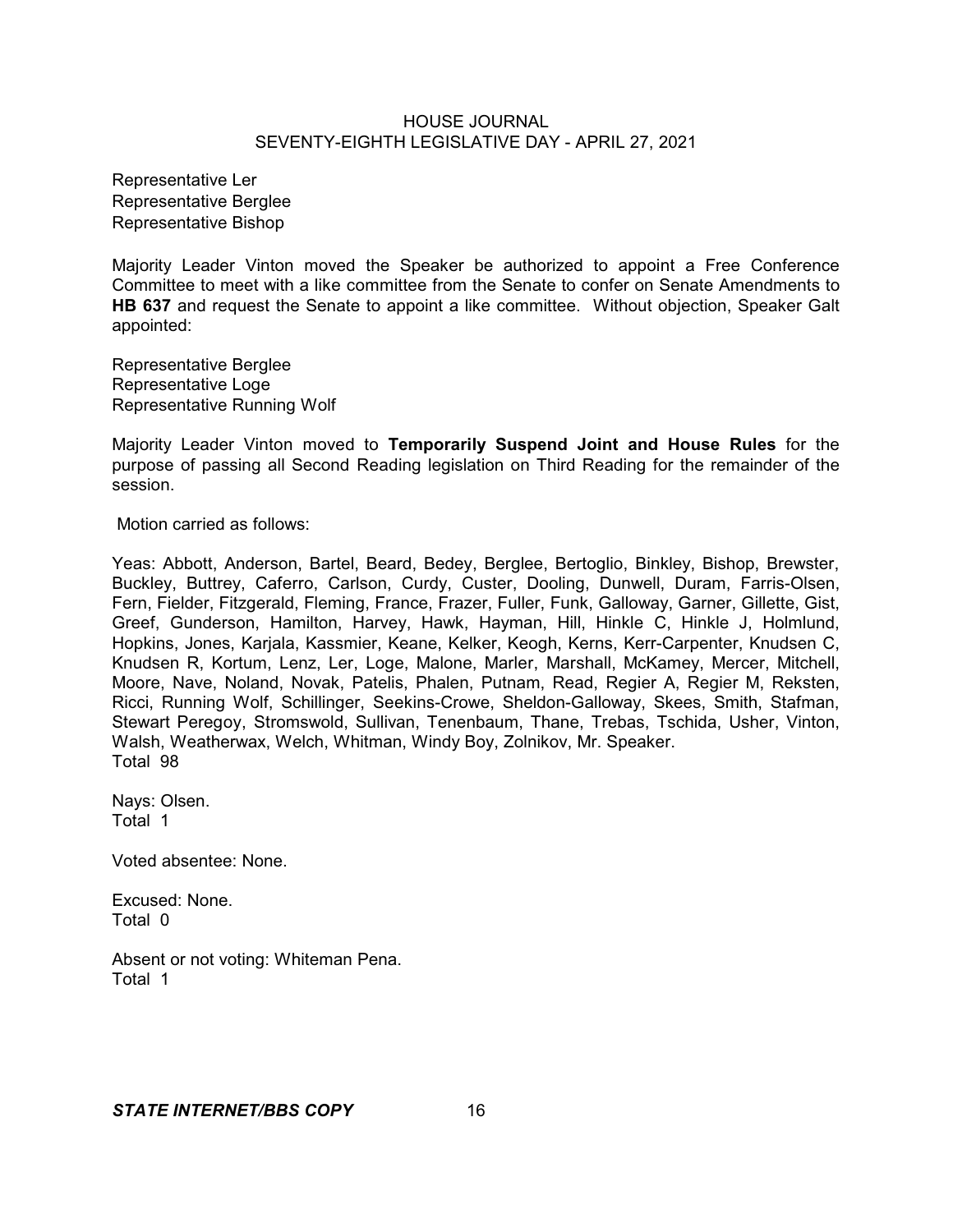Representative McKamey moved to suspend House Rules to accept late transmittal of **HB 530** and that **HB 530** be placed on second reading this same day.

Motion **failed** as follows:

Yeas: Anderson, Bartel, Beard, Bedey, Berglee, Bertoglio, Binkley, Brewster, Buttrey, Carlson, Custer, Dooling, Duram, Fielder, Fitzgerald, Fleming, Frazer, Fuller, Galloway, Garner, Gillette, Gist, Greef, Gunderson, Hill, Hinkle C, Hinkle J, Holmlund, Hopkins, Jones, Kassmier, Kerns, Knudsen C, Knudsen R, Lenz, Ler, Loge, Malone, Marshall, McKamey, Mercer, Mitchell, Moore, Nave, Noland, Patelis, Phalen, Read, Regier A, Regier M, Reksten, Ricci, Schillinger, Seekins-Crowe, Sheldon-Galloway, Skees, Stromswold, Trebas, Usher, Vinton, Walsh, Welch, Whitman, Zolnikov, Mr. Speaker.

Total 65

Nays: Abbott, Bishop, Buckley, Caferro, Curdy, Dunwell, Farris-Olsen, Fern, France, Funk, Hamilton, Harvey, Hawk, Hayman, Karjala, Keane, Kelker, Keogh, Kerr-Carpenter, Kortum, Marler, Novak, Olsen, Putnam, Running Wolf, Smith, Stafman, Stewart Peregoy, Sullivan, Tenenbaum, Thane, Tschida, Weatherwax, Whiteman Pena, Windy Boy. Total 35

Voted absentee: None.

Excused: None. Total 0

Absent or not voting: None. Total 0

Representative C. Hinkle moved that **SB 111** be taken from Human Services and that **SB 111** be placed on second reading this same day.

Motion **failed** as follows:

Yeas: Berglee, Binkley, Brewster, Buttrey, Caferro, Duram, Fern, Fleming, Frazer, Fuller, Galloway, Garner, Gillette, Gist, Gunderson, Hinkle C, Hinkle J, Hopkins, Jones, Kassmier, Keane, Kerns, Knudsen C, Knudsen R, Lenz, Ler, Loge, Malone, Marshall, McKamey, Mercer, Mitchell, Moore, Nave, Noland, Patelis, Phalen, Read, Regier A, Regier M, Reksten, Ricci, Schillinger, Seekins-Crowe, Sheldon-Galloway, Skees, Smith, Trebas, Tschida, Usher, Vinton, Windy Boy, Zolnikov, Mr. Speaker. Total 54

Nays: Abbott, Anderson, Bartel, Beard, Bedey, Bertoglio, Bishop, Buckley, Carlson, Curdy, Custer, Dooling, Dunwell, Farris-Olsen, Fielder, Fitzgerald, France, Funk, Greef, Hamilton,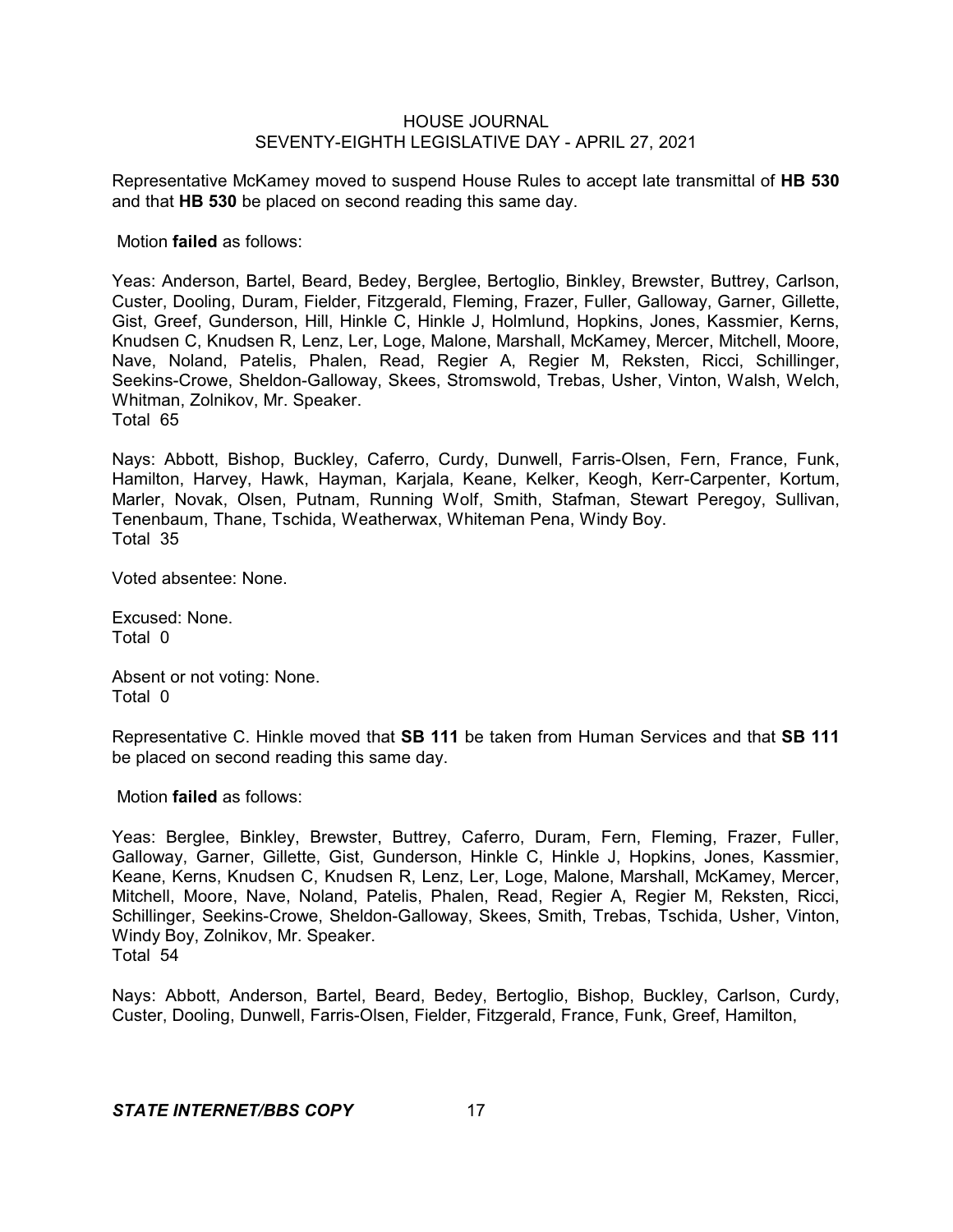Harvey, Hawk, Hayman, Hill, Holmlund, Karjala, Kelker, Keogh, Kerr-Carpenter, Kortum, Marler, Novak, Olsen, Putnam, Running Wolf, Stafman, Stewart Peregoy, Stromswold, Sullivan, Tenenbaum, Thane, Walsh, Weatherwax, Welch, Whiteman Pena, Whitman. Total 46

Voted absentee: None.

Excused: None. Total 0

Absent or not voting: None. Total 0

House recessed. House reconvened.

#### **THIRD READING OF BILLS**

The following bills having been read three several times, title and history agreed to, were disposed of in the following manner:

**HB 4** passed as follows:

Yeas: Abbott, Anderson, Bartel, Beard, Bedey, Berglee, Bertoglio, Binkley, Bishop, Brewster, Buckley, Buttrey, Caferro, Carlson, Curdy, Custer, Dooling, Dunwell, Duram, Farris-Olsen, Fern, Fielder, Fitzgerald, Fleming, France, Frazer, Fuller, Funk, Galloway, Garner, Gillette, Gist, Greef, Gunderson, Hamilton, Harvey, Hawk, Hayman, Hill, Hinkle C, Hinkle J, Holmlund, Hopkins, Jones, Karjala, Kassmier, Keane, Kelker, Keogh, Kerns, Kerr-Carpenter, Knudsen C, Knudsen R, Kortum, Lenz, Ler, Loge, Malone, Marler, Marshall, McKamey, Mercer, Mitchell, Nave, Noland, Novak, Olsen, Patelis, Phalen, Putnam, Read, Regier A, Regier M, Reksten, Ricci, Running Wolf, Schillinger, Seekins-Crowe, Sheldon-Galloway, Skees, Smith, Stafman, Stewart Peregoy, Stromswold, Sullivan, Tenenbaum, Thane, Trebas, Tschida, Usher, Vinton, Walsh, Weatherwax, Welch, Whitman, Windy Boy, Zolnikov, Mr. Speaker. Total 98

Nays: None. Total 0

Voted absentee: None.

Excused: None. Total 0

Absent or not voting: Moore, Whiteman Pena. Total 2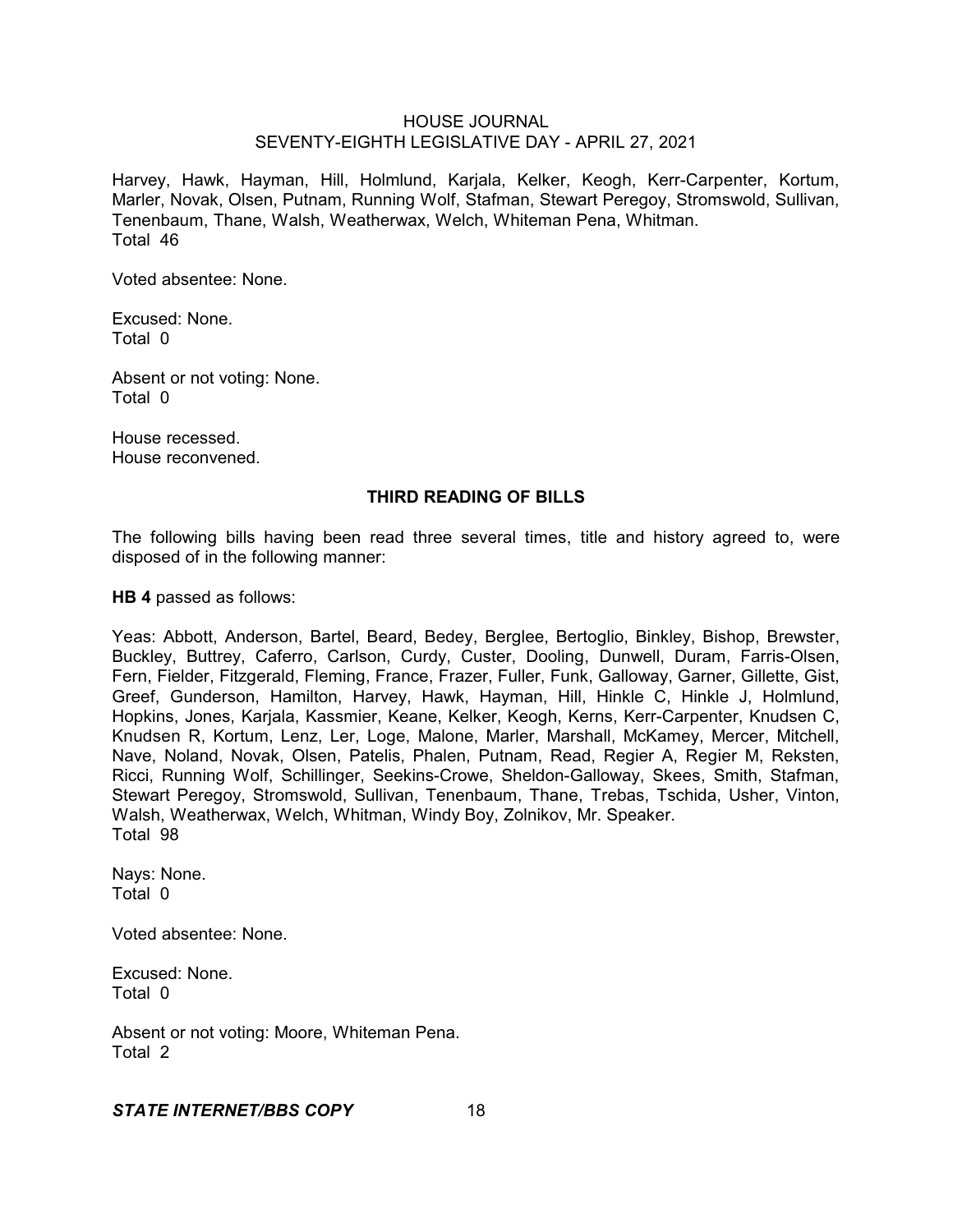**HB 6** passed as follows:

Yeas: Abbott, Anderson, Bartel, Beard, Bedey, Berglee, Bertoglio, Binkley, Bishop, Brewster, Buckley, Buttrey, Caferro, Carlson, Curdy, Custer, Dooling, Dunwell, Duram, Farris-Olsen, Fern, Fielder, Fitzgerald, Fleming, France, Frazer, Fuller, Funk, Galloway, Garner, Gillette, Gist, Greef, Gunderson, Hamilton, Harvey, Hawk, Hayman, Hill, Hinkle C, Hinkle J, Holmlund, Hopkins, Jones, Karjala, Kassmier, Keane, Kelker, Keogh, Kerns, Kerr-Carpenter, Knudsen C, Knudsen R, Kortum, Lenz, Ler, Loge, Malone, Marler, Marshall, McKamey, Mercer, Mitchell, Nave, Noland, Novak, Olsen, Patelis, Phalen, Putnam, Read, Regier A, Regier M, Reksten, Ricci, Running Wolf, Schillinger, Seekins-Crowe, Sheldon-Galloway, Skees, Smith, Stafman, Stewart Peregoy, Stromswold, Sullivan, Tenenbaum, Thane, Trebas, Tschida, Usher, Vinton, Walsh, Weatherwax, Welch, Whiteman Pena, Whitman, Windy Boy, Zolnikov, Mr. Speaker. Total 99

Nays: None. Total 0

Voted absentee: None.

Excused: None. Total 0

Absent or not voting: Moore. Total 1

**HB 10** passed as follows:

Yeas: Abbott, Anderson, Bartel, Beard, Bedey, Berglee, Bertoglio, Binkley, Bishop, Brewster, Buckley, Buttrey, Caferro, Carlson, Curdy, Custer, Dooling, Duram, Farris-Olsen, Fern, Fielder, Fitzgerald, Fleming, France, Frazer, Fuller, Funk, Galloway, Garner, Gillette, Gist, Greef, Gunderson, Hamilton, Harvey, Hawk, Hayman, Hill, Hinkle C, Hinkle J, Holmlund, Hopkins, Jones, Karjala, Kassmier, Keane, Kelker, Keogh, Kerns, Kerr-Carpenter, Knudsen C, Knudsen R, Kortum, Lenz, Ler, Loge, Malone, Marler, Marshall, McKamey, Mercer, Mitchell, Nave, Noland, Novak, Patelis, Phalen, Putnam, Read, Regier A, Regier M, Reksten, Ricci, Running Wolf, Schillinger, Seekins-Crowe, Sheldon-Galloway, Skees, Smith, Stafman, Stewart Peregoy, Stromswold, Sullivan, Tenenbaum, Thane, Trebas, Tschida, Usher, Vinton, Walsh, Weatherwax, Welch, Whiteman Pena, Whitman, Windy Boy, Zolnikov, Mr. Speaker. Total 97

Nays: Dunwell. Total 1

Voted absentee: None.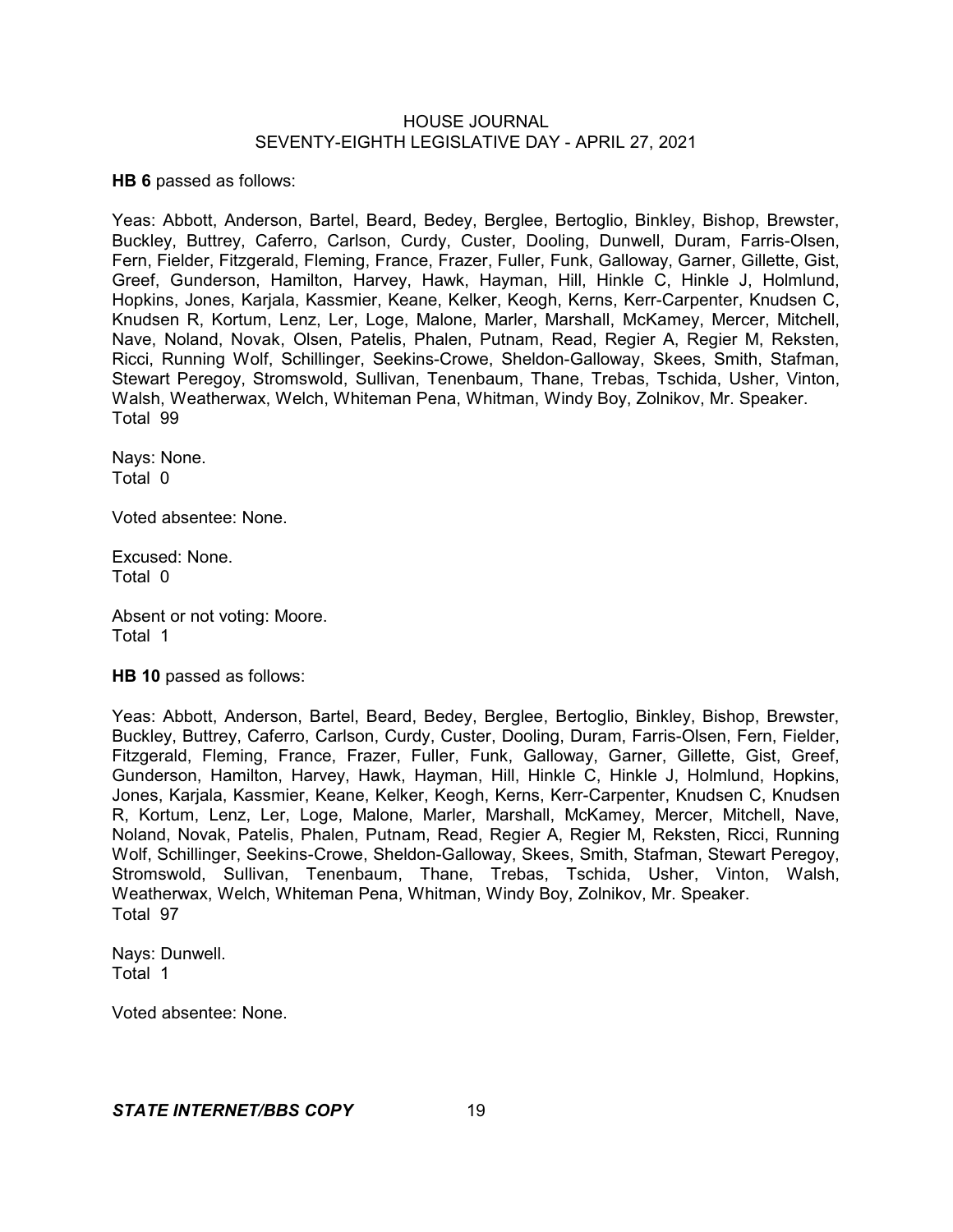Excused: None. Total 0

Absent or not voting: Moore, Olsen. Total 2

**HB 11** passed as follows:

Yeas: Abbott, Anderson, Bartel, Beard, Bedey, Berglee, Bertoglio, Binkley, Bishop, Brewster, Buckley, Buttrey, Caferro, Carlson, Curdy, Custer, Dooling, Dunwell, Duram, Farris-Olsen, Fern, Fielder, Fitzgerald, Fleming, France, Frazer, Fuller, Funk, Galloway, Garner, Gillette, Gist, Greef, Gunderson, Hamilton, Harvey, Hawk, Hayman, Hill, Hinkle C, Hinkle J, Holmlund, Hopkins, Jones, Karjala, Kassmier, Keane, Kelker, Keogh, Kerns, Kerr-Carpenter, Knudsen C, Knudsen R, Kortum, Lenz, Ler, Loge, Malone, Marler, Marshall, McKamey, Mercer, Mitchell, Moore, Nave, Noland, Novak, Olsen, Patelis, Phalen, Putnam, Read, Regier A, Regier M, Reksten, Ricci, Running Wolf, Schillinger, Seekins-Crowe, Sheldon-Galloway, Skees, Smith, Stafman, Stewart Peregoy, Stromswold, Sullivan, Thane, Trebas, Tschida, Usher, Vinton, Walsh, Weatherwax, Welch, Whiteman Pena, Whitman, Windy Boy, Zolnikov, Mr. Speaker. Total 99

Nays: None. Total 0

Voted absentee: None.

Excused: None. Total 0

Absent or not voting: Tenenbaum. Total 1

**HB 12** passed as follows:

Yeas: Abbott, Anderson, Bartel, Bedey, Berglee, Bertoglio, Bishop, Buckley, Buttrey, Caferro, Carlson, Curdy, Custer, Dooling, Dunwell, Duram, Farris-Olsen, Fern, Fitzgerald, Fleming, France, Frazer, Fuller, Funk, Galloway, Garner, Gillette, Gist, Greef, Gunderson, Hamilton, Harvey, Hawk, Hayman, Holmlund, Hopkins, Jones, Karjala, Kassmier, Keane, Kelker, Keogh, Kerns, Kerr-Carpenter, Knudsen C, Knudsen R, Kortum, Lenz, Ler, Loge, Malone, Marler, Marshall, McKamey, Mercer, Moore, Nave, Noland, Novak, Olsen, Patelis, Phalen, Putnam, Read, Regier M, Reksten, Ricci, Running Wolf, Schillinger, Seekins-Crowe, Skees, Smith, Stafman, Stewart Peregoy, Stromswold, Sullivan, Tenenbaum, Thane, Trebas, Usher, Vinton, Walsh, Weatherwax, Welch, Whiteman Pena, Whitman, Windy Boy, Zolnikov, Mr. Speaker. Total 89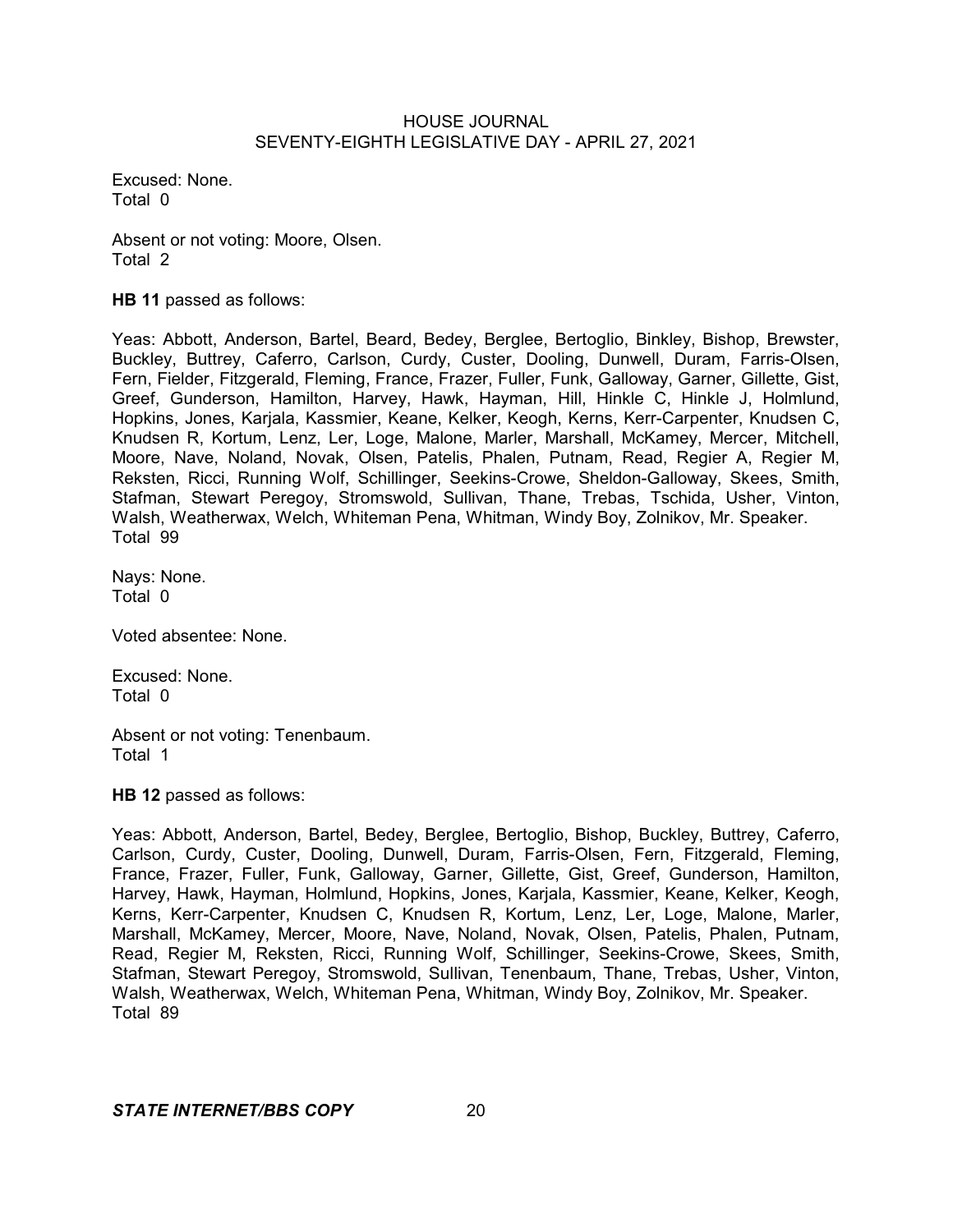Nays: Beard, Binkley, Brewster, Fielder, Hill, Hinkle C, Hinkle J, Mitchell, Regier A, Sheldon-Galloway, Tschida. Total 11

Voted absentee: None.

Excused: None. Total 0

Absent or not voting: None. Total 0

**HB 14** passed as follows:

Yeas: Abbott, Anderson, Bartel, Bedey, Berglee, Bertoglio, Binkley, Bishop, Buckley, Buttrey, Caferro, Carlson, Curdy, Custer, Dooling, Dunwell, Duram, Farris-Olsen, Fern, Fielder, Fitzgerald, Fleming, France, Frazer, Fuller, Funk, Galloway, Garner, Gillette, Gist, Greef, Gunderson, Hamilton, Harvey, Hawk, Hayman, Holmlund, Hopkins, Jones, Karjala, Kassmier, Keane, Kelker, Keogh, Kerns, Kerr-Carpenter, Knudsen C, Knudsen R, Kortum, Lenz, Ler, Loge, Malone, Marler, Marshall, McKamey, Mercer, Mitchell, Moore, Nave, Noland, Novak, Olsen, Patelis, Phalen, Putnam, Read, Regier A, Regier M, Reksten, Ricci, Running Wolf, Schillinger, Seekins-Crowe, Sheldon-Galloway, Skees, Smith, Stafman, Stewart Peregoy, Stromswold, Sullivan, Tenenbaum, Thane, Trebas, Tschida, Usher, Vinton, Walsh, Weatherwax, Welch, Whiteman Pena, Whitman, Windy Boy, Zolnikov, Mr. Speaker. Total 95

Nays: Beard, Brewster, Hill, Hinkle C, Hinkle J. Total 5

Voted absentee: None.

Excused: None. Total 0

Absent or not voting: None. Total 0

**HB 230** passed as follows:

Yeas: Anderson, Bartel, Beard, Bedey, Berglee, Bertoglio, Binkley, Brewster, Buttrey, Carlson, Custer, Dooling, Duram, Fielder, Fitzgerald, Fleming, Frazer, Fuller, Galloway, Garner, Gillette, Gist, Greef, Gunderson, Hill, Hinkle C, Hinkle J, Holmlund, Hopkins, Jones, Kassmier, Kerns, Knudsen C, Knudsen R, Lenz, Ler, Loge, Malone, Marshall, McKamey, Mercer, Mitchell, Moore,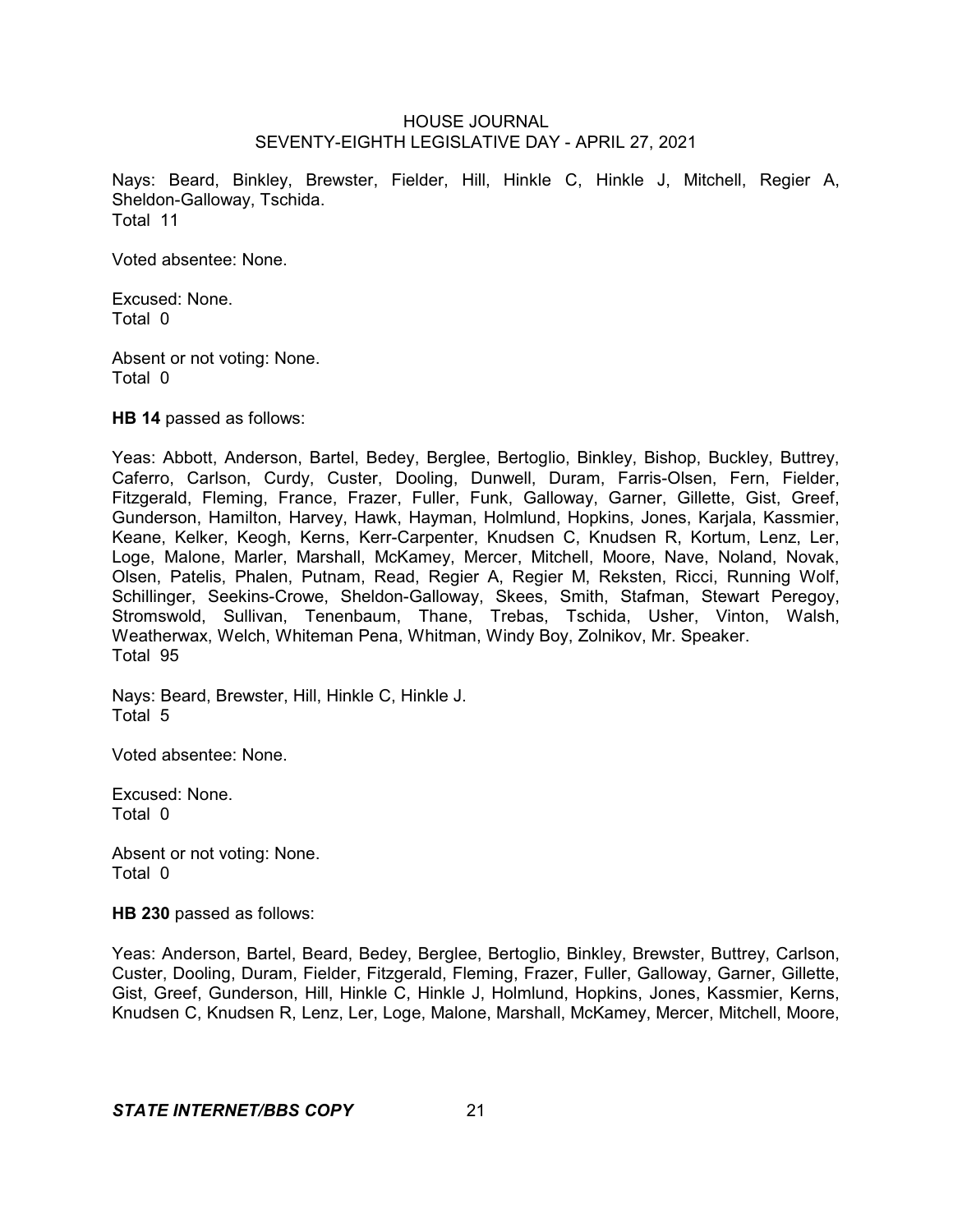Nave, Noland, Patelis, Phalen, Putnam, Read, Regier A, Regier M, Reksten, Ricci, Schillinger, Seekins-Crowe, Sheldon-Galloway, Skees, Stromswold, Trebas, Tschida, Usher, Vinton, Walsh, Welch, Whitman, Zolnikov, Mr. Speaker. Total 67

Nays: Abbott, Bishop, Buckley, Caferro, Curdy, Dunwell, Farris-Olsen, Fern, France, Funk, Hamilton, Harvey, Hawk, Hayman, Karjala, Keane, Kelker, Keogh, Kerr-Carpenter, Kortum, Marler, Novak, Olsen, Running Wolf, Smith, Stafman, Stewart Peregoy, Sullivan, Tenenbaum, Thane, Weatherwax, Whiteman Pena, Windy Boy. Total 33

Voted absentee: None.

Excused: None. Total 0

Absent or not voting: None. Total 0

**HB 522** passed as follows:

Yeas: Abbott, Anderson, Bartel, Beard, Bedey, Berglee, Binkley, Bishop, Brewster, Buckley, Buttrey, Caferro, Carlson, Curdy, Custer, Dooling, Dunwell, Duram, Farris-Olsen, Fern, Fielder, Fitzgerald, Fleming, France, Frazer, Fuller, Funk, Galloway, Garner, Gillette, Gist, Greef, Gunderson, Hamilton, Harvey, Hawk, Hill, Hinkle C, Hinkle J, Holmlund, Hopkins, Jones, Karjala, Kassmier, Keane, Kelker, Keogh, Kerns, Kerr-Carpenter, Knudsen C, Knudsen R, Lenz, Ler, Loge, Malone, Marshall, McKamey, Mitchell, Moore, Nave, Noland, Novak, Patelis, Phalen, Putnam, Read, Regier A, Regier M, Reksten, Ricci, Schillinger, Seekins-Crowe, Sheldon-Galloway, Skees, Smith, Stafman, Stewart Peregoy, Stromswold, Sullivan, Thane, Trebas, Tschida, Usher, Vinton, Walsh, Welch, Whiteman Pena, Whitman, Windy Boy, Zolnikov, Mr. Speaker. Total 91

Nays: Hayman, Kortum, Marler, Mercer, Olsen, Running Wolf, Tenenbaum, Weatherwax. Total 8

Voted absentee: None.

Excused: None. Total 0

Absent or not voting: Bertoglio. Total 1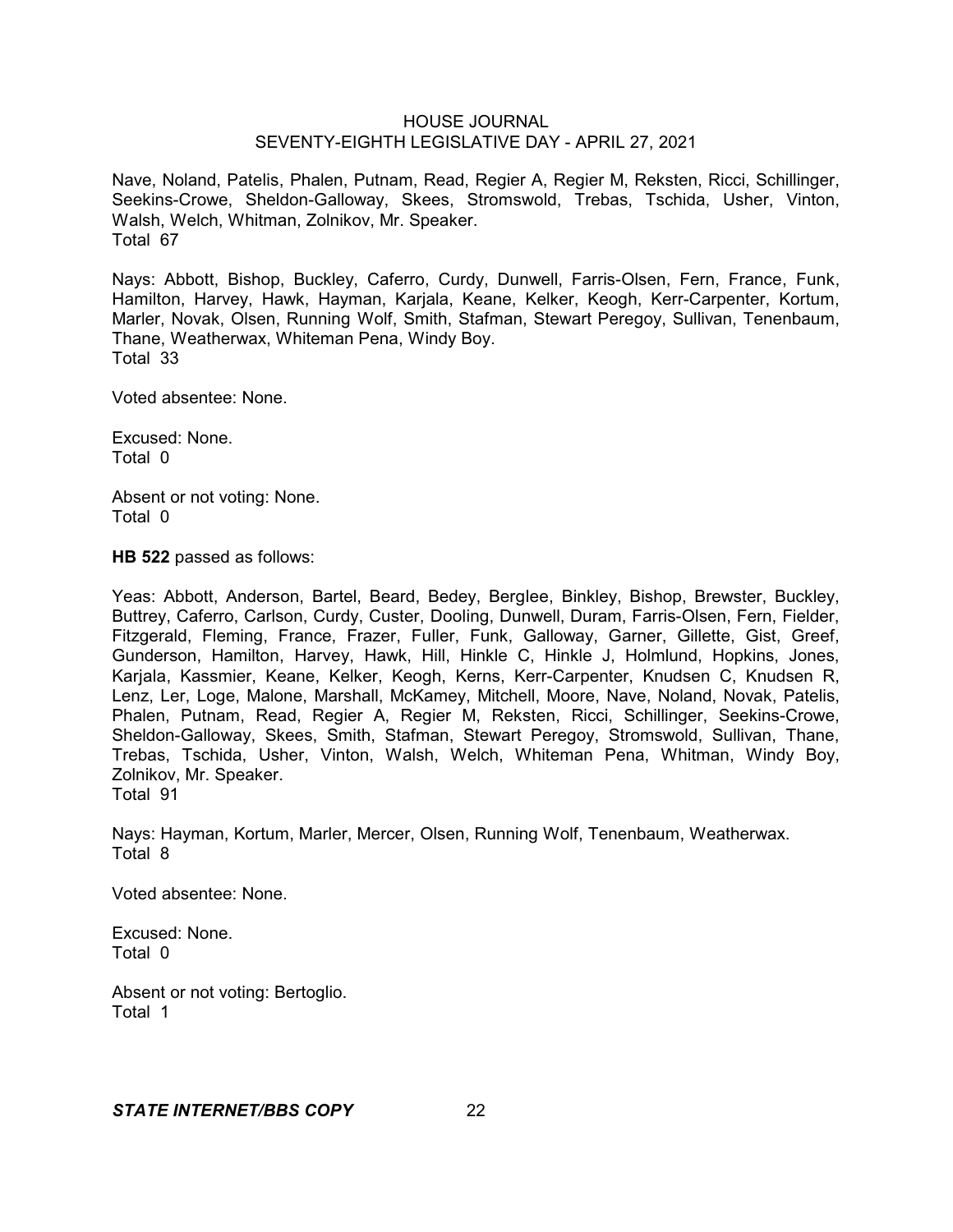**HB 681** passed as follows:

Yeas: Abbott, Anderson, Bartel, Beard, Bedey, Berglee, Bertoglio, Binkley, Bishop, Brewster, Buckley, Buttrey, Caferro, Carlson, Curdy, Custer, Dooling, Dunwell, Duram, Farris-Olsen, Fern, Fielder, Fitzgerald, Fleming, France, Frazer, Fuller, Funk, Galloway, Garner, Gillette, Gist, Greef, Gunderson, Harvey, Hawk, Hayman, Hill, Hinkle C, Hinkle J, Holmlund, Hopkins, Jones, Kassmier, Keane, Kelker, Keogh, Kerns, Kerr-Carpenter, Knudsen C, Knudsen R, Kortum, Lenz, Ler, Loge, Malone, Marler, Marshall, McKamey, Mitchell, Moore, Nave, Noland, Novak, Olsen, Patelis, Phalen, Putnam, Read, Regier A, Reksten, Ricci, Running Wolf, Schillinger, Seekins-Crowe, Sheldon-Galloway, Skees, Smith, Stafman, Stewart Peregoy, Stromswold, Sullivan, Tenenbaum, Thane, Trebas, Tschida, Usher, Vinton, Walsh, Weatherwax, Welch, Whitman, Zolnikov, Mr. Speaker. Total 94

Nays: Hamilton, Karjala, Mercer, Regier M, Whiteman Pena, Windy Boy. Total 6

Voted absentee: None.

Excused: None. Total 0

Absent or not voting: None. Total 0

**HB 701** passed as follows:

Yeas: Abbott, Anderson, Bartel, Bedey, Bertoglio, Bishop, Buckley, Buttrey, Caferro, Carlson, Curdy, Custer, Dooling, Dunwell, Farris-Olsen, Fern, Fitzgerald, France, Frazer, Funk, Garner, Gist, Greef, Gunderson, Hamilton, Harvey, Hawk, Hayman, Holmlund, Hopkins, Jones, Karjala, Kassmier, Keane, Kelker, Keogh, Kerr-Carpenter, Knudsen C, Kortum, Loge, Malone, Marler, Novak, Olsen, Patelis, Phalen, Putnam, Ricci, Running Wolf, Schillinger, Smith, Stafman, Stewart Peregoy, Stromswold, Sullivan, Tenenbaum, Thane, Trebas, Tschida, Vinton, Walsh, Weatherwax, Welch, Whiteman Pena, Whitman, Windy Boy, Mr. Speaker. Total 67

Nays: Beard, Berglee, Binkley, Brewster, Duram, Fielder, Fleming, Fuller, Galloway, Gillette, Hill, Hinkle C, Hinkle J, Knudsen R, Lenz, Ler, Marshall, McKamey, Mercer, Mitchell, Moore, Nave, Noland, Read, Regier A, Regier M, Reksten, Seekins-Crowe, Sheldon-Galloway, Skees, Usher, Zolnikov. Total 32

Voted absentee: None.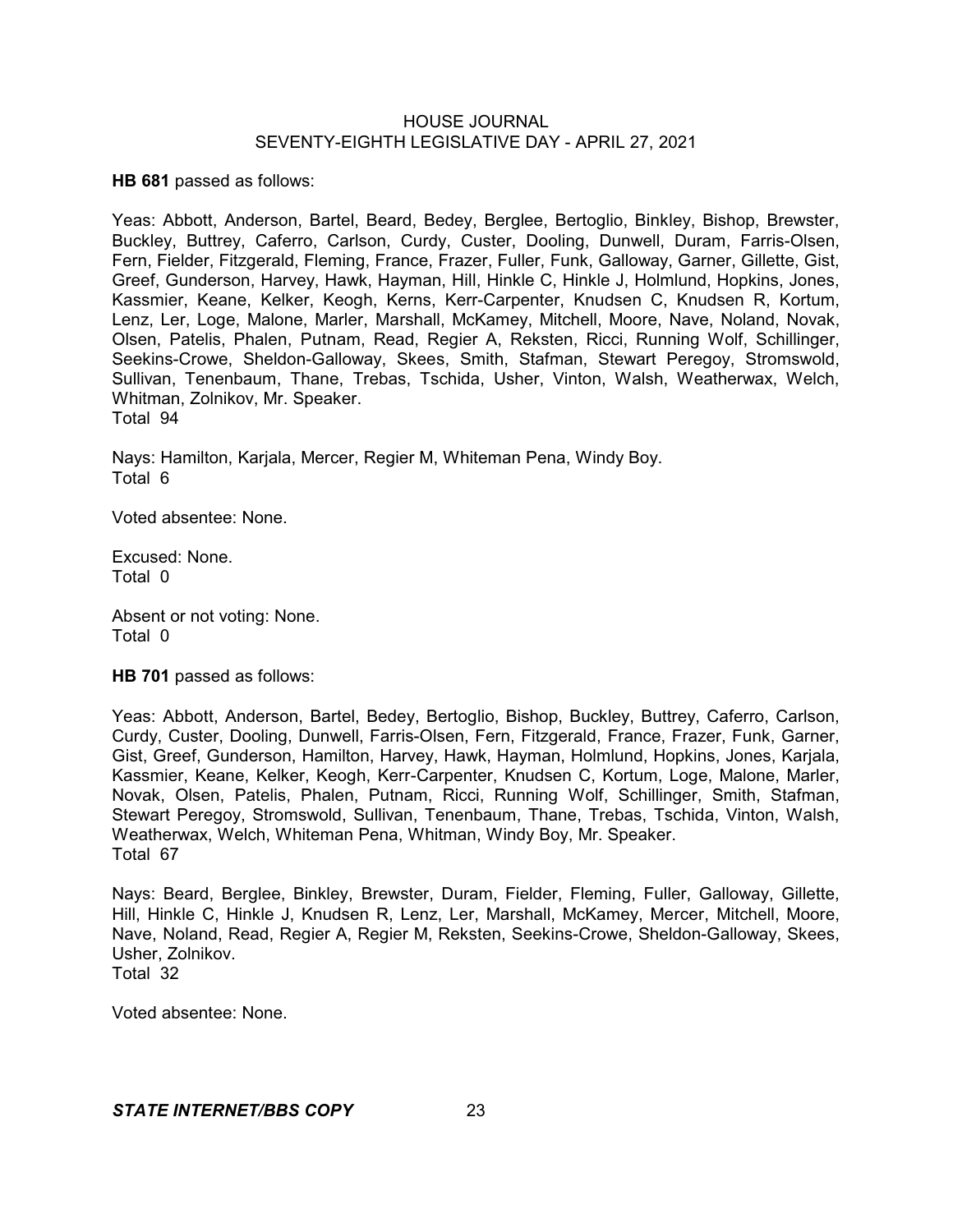Excused: None. Total 0

Absent or not voting: Kerns. Total 1

**SB 297** concurred in as follows:

Yeas: Abbott, Bartel, Beard, Bedey, Berglee, Bertoglio, Binkley, Bishop, Brewster, Buckley, Buttrey, Caferro, Carlson, Curdy, Custer, Dooling, Dunwell, Duram, Farris-Olsen, Fern, Fielder, Fitzgerald, Fleming, France, Frazer, Fuller, Funk, Galloway, Garner, Gillette, Gist, Greef, Gunderson, Harvey, Hawk, Hayman, Hill, Hinkle C, Hinkle J, Holmlund, Hopkins, Jones, Kassmier, Keane, Kelker, Keogh, Kerns, Kerr-Carpenter, Knudsen C, Knudsen R, Kortum, Lenz, Ler, Loge, Malone, Marler, Marshall, McKamey, Mercer, Mitchell, Moore, Noland, Novak, Patelis, Phalen, Putnam, Read, Regier A, Regier M, Reksten, Ricci, Running Wolf, Schillinger, Seekins-Crowe, Sheldon-Galloway, Skees, Smith, Stafman, Stewart Peregoy, Stromswold, Sullivan, Tenenbaum, Thane, Trebas, Usher, Vinton, Walsh, Welch, Whiteman Pena, Whitman, Windy Boy, Zolnikov, Mr. Speaker. Total 93

Nays: Hamilton, Karjala, Nave, Olsen, Tschida. Total 5

Voted absentee: None.

Excused: None. Total 0

Absent or not voting: Anderson, Weatherwax. Total 2

# **MOTIONS**

Representative McKamey moved to suspend House Rules to accept late transmittal of **HB 530** and that **HB 530** be placed on second reading this same day.

Motion carried as follows:

Yeas: Anderson, Bartel, Beard, Bedey, Berglee, Bertoglio, Binkley, Brewster, Buttrey, Carlson, Custer, Dooling, Duram, Fielder, Fitzgerald, Fleming, France, Frazer, Fuller, Galloway, Garner, Gillette, Gist, Greef, Gunderson, Hill, Hinkle C, Hinkle J, Holmlund, Hopkins, Jones, Kassmier, Kerns, Knudsen C, Knudsen R, Lenz, Ler, Loge, Malone, Marshall, McKamey, Mercer, Mitchell, Moore, Nave, Noland, Patelis, Phalen, Putnam, Read, Regier A, Regier M, Reksten, Ricci,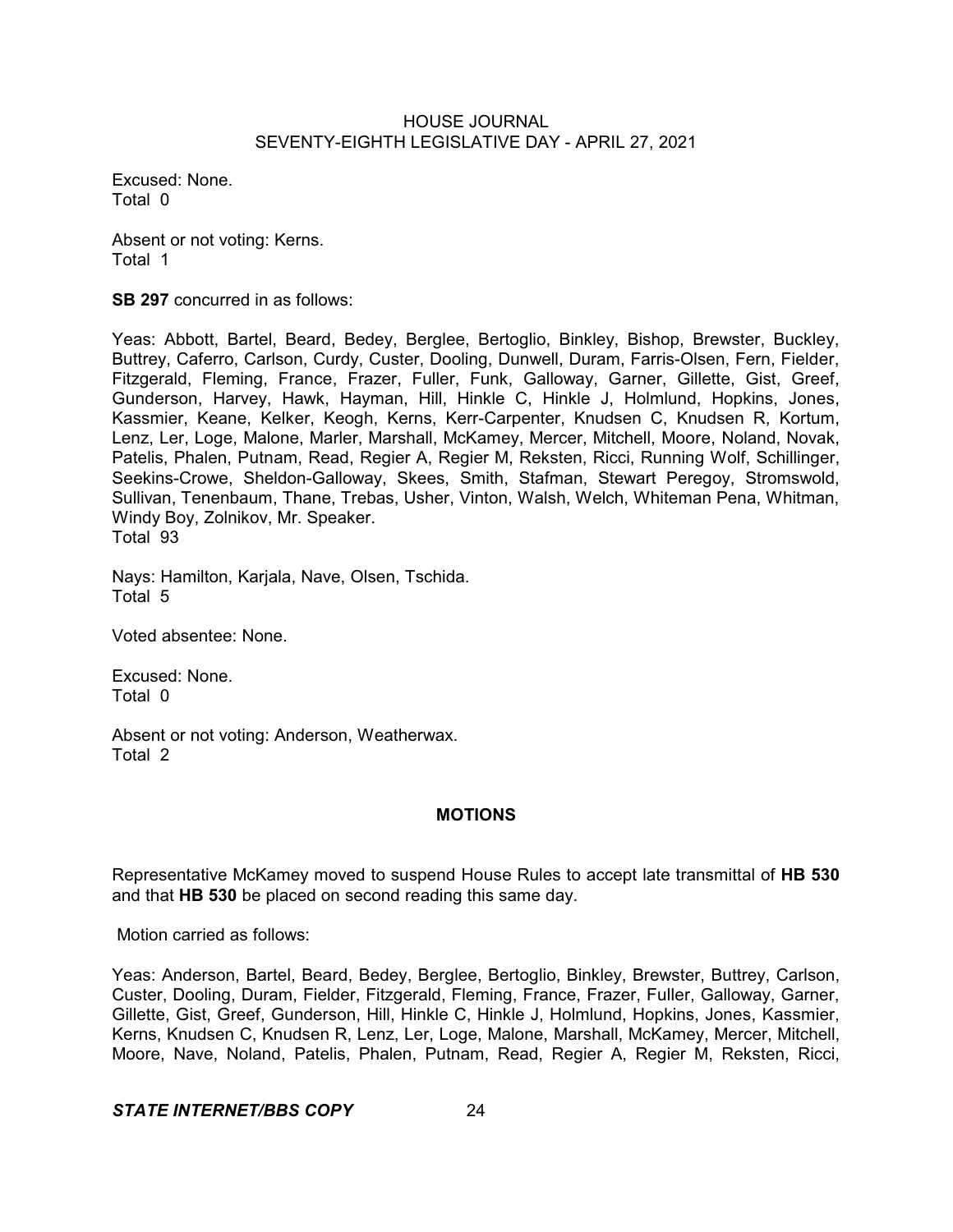Schillinger, Seekins-Crowe, Sheldon-Galloway, Skees, Stromswold, Trebas, Tschida, Usher, Vinton, Walsh, Welch, Whitman, Zolnikov, Mr. Speaker. Total 68

Nays: Abbott, Bishop, Buckley, Caferro, Curdy, Dunwell, Farris-Olsen, Fern, Funk, Hamilton, Harvey, Hawk, Hayman, Karjala, Keane, Kelker, Keogh, Kerr-Carpenter, Kortum, Marler, Novak, Olsen, Running Wolf, Smith, Stafman, Stewart Peregoy, Sullivan, Tenenbaum, Thane, Whiteman Pena, Windy Boy. Total 31

Voted absentee: None.

Excused: None. Total 0

Absent or not voting: Weatherwax. Total 1

House recessed. House reconvened.

## **REPORTS OF STANDING COMMITTEES**

**BUSINESS AND LABOR** (Noland, Chair): 4/27/2021 **SJR 31**, be concurred in. Report adopted. **SJR 35.** be concurred in. Report adopted.

# **REPORTS OF SELECT COMMITTEES**

**FREE** CONFERENCE COMMITTEE on **House Bill 483** Report No. 001, April 27, 2021

Mr. President and Mr. Speaker:

We, your Free Conference Committee met and considered **House Bill 483** (reference copy - salmon) and recommend this Free Conference Committee report be adopted.

And, recommend that **House Bill 483** (reference copy -- salmon) be amended as follows:

1. Title, line 10. **Following:** "LEGISLATURE;" **Insert:** "PROVIDING FOR A SPECIAL COUNSEL THAT SERVES AT THE PLEASURE OF THE SPEAKER OF THE HOUSE OF REPRESENTATIVES AND PRESIDENT OF THE SENATE;"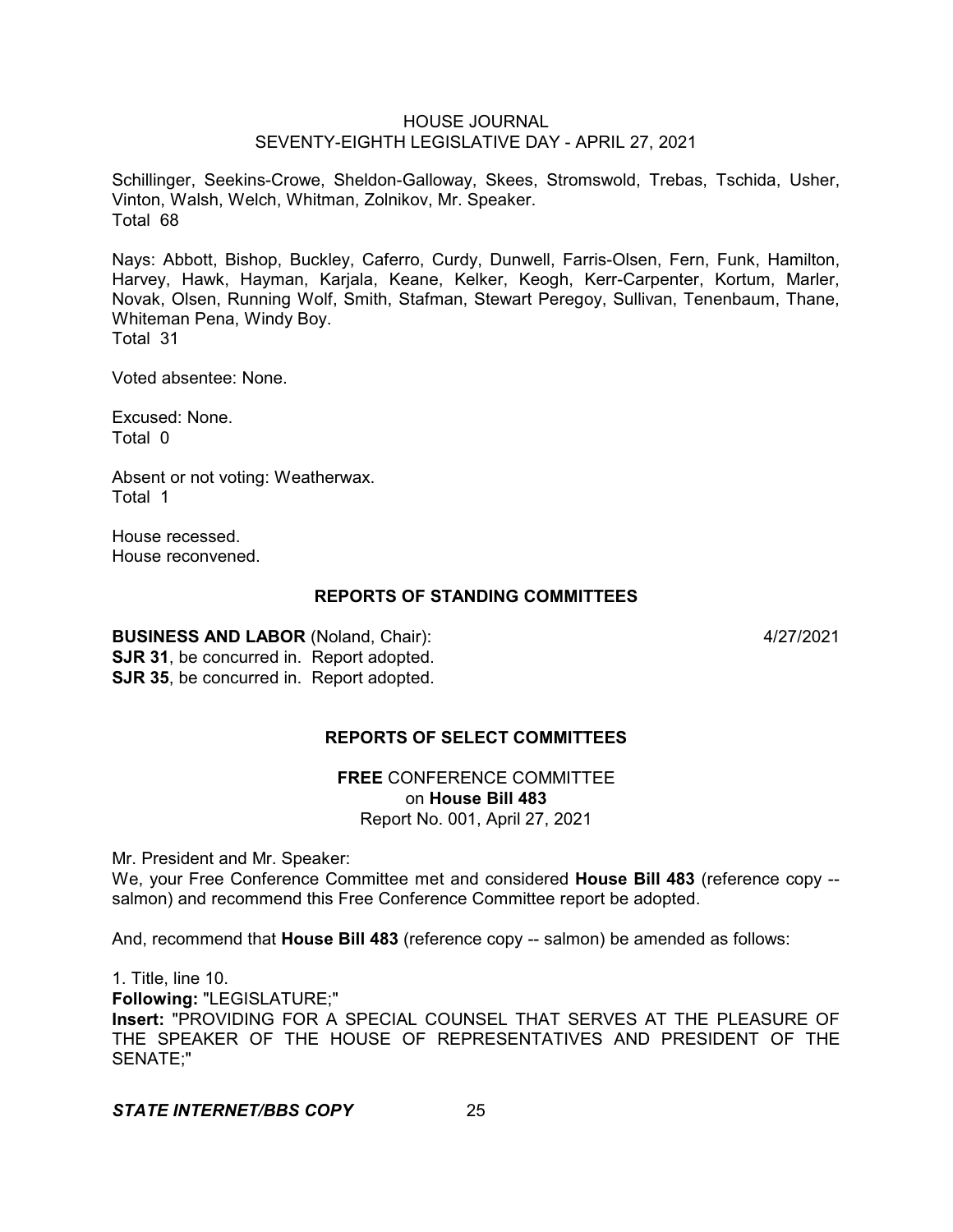**Following:** "PROVIDING" **Strike:** "AN"

2. Title, line 10. **Strike:** "DATE" **Insert:** "DATES AND A TERMINATION DATE"

3. Page 1, line 26. **Following:** "senate;" **Strike:** "and"

4. Page 1, line 27. **Strike:** "."

**Insert:** "; and

(e) one personal staff that serves at the pleasure of the speaker of the house of representatives and the president of the senate for the purposes provided in [section 2]."

5. Page 1.

**Following:** line 27

- **Insert:** "NEW SECTION. **Section 2. Special counsel -- powers -- appointment -- reporting.** (1) The speaker of the house of representatives and president of the senate may hire, at any time, one personal staff under 2-18-104 for the purposes of serving as a special counsel. The speaker of the house of representatives and president of the senate must consent in writing to the appointment of the special counsel.
- (2) The special counsel serves at the pleasure of the speaker of the house of representatives and the president of the senate. The special counsel must be licensed to practice law in Montana. The special counsel may:
- (a) be appointed to investigate and examine state governmental activities and may examine and inspect all records, books, and files of any department, agency, commission, board, or institution of the state of Montana. A governmental agency must assist the special counsel in any activity conducted by the special counsel as provided in this section.
- (b) exercise the investigatory powers under chapter 5, part 1, of this title on behalf of a standing committee, select committee, or interim committee and any subcommittees of those committees;
- (c) if assigned to a legislative committee, hold hearings, administer oaths, issue subpoenas, compel the attendance of witnesses and the production of papers, books, accounts, documents, and testimony, and cause depositions of witnesses to be taken in the manner prescribed by law for taking depositions in civil actions in district court;
- (d) report to the speaker of the house of representatives and the president of the senate or any committee designated by the speaker of the house of representatives and the president of the senate, including but not limited to standing committees, select committees, or interim committees and any subcommittees of those committees. A special counsel that reports to a legislative committee must serve at the direction of the speaker of the house of representatives and president of the senate and not the assigned committee.
- (e) make recommendations for revisions of laws or rules for consideration by the legislature.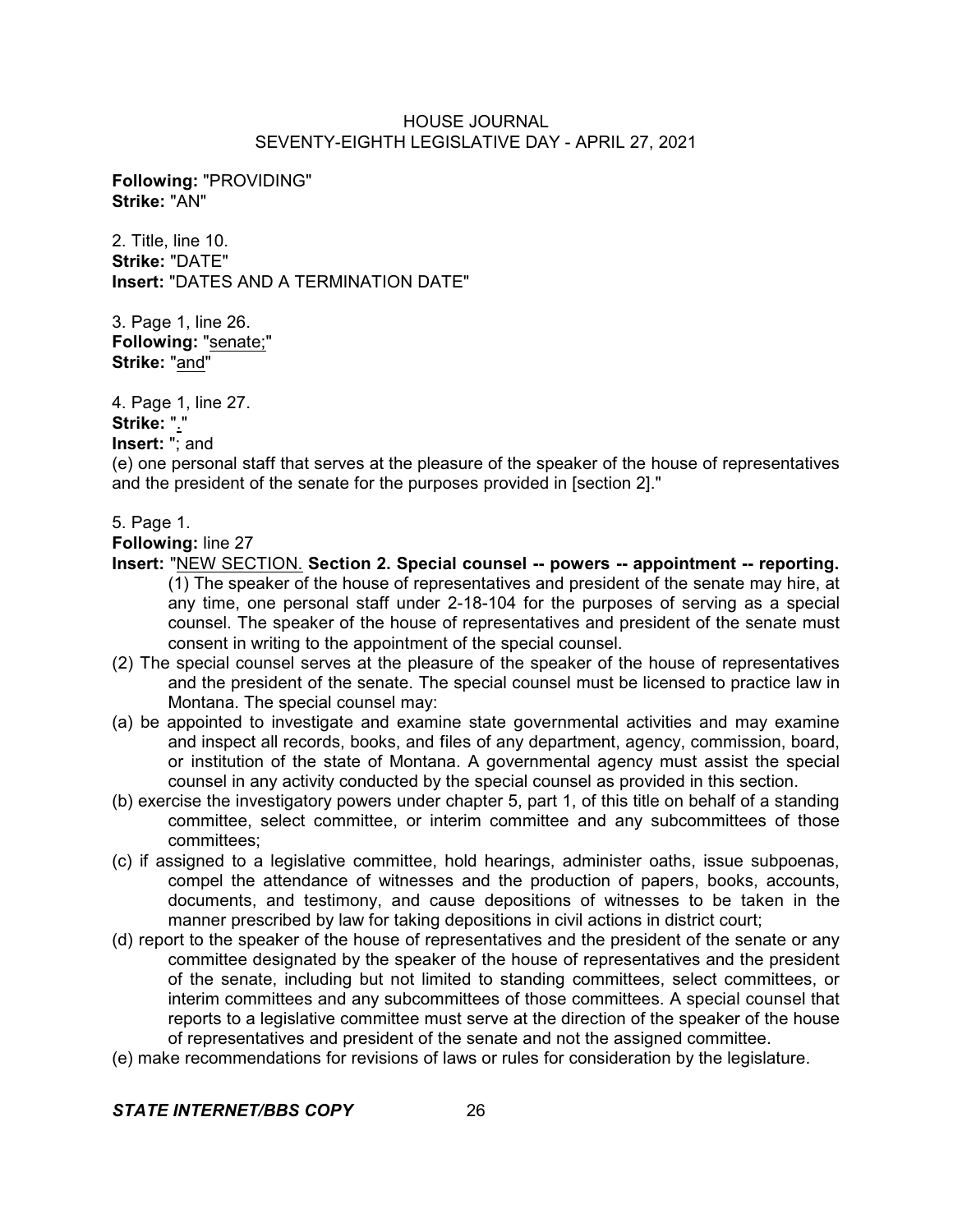- (3) The speaker of the house of representatives and president of the senate may designate the attorney general or an employee of the attorney general to serve as the special counsel.
- (4) Costs for the special counsel must be paid:
- (a) by the department of justice if the special counsel is the attorney general or an employee of the attorney general as provided in subsection (3);
- (b) as directed by the speaker of the house of representatives or president of the senate, including but not limited to using funding from interim committee operating funds. "
- **Insert:** "NEW SECTION. **Section 3. Codification instruction**. [Section 2] is intended to be codified as an integral part of Title 5, chapter 5, and the provisions of Title 5, chapter 5, apply to [section 2]."

**Renumber:** subsequent sections

6. Page 2, line 7. **Following:** "senate;" **Strike:** "and"

7. Page 2, line 8. **Following:** "senate"

**Insert:** "; and

(e) one personal staff that serves at the pleasure of the speaker of the house or representatives and the president of the senate for the purposes provided in [section 2]"

8. Page 2, line 10. **Strike:** "[This act]" **Insert:** "(1) Except as provided in subsection (2), [this act]"

9. Page 2. **Following:** line 10 **Insert:** "(2) [Sections 1(4)(e) and 2] are effective on passage and approval."

10. Page 2.

**Following:** line 11

**Insert:** "NEW SECTION. **Section 6. Termination**. [Sections 1(4)(e) and 2] terminate June 1, 2023."

| For the Senate:            | For the House:                   |
|----------------------------|----------------------------------|
| Vance, Chair               | C. Knudsen, Vice Chair<br>Garner |
| <b>Bennett</b><br>C. Smith |                                  |
|                            | Harvey                           |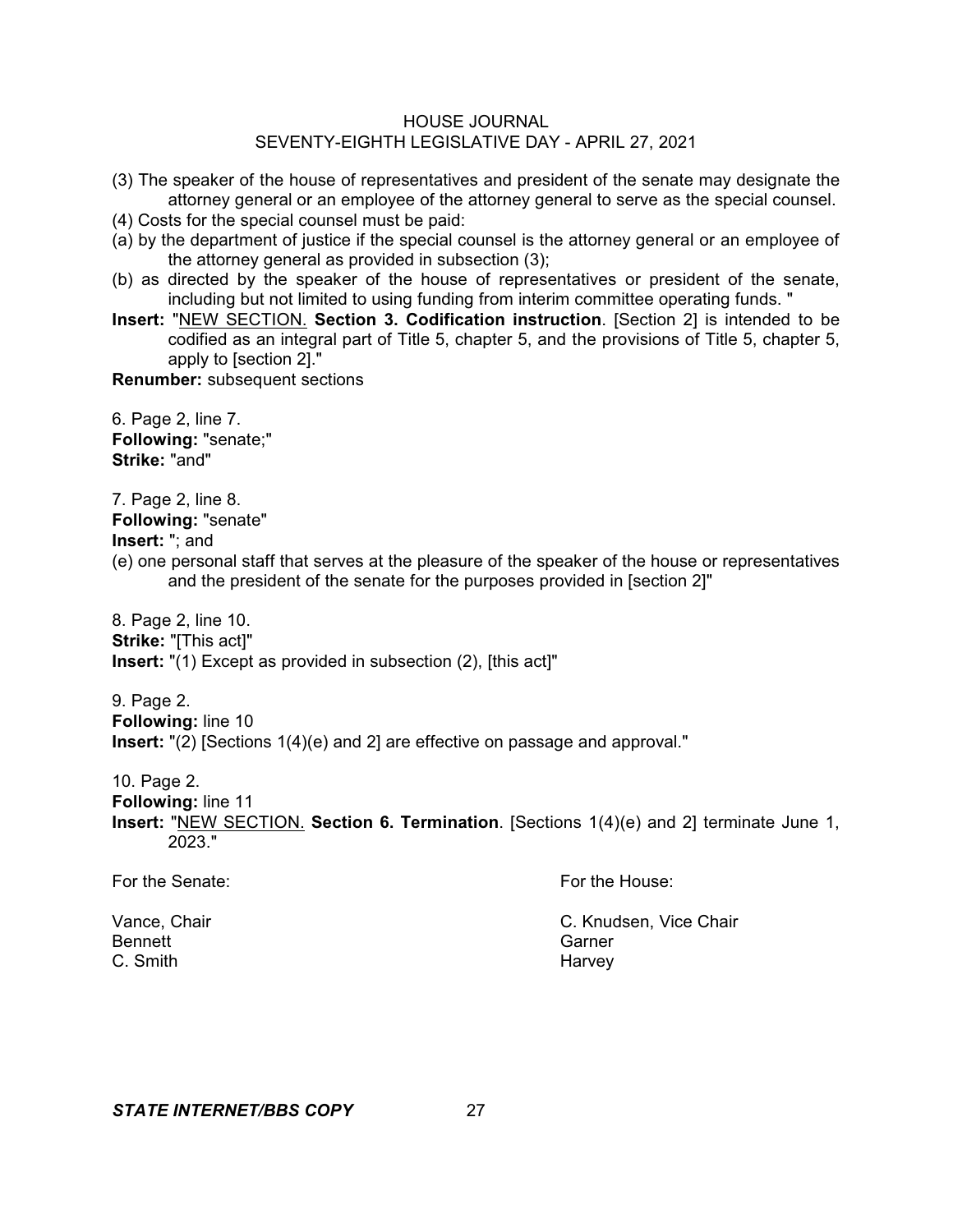## **FREE** CONFERENCE COMMITTEE on **House Bill 506** Report No. 001, April 27, 2021

Mr. President and Mr. Speaker:

We, your Free Conference Committee met and considered **House Bill 506** (reference copy - salmon) and recommend this Free Conference Committee report be adopted.

And, recommend that **House Bill 506** (reference copy -- salmon) be amended as follows:

1. Title, line 5. **Following:** "LAWS;" **Insert:** "ESTABLISHING PRIORITIES FOR DEVELOPMENT OF CONGRESSIONAL DISTRICTS;"

2. Title, line 8. **Following:** "SECTIONS" **Insert:** "5-1-115," **Following:** "13-2-205" **Insert:** "," **Following:** "MCA;" **Strike:** "AND"

3. Title, line 9. **Following:** "MCA" **Insert:** "; AND PROVIDING EFFECTIVE DATES"

4. Page 1.

**Following:** line 12

**Insert:** "**Section 1.** Section 5-1-115, MCA, is amended to read:

- "**5-1-115. Redistricting criteria.** (1) Subject to federal law, legislative and congressional districts must be established on the basis of population.
- (2) In the development of legislative districts, a plan is subject to the Voting Rights Act and must comply with the following criteria, in order of importance:
- (a) The districts must be as equal as practicable, meaning to the greatest extent possible, within a plus or minus 1% relative deviation from the ideal population of a district as calculated from information provided by the federal decennial census. The relative deviation may be exceeded only when necessary to keep political subdivisions intact or to comply with the Voting Rights Act.
- (b) District boundaries must coincide with the boundaries of political subdivisions of the state to the greatest extent possible. The number of counties and cities divided among more than one district must be as small as possible. When there is a choice between dividing local political subdivisions, the more populous subdivisions must be divided before the less populous, unless the boundary is drawn along a county line that passes through a city.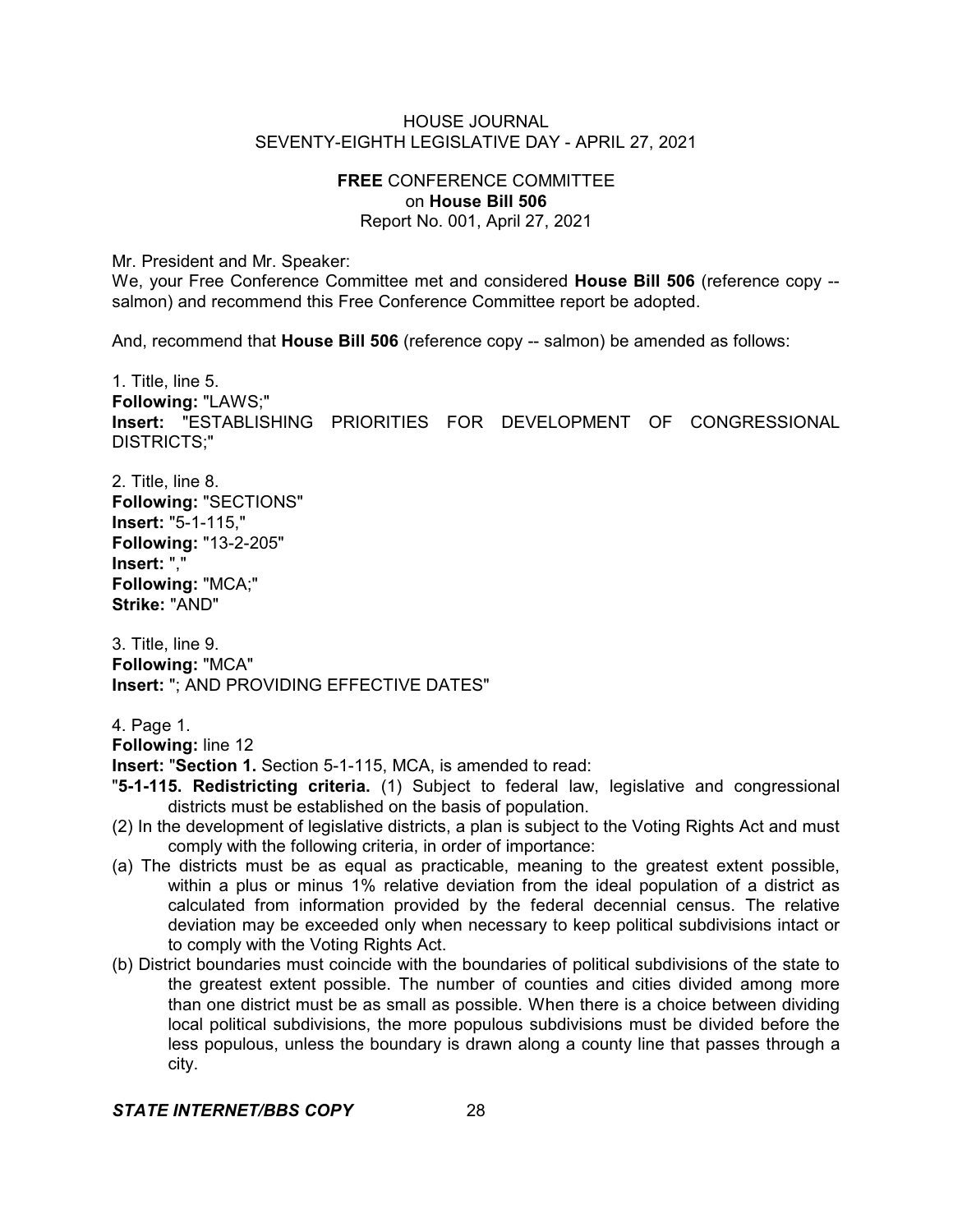- (c) The districts must be contiguous, meaning that the district must be in one piece. Areas that meet only at points of adjoining corners or areas separated by geographical boundaries or artificial barriers that prevent transportation within a district may not be considered contiguous.
- (d) The districts must be compact, meaning that the compactness of a district is greatest when the length of the district and the width of a district are equal. A district may not have an average length greater than three times the average width unless necessary to comply with the Voting Rights Act.
- (3) A district may not be drawn for the purposes of favoring a political party or an incumbent legislator or member of congress. The following data or information may not be considered in the development of a plan:
- (a) addresses of incumbent legislators or members of congress;
- (b) political affiliations of registered voters;
- (c) partisan political voter lists; or
- (d) previous election results, unless required as a remedy by a court.
- (4) In the development of congressional districts and under the authority granted to the legislature by Article I, section 4, of the United States constitution, a congressional districting plan is subject to the Voting Rights Act and must comply with the following criteria, in order of importance:
- (a) The districts must be as equal as practicable.
- (b) District boundaries must coincide with the boundaries of political subdivisions of the state to the greatest extent possible. The number of counties and cities divided among more than one district must be as small as possible. When there is a choice between dividing local political subdivisions, the more populous subdivisions must be divided before the less populous, unless the boundary is drawn along a county line that passes through a city.
- (c) The districts must be contiguous, meaning that a district must be in one piece. Areas that meet only at points of adjoining corners or areas separated by geographical boundaries or artificial barriers that prevent transportation within a district may not be considered contiguous.
- (d) The districts must be compact, meaning that the compactness of a district is greatest when the length of the district and the width of a district are equal. A district may not have an average length greater than three times the average width unless necessary to comply with the Voting Rights Act.""

**Renumber:** subsequent sections

5. Page 2.

**Following:** line 10

- **Insert:** "NEW SECTION. **Section 5. {standard} Severability.** If a part of [this act] is invalid, all valid parts that are severable from the invalid part remain in effect. If a part of [this act] is invalid in one or more of its applications, the part remains in effect in all valid applications that are severable from the invalid applications."
- **Insert:** "NEW SECTION. **Section 6. Effective dates**. (1) Except as provided in subsection (2), [this act] is effective October 1, 2021.
- (2) [Sections 1 and 5] are effective on passage and approval."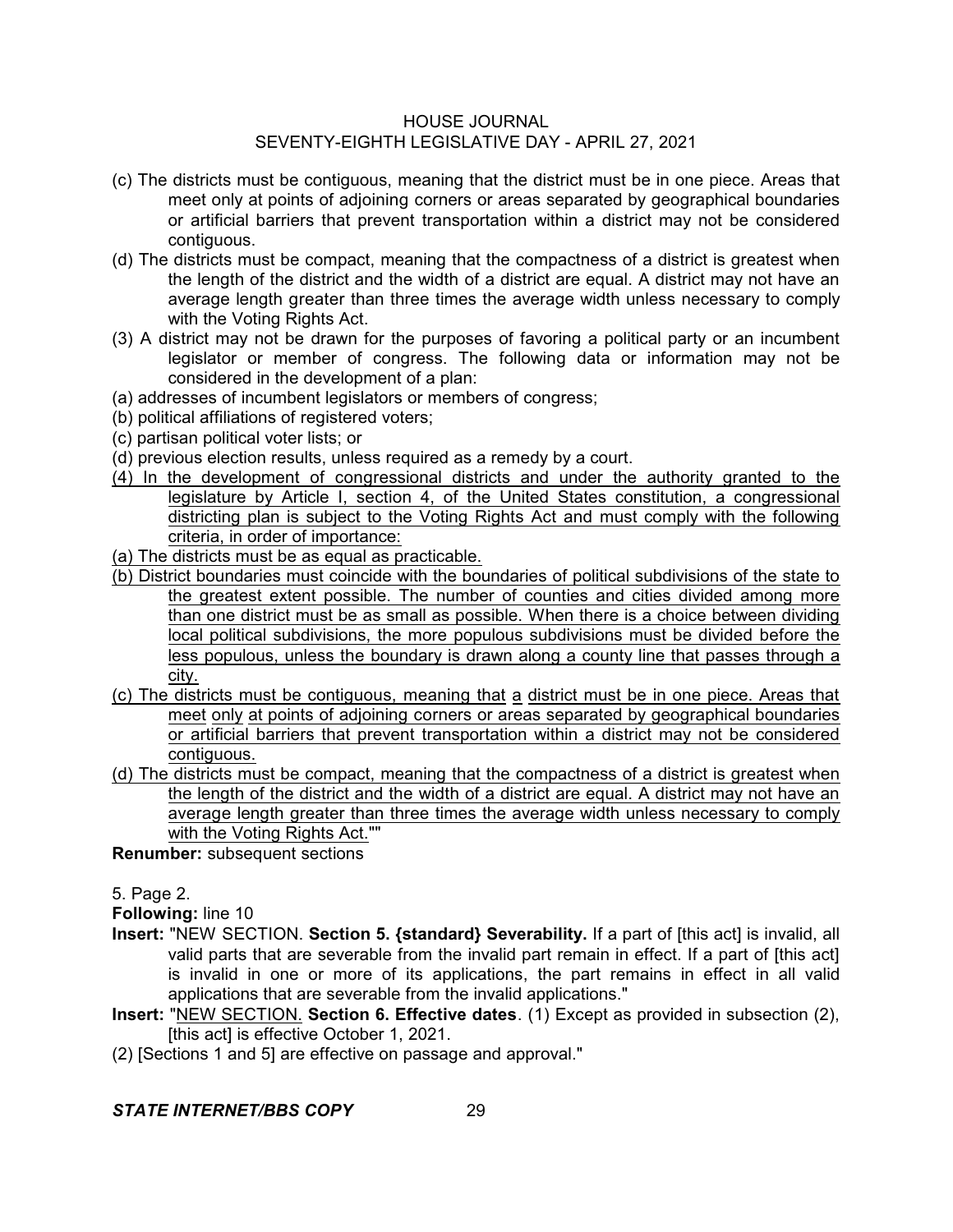For the Senate: The Senate: For the House:

Hertz, Chair Fielder, Vice Chair Fielder, Vice Chair Fitzpatrick **R. Knudsen** 

## **MESSAGES FROM THE SENATE**

**HB 663** - The Senate acceded to the request of the House and authorized the President to appoint the following **Free** Conference Committee to meet with a like committee from the House to confer on **HB 663:**

4/27/2021

Senator Salomon, Chair Senator Bogner Senator McClafferty

**HB 689** - The Senate acceded to the request of the House and authorized the President to appoint the following Conference Committee to meet with a like committee from the House to confer on Senate amendments to **HB 689:**

4/27/2021

Senator Kary, Chair Senator Bennett Senator Howard

## **SECOND READING OF BILLS (COMMITTEE OF THE WHOLE)**

Majority Leader Vinton moved the House resolve itself into a Committee of the Whole for consideration of business on second reading. Motion carried. Representative Lenz in the chair.

Mr. Speaker: We, your Committee of the Whole, having had under consideration business on second reading, recommend as follows:

**HB 191** - **Senate Amendments** - Representative Hopkins moved Senate amendments to **HB 191** be concurred in. Motion carried as follows:

Yeas: Abbott, Anderson, Bartel, Beard, Bedey, Berglee, Bertoglio, Binkley, Bishop, Brewster, Buckley, Buttrey, Caferro, Carlson, Curdy, Custer, Dooling, Dunwell, Duram, Farris-Olsen, Fern, Fielder, Fitzgerald, Fleming, France, Frazer, Fuller, Funk, Galloway, Garner, Gillette, Gist, Greef, Gunderson, Hamilton, Harvey, Hawk, Hayman, Hill, Hinkle C, Hinkle J, Holmlund, Hopkins, Jones, Karjala, Kassmier, Keane, Kelker, Keogh, Kerns, Kerr-Carpenter, Knudsen C, Knudsen R, Kortum, Lenz, Ler, Loge, Malone, Marler, Marshall, McKamey, Mercer, Mitchell, Moore, Nave, Noland, Novak, Olsen, Patelis, Phalen, Putnam, Read, Regier A, Regier M,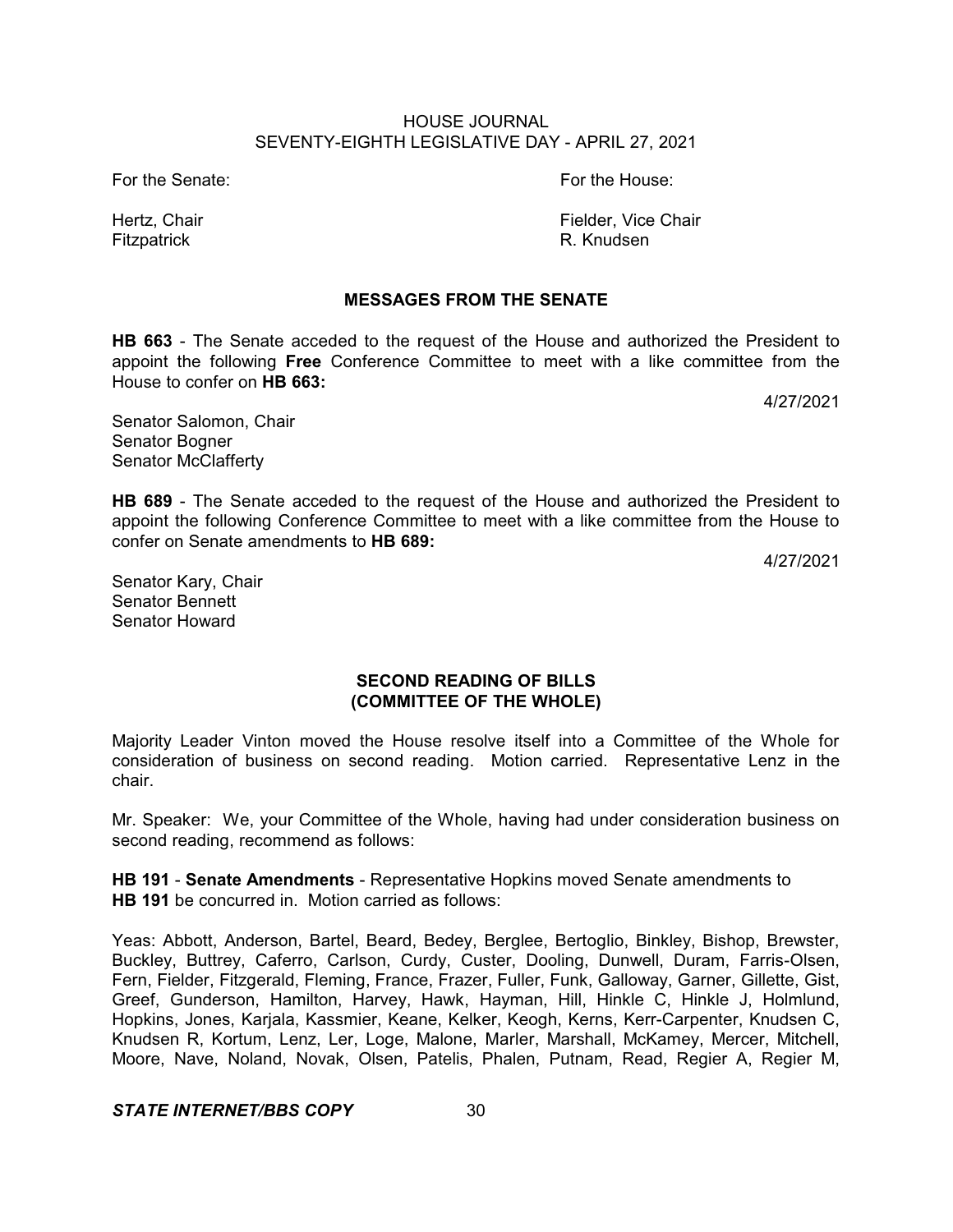Reksten, Ricci, Running Wolf, Schillinger, Seekins-Crowe, Sheldon-Galloway, Skees, Smith, Stafman, Stewart Peregoy, Stromswold, Sullivan, Tenenbaum, Thane, Trebas, Tschida, Usher, Vinton, Walsh, Weatherwax, Welch, Whiteman Pena, Whitman, Windy Boy, Zolnikov, Mr. Speaker. Total 100

Nays: None. Total 0

Voted absentee: None.

Excused: None. Total 0

Absent or not voting: None. Total 0

**HB 279** - **Senate Amendments** - Representative Berglee moved Senate amendments to **HB 279** be concurred in. Motion carried as follows:

Yeas: Abbott, Anderson, Bartel, Beard, Bedey, Berglee, Bertoglio, Binkley, Bishop, Brewster, Buckley, Buttrey, Caferro, Carlson, Curdy, Custer, Dooling, Dunwell, Duram, Farris-Olsen, Fern, Fielder, Fitzgerald, Fleming, France, Frazer, Fuller, Funk, Galloway, Garner, Gillette, Gist, Greef, Gunderson, Hamilton, Harvey, Hawk, Hayman, Hill, Hinkle C, Hinkle J, Holmlund, Hopkins, Jones, Karjala, Kassmier, Keane, Kelker, Keogh, Kerns, Kerr-Carpenter, Knudsen C, Knudsen R, Kortum, Lenz, Ler, Loge, Malone, Marler, Marshall, McKamey, Mercer, Mitchell, Nave, Noland, Novak, Patelis, Phalen, Putnam, Read, Regier A, Reksten, Ricci, Running Wolf, Schillinger, Seekins-Crowe, Sheldon-Galloway, Skees, Stafman, Stromswold, Sullivan, Tenenbaum, Thane, Tschida, Usher, Vinton, Walsh, Welch, Whitman, Zolnikov, Mr. Speaker. Total 91

Nays: Moore, Olsen, Regier M, Smith, Stewart Peregoy, Trebas, Weatherwax, Whiteman Pena, Windy Boy. Total 9

Voted absentee: None.

Excused: None. Total 0

Absent or not voting: None. Total 0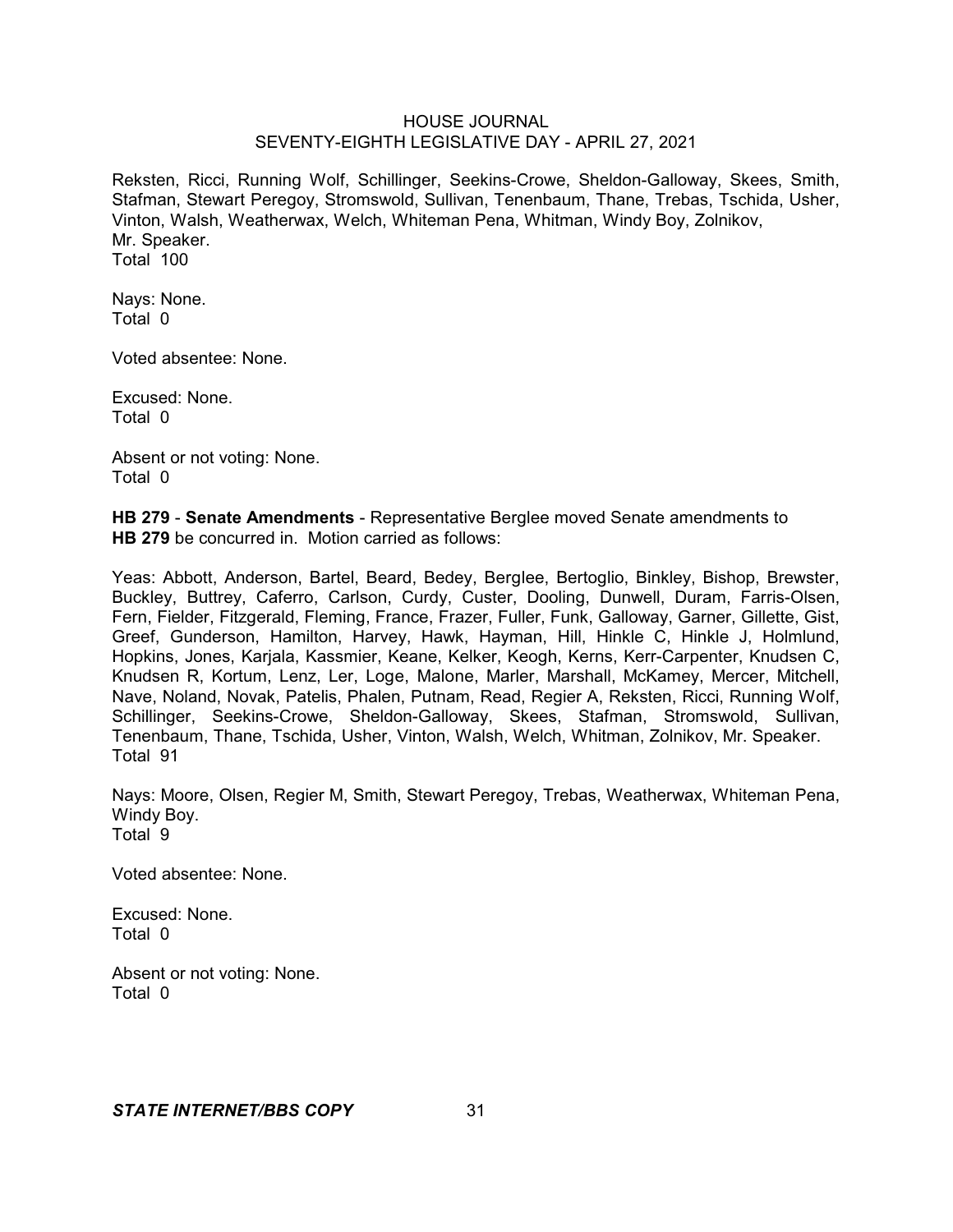**HB 330** - **Senate Amendments** - Representative Jones moved Senate amendments to **HB 330** be concurred in. Motion carried as follows:

Yeas: Abbott, Anderson, Bartel, Beard, Bedey, Berglee, Bertoglio, Binkley, Bishop, Brewster, Buckley, Buttrey, Caferro, Carlson, Curdy, Custer, Dooling, Dunwell, Duram, Farris-Olsen, Fern, Fielder, Fitzgerald, Fleming, France, Frazer, Fuller, Funk, Galloway, Garner, Gillette, Gist, Greef, Gunderson, Hamilton, Harvey, Hawk, Hayman, Hill, Hinkle C, Hinkle J, Holmlund, Hopkins, Jones, Karjala, Kassmier, Keane, Kelker, Keogh, Kerns, Kerr-Carpenter, Knudsen C, Knudsen R, Kortum, Lenz, Ler, Loge, Malone, Marler, Marshall, McKamey, Mercer, Mitchell, Moore, Nave, Noland, Novak, Olsen, Patelis, Phalen, Putnam, Read, Regier A, Regier M, Reksten, Ricci, Running Wolf, Schillinger, Seekins-Crowe, Sheldon-Galloway, Skees, Smith, Stafman, Stewart Peregoy, Stromswold, Sullivan, Tenenbaum, Thane, Trebas, Tschida, Usher, Vinton, Walsh, Weatherwax, Welch, Whiteman Pena, Whitman, Windy Boy, Zolnikov, Mr. Speaker.

Total 100

Nays: None. Total 0

Voted absentee: None.

Excused: None. Total 0

Absent or not voting: None. Total 0

**HB 530** - **Senate Amendments** - Representative McKamey moved Senate amendments to **HB 530** be concurred in. Motion carried as follows:

Yeas: Anderson, Bartel, Beard, Bedey, Berglee, Bertoglio, Binkley, Brewster, Buttrey, Carlson, Custer, Dooling, Duram, Fielder, Fitzgerald, Fleming, Frazer, Fuller, Galloway, Garner, Gillette, Gist, Greef, Gunderson, Hill, Hinkle C, Hinkle J, Holmlund, Hopkins, Jones, Kassmier, Kerns, Knudsen C, Knudsen R, Lenz, Ler, Loge, Malone, Marshall, McKamey, Mercer, Mitchell, Moore, Nave, Noland, Patelis, Phalen, Read, Regier A, Regier M, Reksten, Ricci, Schillinger, Seekins-Crowe, Sheldon-Galloway, Skees, Stromswold, Trebas, Tschida, Usher, Vinton, Walsh, Welch, Whitman, Zolnikov, Mr. Speaker. Total 66

Nays: Abbott, Bishop, Buckley, Caferro, Curdy, Dunwell, Farris-Olsen, Fern, France, Funk, Hamilton, Harvey, Hawk, Hayman, Karjala, Keane, Kelker, Keogh, Kerr-Carpenter, Kortum, Marler, Novak, Olsen, Putnam, Running Wolf, Smith, Stafman, Stewart Peregoy, Sullivan, Tenenbaum, Thane, Weatherwax, Whiteman Pena, Windy Boy. Total 34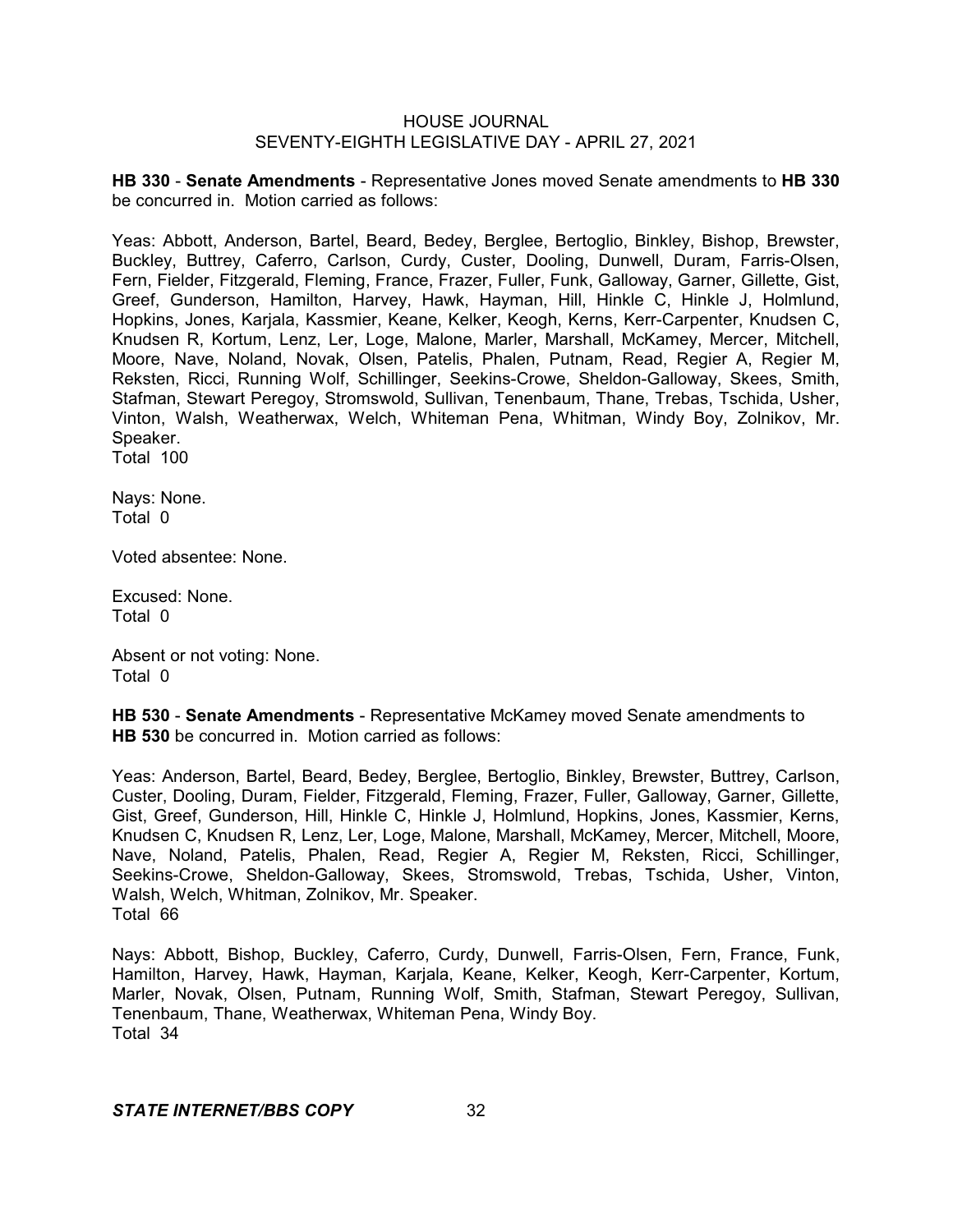Voted absentee: None.

Excused: None. Total 0

Absent or not voting: None. Total 0

**HB 629** - **Senate Amendments** - Representative Fern moved Senate amendments to **HB 629** be concurred in. Motion carried as follows:

Yeas: Abbott, Anderson, Bedey, Bertoglio, Bishop, Brewster, Buckley, Buttrey, Caferro, Curdy, Custer, Dooling, Dunwell, Duram, Farris-Olsen, Fern, Fitzgerald, Fleming, France, Frazer, Fuller, Funk, Garner, Gist, Greef, Gunderson, Hamilton, Harvey, Hawk, Hayman, Holmlund, Hopkins, Jones, Karjala, Kassmier, Kelker, Keogh, Kerns, Kerr-Carpenter, Knudsen C, Kortum, Lenz, Ler, Loge, Malone, Marler, Marshall, McKamey, Mercer, Mitchell, Nave, Noland, Novak, Olsen, Patelis, Phalen, Putnam, Reksten, Ricci, Running Wolf, Seekins-Crowe, Skees, Smith, Stafman, Stewart Peregoy, Sullivan, Tenenbaum, Thane, Trebas, Usher, Vinton, Walsh, Weatherwax, Welch, Whiteman Pena, Whitman, Windy Boy, Mr. Speaker. Total 78

Nays: Bartel, Beard, Berglee, Binkley, Carlson, Fielder, Galloway, Gillette, Hill, Hinkle C, Knudsen R, Moore, Read, Regier A, Regier M, Schillinger, Sheldon-Galloway, Stromswold, Tschida, Zolnikov. Total 20

Voted absentee: None.

Excused: None. Total 0

Absent or not voting: Hinkle J, Keane. Total 2

**HB 651** - **Senate Amendments** - Representative Bertoglio moved Senate amendments to **HB 651** be concurred in. Motion carried as follows:

Yeas: Anderson, Bartel, Beard, Bedey, Berglee, Bertoglio, Binkley, Brewster, Buttrey, Carlson, Custer, Dooling, Duram, Fielder, Fitzgerald, Fleming, Frazer, Fuller, Galloway, Garner, Gillette, Gist, Greef, Gunderson, Hill, Hinkle C, Hinkle J, Holmlund, Hopkins, Jones, Kassmier, Kerns, Knudsen C, Knudsen R, Lenz, Ler, Loge, Malone, Marshall, McKamey, Mercer, Mitchell, Moore, Nave, Noland, Patelis, Phalen, Putnam, Read, Regier A, Regier M, Reksten, Ricci, Schillinger, Seekins-Crowe, Sheldon-Galloway, Skees, Stromswold, Trebas, Tschida, Usher, Vinton, Walsh, Welch, Whitman, Zolnikov, Mr. Speaker. Total 67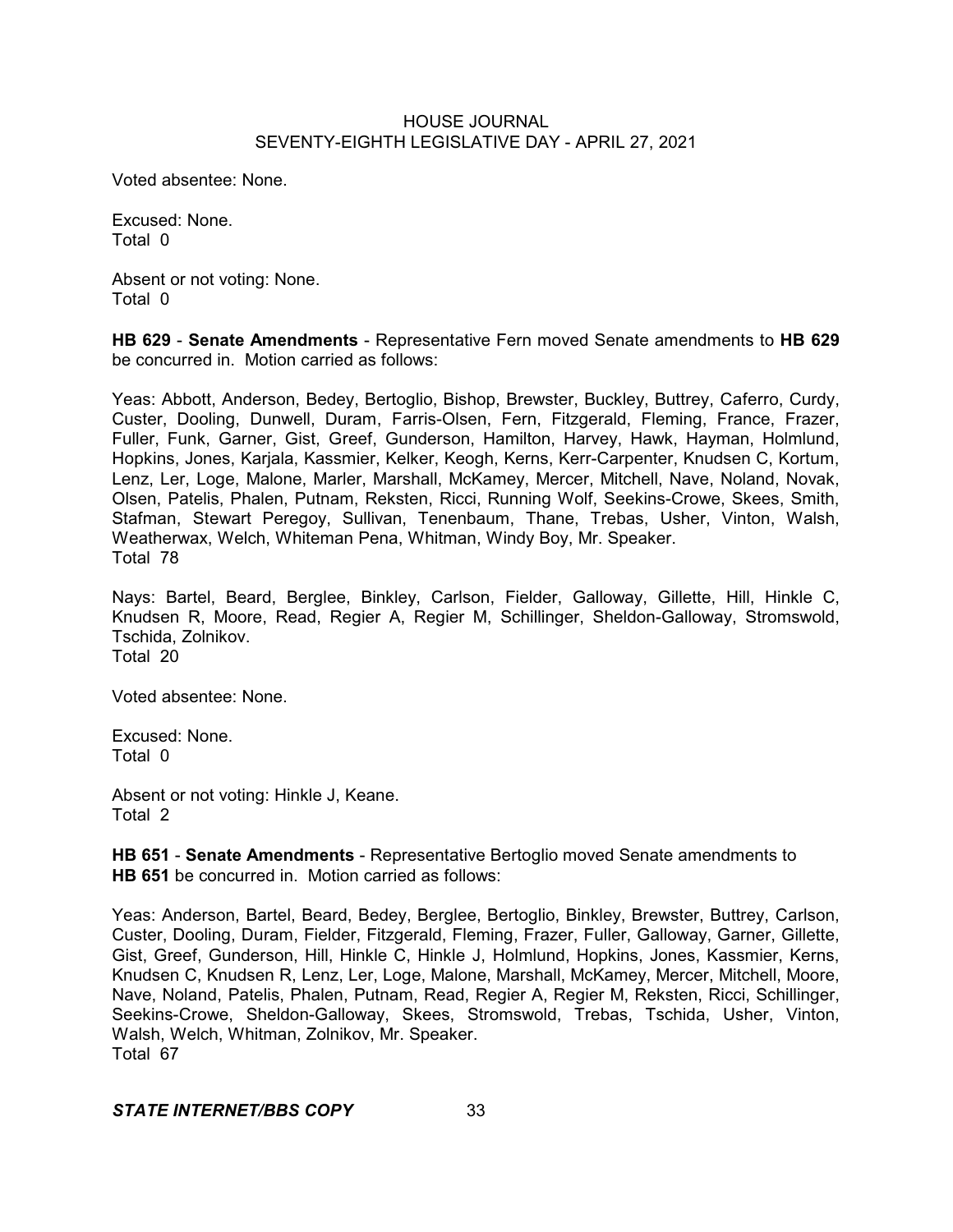Nays: Abbott, Bishop, Buckley, Caferro, Curdy, Dunwell, Farris-Olsen, Fern, France, Funk, Hamilton, Harvey, Hawk, Hayman, Karjala, Keane, Kelker, Keogh, Kerr-Carpenter, Kortum, Marler, Novak, Olsen, Running Wolf, Smith, Stafman, Stewart Peregoy, Sullivan, Tenenbaum, Thane, Whiteman Pena, Windy Boy. Total 32

Voted absentee: None.

Excused: None. Total 0

Absent or not voting: Weatherwax. Total 1

**HB 660** - **Senate Amendments** - Representative Kassmier moved Senate amendments to **HB 660** be concurred in. Motion carried as follows:

Yeas: Abbott, Anderson, Beard, Bedey, Berglee, Bertoglio, Binkley, Bishop, Brewster, Buckley, Buttrey, Caferro, Carlson, Curdy, Custer, Dooling, Dunwell, Duram, Farris-Olsen, Fern, Fielder, Fitzgerald, Fleming, France, Frazer, Fuller, Funk, Galloway, Garner, Gillette, Gist, Greef, Gunderson, Hamilton, Harvey, Hawk, Hayman, Hill, Hinkle C, Hinkle J, Holmlund, Hopkins, Jones, Karjala, Kassmier, Keane, Kelker, Keogh, Kerns, Kerr-Carpenter, Knudsen C, Knudsen R, Kortum, Lenz, Ler, Loge, Malone, Marler, Marshall, McKamey, Mercer, Mitchell, Nave, Noland, Novak, Olsen, Patelis, Phalen, Putnam, Read, Regier A, Regier M, Reksten, Ricci, Running Wolf, Seekins-Crowe, Sheldon-Galloway, Skees, Smith, Stafman, Stewart Peregoy, Stromswold, Sullivan, Tenenbaum, Thane, Trebas, Usher, Vinton, Walsh, Weatherwax, Welch, Whiteman Pena, Whitman, Windy Boy, Zolnikov, Mr. Speaker. Total 96

Nays: Bartel, Moore, Schillinger, Tschida. Total 4

Voted absentee: None.

Excused: None. Total 0

Absent or not voting: None. Total 0

**HB 705** - **Senate Amendments** - Representative Buttrey moved Senate amendments to **HB 705** be concurred in. Motion carried as follows:

Yeas: Abbott, Anderson, Bartel, Beard, Bedey, Berglee, Bertoglio, Bishop, Brewster, Buckley, Buttrey, Caferro, Carlson, Curdy, Custer, Dooling, Dunwell, Duram, Farris-Olsen, Fern, Fielder,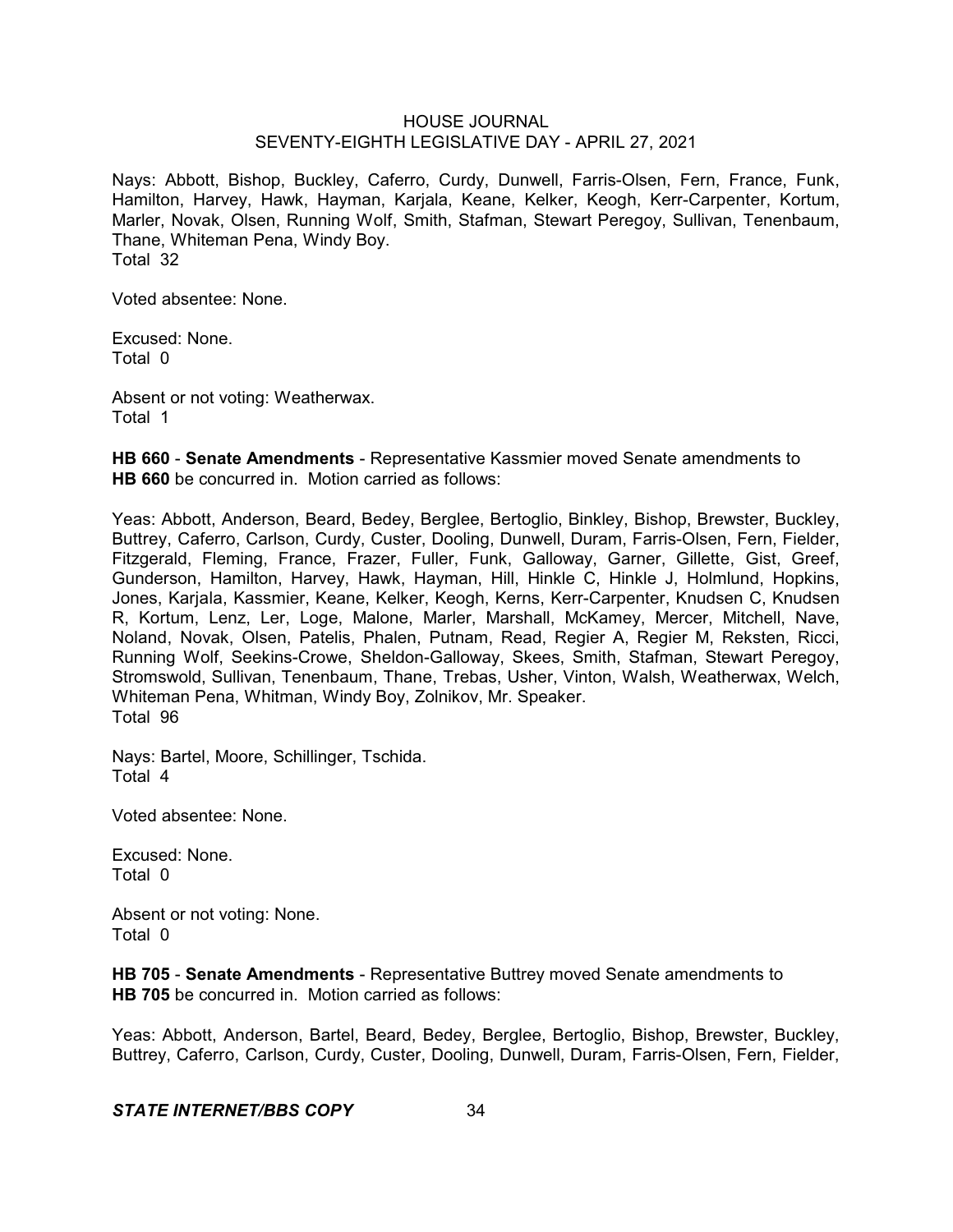Fitzgerald, Fleming, France, Frazer, Fuller, Funk, Garner, Gillette, Gist, Greef, Gunderson, Harvey, Hawk, Hayman, Hinkle C, Holmlund, Hopkins, Jones, Karjala, Kassmier, Keane, Kelker, Keogh, Kerns, Kerr-Carpenter, Knudsen C, Knudsen R, Kortum, Lenz, Ler, Loge, Malone, Marler, Marshall, McKamey, Mercer, Mitchell, Nave, Noland, Novak, Olsen, Patelis, Phalen, Putnam, Read, Regier A, Regier M, Reksten, Ricci, Running Wolf, Schillinger, Seekins-Crowe, Skees, Smith, Stafman, Stewart Peregoy, Stromswold, Sullivan, Tenenbaum, Thane, Trebas, Tschida, Usher, Vinton, Walsh, Weatherwax, Welch, Whitman, Zolnikov, Mr. Speaker. Total 91

Nays: Binkley, Galloway, Hamilton, Hill, Hinkle J, Moore, Sheldon-Galloway, Whiteman Pena, Windy Boy. Total 9

Voted absentee: None.

Excused: None. Total 0

Absent or not voting: None. Total 0

**SJR 28** - Representative Noland moved **SJR 28** be concurred in. Motion carried as follows:

Yeas: Abbott, Anderson, Beard, Bedey, Berglee, Bertoglio, Binkley, Bishop, Brewster, Buckley, Buttrey, Caferro, Carlson, Curdy, Custer, Dooling, Dunwell, Duram, Farris-Olsen, Fern, Fitzgerald, Fleming, France, Frazer, Fuller, Funk, Galloway, Garner, Gillette, Gist, Greef, Gunderson, Hamilton, Harvey, Hawk, Hayman, Hinkle C, Hinkle J, Holmlund, Hopkins, Jones, Karjala, Kassmier, Keane, Kelker, Keogh, Kerns, Kerr-Carpenter, Knudsen C, Kortum, Lenz, Ler, Loge, Marler, Marshall, McKamey, Mercer, Mitchell, Nave, Noland, Novak, Olsen, Patelis, Phalen, Putnam, Read, Regier A, Reksten, Running Wolf, Seekins-Crowe, Skees, Smith, Stafman, Stewart Peregoy, Stromswold, Sullivan, Tenenbaum, Thane, Trebas, Tschida, Usher, Vinton, Walsh, Welch, Whitman, Zolnikov, Mr. Speaker. Total 87

Nays: Bartel, Fielder, Hill, Knudsen R, Malone, Moore, Regier M, Ricci, Schillinger, Sheldon-Galloway, Whiteman Pena, Windy Boy. Total 12

Voted absentee: None.

Excused: None. Total 0

Absent or not voting: Weatherwax. Total 1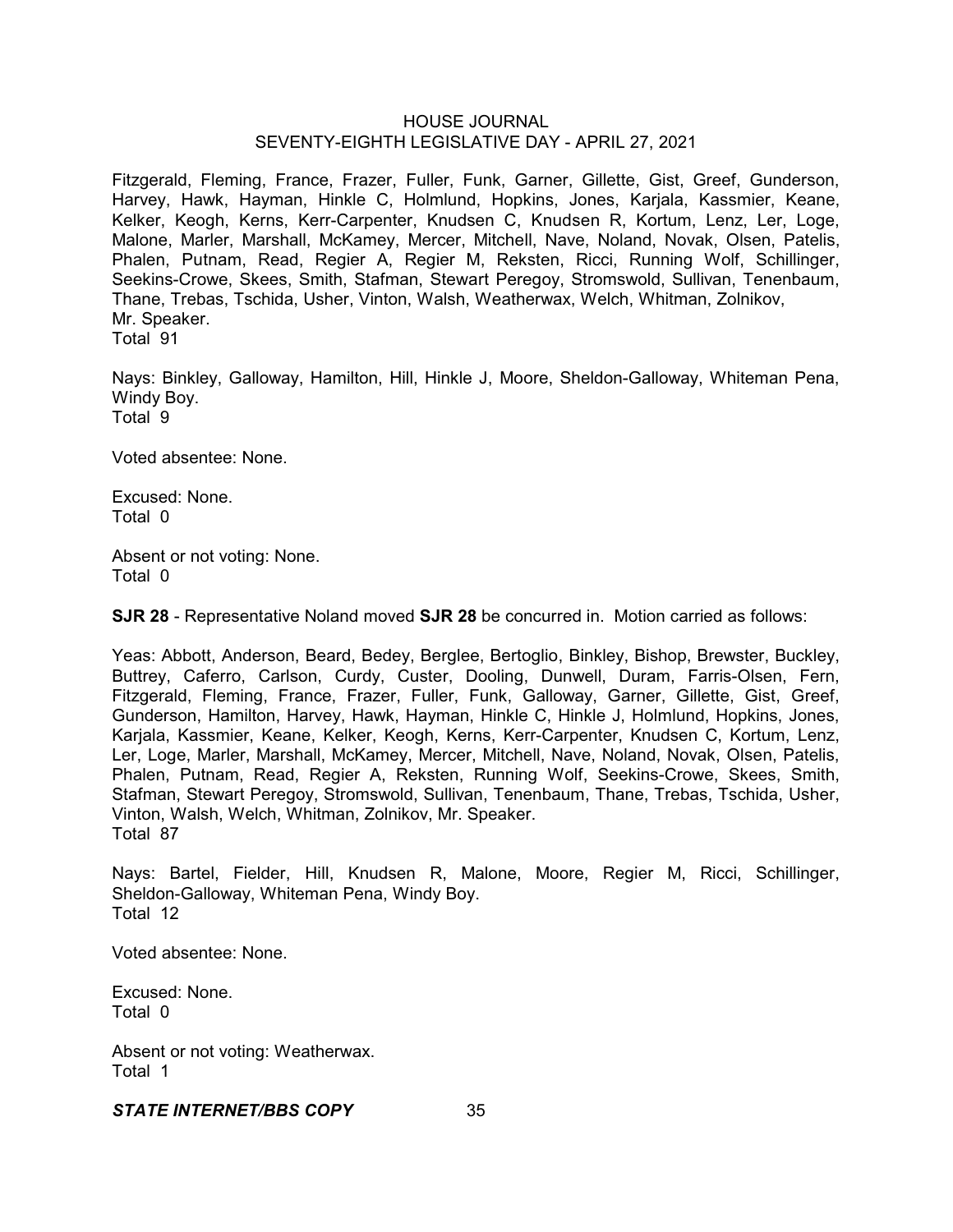**SB 316** - **Free Conference Committee Report No. 2** - Representative Stromswold moved the Free Conference Committee report to **SB 316** be adopted. Motion carried as follows:

Yeas: Anderson, Bartel, Beard, Bedey, Berglee, Bertoglio, Binkley, Brewster, Buttrey, Carlson, Curdy, Custer, Dooling, Duram, Fern, Fielder, Fitzgerald, Fleming, Frazer, Fuller, Funk, Galloway, Garner, Gillette, Gist, Greef, Gunderson, Hill, Hinkle C, Hinkle J, Holmlund, Hopkins, Jones, Kassmier, Kerns, Knudsen C, Knudsen R, Lenz, Ler, Loge, Malone, Marshall, McKamey, Mercer, Mitchell, Moore, Nave, Noland, Novak, Patelis, Phalen, Putnam, Read, Regier A, Regier M, Ricci, Schillinger, Seekins-Crowe, Sheldon-Galloway, Stromswold, Trebas, Tschida, Usher, Vinton, Walsh, Welch, Whitman, Mr. Speaker. Total 68

Nays: Abbott, Bishop, Buckley, Caferro, Dunwell, Farris-Olsen, France, Hamilton, Harvey, Hawk, Hayman, Karjala, Keane, Kelker, Keogh, Kerr-Carpenter, Kortum, Marler, Olsen, Reksten, Running Wolf, Skees, Smith, Stafman, Stewart Peregoy, Sullivan, Tenenbaum, Thane, Weatherwax, Whiteman Pena, Windy Boy, Zolnikov. Total 32

Voted absentee: None.

Excused: None. Total 0

Absent or not voting: None. Total 0

Majority Leader Vinton moved the Committee rise, report progress, and beg leave to sit again. Motion carried. Committee arose. House resumed. Mr. Speaker presiding. Chair Lenz moved the Committee of the Whole report be adopted. Report adopted as follows:

Yeas: Abbott, Anderson, Beard, Bedey, Berglee, Bertoglio, Binkley, Bishop, Brewster, Buckley, Buttrey, Caferro, Carlson, Curdy, Custer, Dooling, Dunwell, Duram, Farris-Olsen, Fern, Fielder, Fitzgerald, Fleming, Frazer, Fuller, Funk, Galloway, Garner, Gillette, Gist, Greef, Gunderson, Harvey, Hawk, Hayman, Hill, Hinkle C, Hinkle J, Holmlund, Hopkins, Jones, Karjala, Kassmier, Keane, Kelker, Keogh, Kerns, Kerr-Carpenter, Knudsen C, Knudsen R, Ler, Loge, Malone, Marler, Marshall, McKamey, Mercer, Mitchell, Moore, Nave, Noland, Novak, Patelis, Phalen, Putnam, Read, Regier A, Regier M, Reksten, Ricci, Running Wolf, Schillinger, Seekins-Crowe, Skees, Smith, Stafman, Stewart Peregoy, Stromswold, Sullivan, Tenenbaum, Thane, Trebas, Tschida, Usher, Vinton, Welch, Whitman, Zolnikov, Mr. Speaker. Total 89

Nays: Bartel, France, Hamilton, Kortum, Lenz, Olsen, Sheldon-Galloway, Whiteman Pena, Windy Boy. Total 9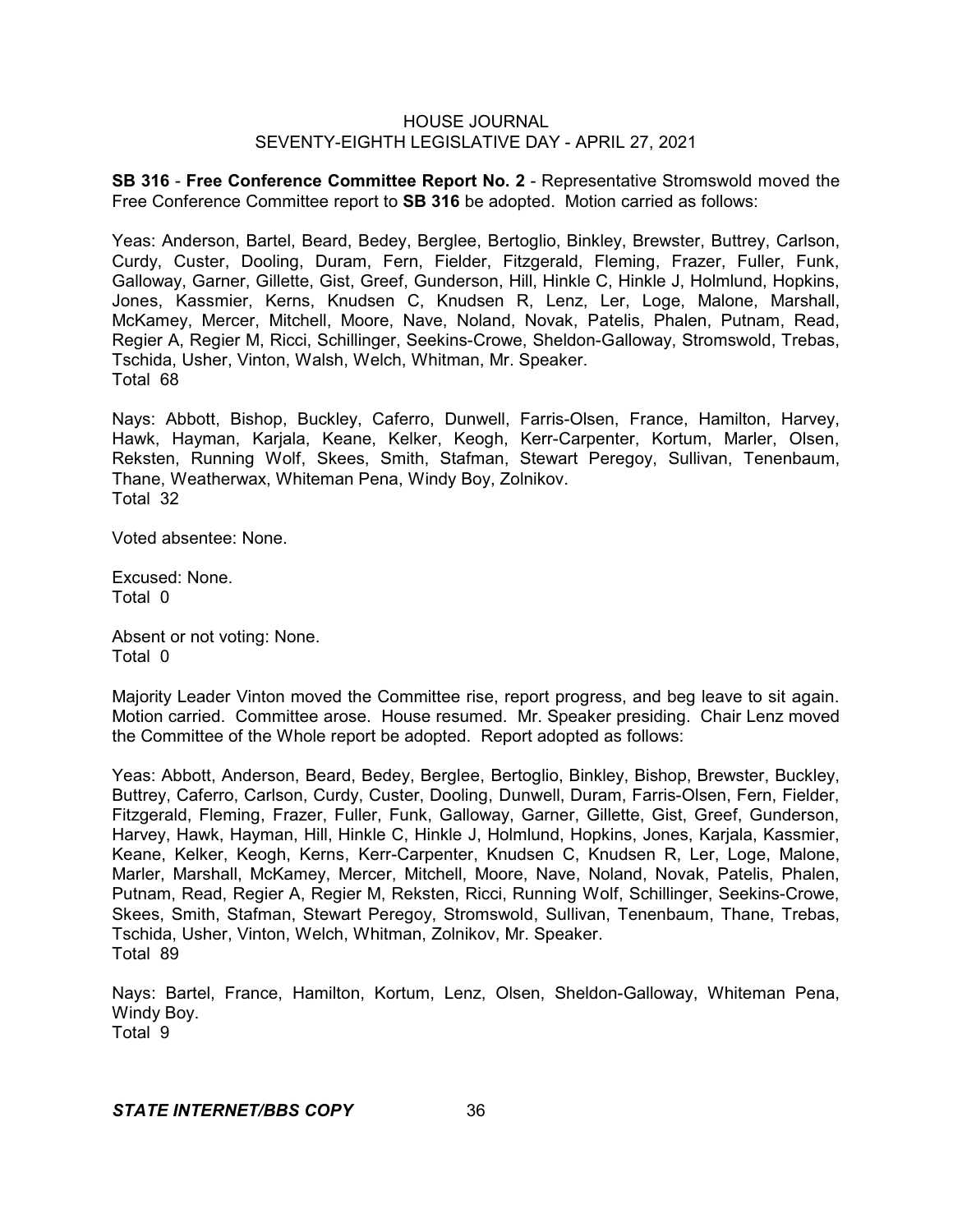Voted absentee: None.

Excused: None. Total 0

Absent or not voting: Walsh, Weatherwax. Total 2

## **MOTIONS**

Representative Curdy moved the House override the Governor's veto of **HB 440.**

Motion **failed** as follows:

Yeas: Abbott, Anderson, Bedey, Bertoglio, Bishop, Buckley, Buttrey, Caferro, Carlson, Curdy, Custer, Dooling, Dunwell, Farris-Olsen, Fern, Fitzgerald, France, Frazer, Funk, Greef, Hamilton, Harvey, Hawk, Hayman, Hinkle C, Holmlund, Karjala, Keane, Kelker, Keogh, Kerr-Carpenter, Kortum, Loge, Marler, McKamey, Novak, Olsen, Read, Running Wolf, Smith, Stafman, Stewart Peregoy, Stromswold, Sullivan, Tenenbaum, Thane, Tschida, Usher, Weatherwax, Whiteman Pena, Windy Boy.

Total 51

Nays: Bartel, Beard, Berglee, Binkley, Brewster, Duram, Fielder, Fleming, Fuller, Galloway, Garner, Gillette, Gist, Gunderson, Hill, Hinkle J, Hopkins, Jones, Kassmier, Kerns, Knudsen C, Knudsen R, Lenz, Ler, Malone, Marshall, Mercer, Mitchell, Moore, Nave, Noland, Patelis, Phalen, Putnam, Regier A, Regier M, Reksten, Ricci, Schillinger, Seekins-Crowe, Sheldon-Galloway, Skees, Trebas, Vinton, Walsh, Welch, Whitman, Zolnikov, Mr. Speaker. Total 49

Voted absentee: None.

Excused: None. Total 0

Absent or not voting: None. Total 0

## **UNFINISHED BUSINESS**

Pursuant to House rule H50-210, Representative Kerns requested to change their April 26, 2021 Second Reading vote on **HJR 39** from Not Voting to No, and Third Reading vote on **HB 8** from Not Voting to Yes. The votes were not recorded due to a remote voting system malfunction.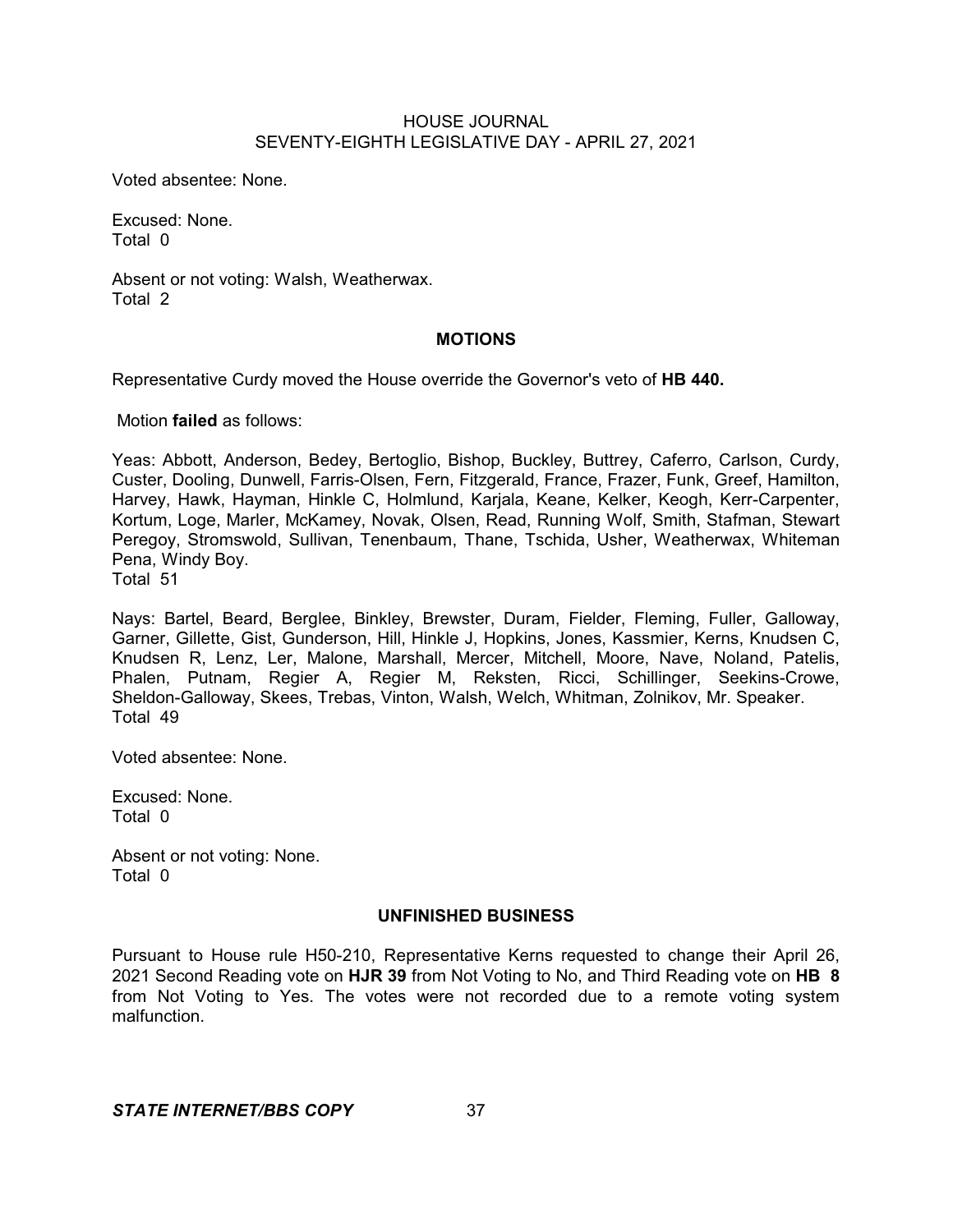#### **ANNOUNCEMENTS**

Committee meetings were announced by the committee chairs.

House recessed. House reconvened.

## **SECOND READING OF BILLS (COMMITTEE OF THE WHOLE)**

Majority Leader Vinton moved the House resolve itself into a Committee of the Whole for consideration of business on second reading. Motion carried. Representative Berglee in the chair.

Mr. Speaker: We, your Committee of the Whole, having had under consideration business on second reading, recommend as follows:

**HB 483** - **Free Conference Committee Report No. 1** - Speaker Pro Tempore Knudsen moved the Conference Committee report to **HB 483** be adopted. Motion carried as follows:

Yeas: Abbott, Anderson, Bartel, Beard, Bedey, Berglee, Bertoglio, Binkley, Bishop, Brewster, Buckley, Buttrey, Caferro, Carlson, Curdy, Custer, Dooling, Dunwell, Duram, Farris-Olsen, Fern, Fielder, Fitzgerald, Fleming, France, Frazer, Fuller, Funk, Galloway, Garner, Gillette, Gist, Greef, Gunderson, Hamilton, Harvey, Hawk, Hayman, Hill, Hinkle C, Hinkle J, Holmlund, Hopkins, Karjala, Kassmier, Keane, Kelker, Keogh, Kerns, Kerr-Carpenter, Knudsen C, Knudsen R, Kortum, Lenz, Ler, Loge, Malone, Marler, Marshall, McKamey, Mercer, Mitchell, Moore, Nave, Noland, Novak, Patelis, Phalen, Putnam, Read, Regier A, Regier M, Reksten, Ricci, Running Wolf, Schillinger, Seekins-Crowe, Sheldon-Galloway, Skees, Smith, Stewart Peregoy, Stromswold, Sullivan, Tenenbaum, Thane, Trebas, Tschida, Usher, Vinton, Walsh, Weatherwax, Welch, Whiteman Pena, Whitman, Windy Boy, Zolnikov, Mr. Speaker. Total 97

Nays: Olsen, Stafman. Total 2

Voted absentee: None.

Excused: None. Total 0

Absent or not voting: Jones. Total 1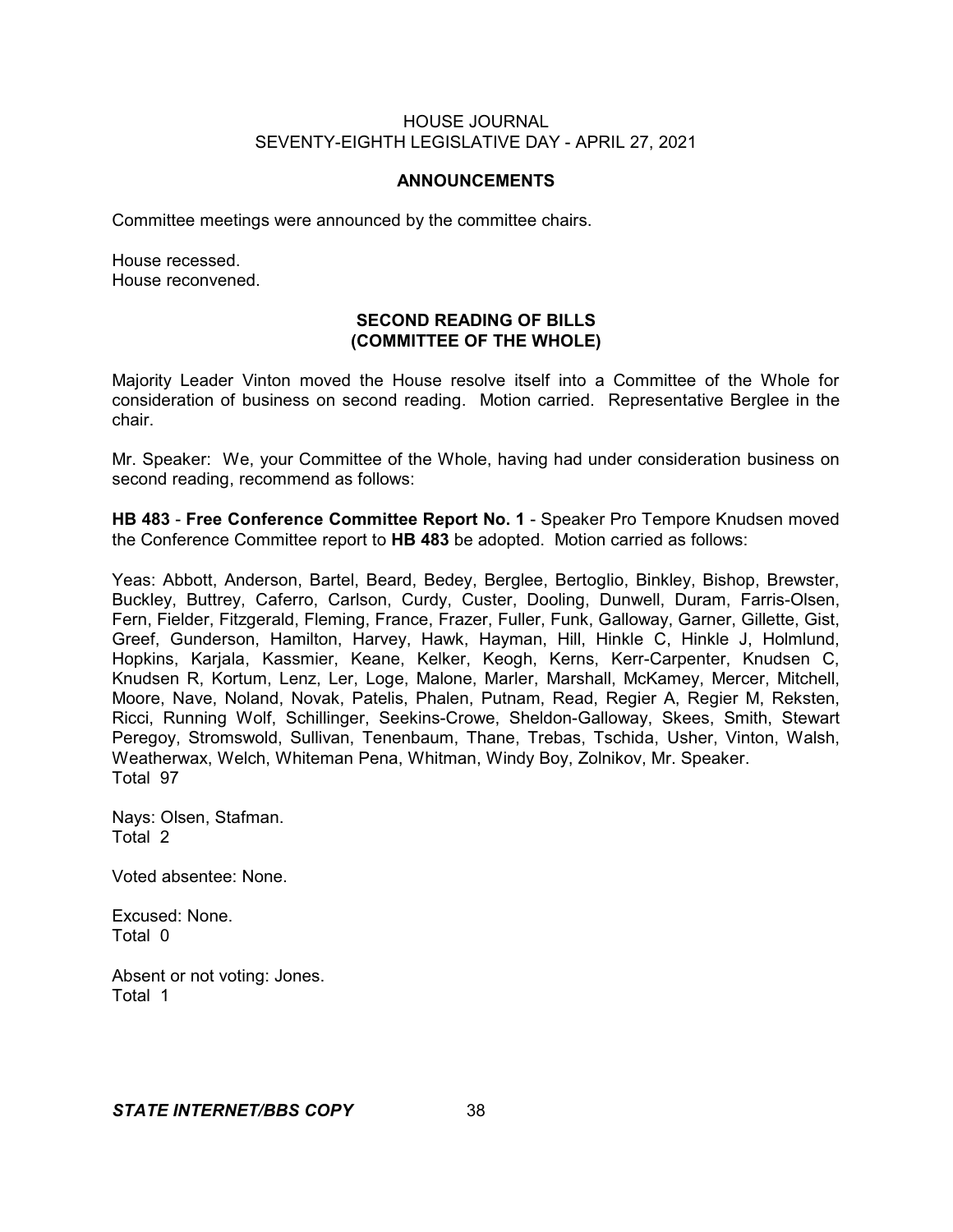**HB 506** - **Free Conference Committee Report No. 1** - Representative Fielder moved the Free Conference Committee report to **HB 506** be adopted. Motion carried as follows:

Yeas: Anderson, Bartel, Beard, Bedey, Berglee, Bertoglio, Binkley, Brewster, Buttrey, Carlson, Dooling, Duram, Fielder, Fitzgerald, Fleming, Frazer, Fuller, Galloway, Garner, Gillette, Gist, Greef, Gunderson, Hill, Hinkle C, Hinkle J, Holmlund, Hopkins, Jones, Kassmier, Kerns, Knudsen C, Knudsen R, Lenz, Ler, Loge, Malone, Marshall, McKamey, Mercer, Mitchell, Moore, Nave, Noland, Patelis, Phalen, Read, Regier A, Regier M, Reksten, Ricci, Schillinger, Seekins-Crowe, Sheldon-Galloway, Skees, Stromswold, Trebas, Tschida, Usher, Vinton, Walsh, Welch, Whitman, Zolnikov, Mr. Speaker. Total 65

Nays: Abbott, Bishop, Buckley, Caferro, Curdy, Custer, Dunwell, Farris-Olsen, Fern, France, Funk, Hamilton, Harvey, Hawk, Hayman, Karjala, Keane, Kelker, Keogh, Kerr-Carpenter, Kortum, Marler, Novak, Olsen, Putnam, Running Wolf, Smith, Stafman, Stewart Peregoy, Sullivan, Tenenbaum, Thane, Weatherwax, Whiteman Pena, Windy Boy. Total 35

Voted absentee: None.

Excused: None. Total 0

Absent or not voting: None. Total 0

**SJR 31** - Representative Seekins-Crowe moved **SJR 31** be concurred in. Motion carried as follows:

Yeas: Anderson, Bedey, Berglee, Bertoglio, Brewster, Buckley, Buttrey, Carlson, Curdy, Custer, Dooling, Dunwell, Fern, Fielder, Fleming, Frazer, Fuller, Funk, Galloway, Garner, Gillette, Gist, Greef, Harvey, Hawk, Hill, Hinkle J, Holmlund, Hopkins, Jones, Kassmier, Kelker, Keogh, Kerns, Kerr-Carpenter, Knudsen C, Knudsen R, Kortum, Ler, Loge, Malone, Marler, Marshall, McKamey, Mercer, Mitchell, Nave, Noland, Novak, Patelis, Phalen, Putnam, Read, Regier A, Reksten, Schillinger, Seekins-Crowe, Skees, Smith, Stafman, Stewart Peregoy, Stromswold, Sullivan, Tenenbaum, Thane, Trebas, Usher, Vinton, Walsh, Welch, Whiteman Pena, Whitman, Windy Boy, Zolnikov, Mr. Speaker. Total 75

Nays: Abbott, Bartel, Beard, Binkley, Bishop, Caferro, Duram, Farris-Olsen, Fitzgerald, France, Gunderson, Hamilton, Hayman, Hinkle C, Karjala, Keane, Lenz, Moore, Olsen, Regier M, Ricci, Running Wolf, Sheldon-Galloway, Tschida, Weatherwax. Total 25

Voted absentee: None.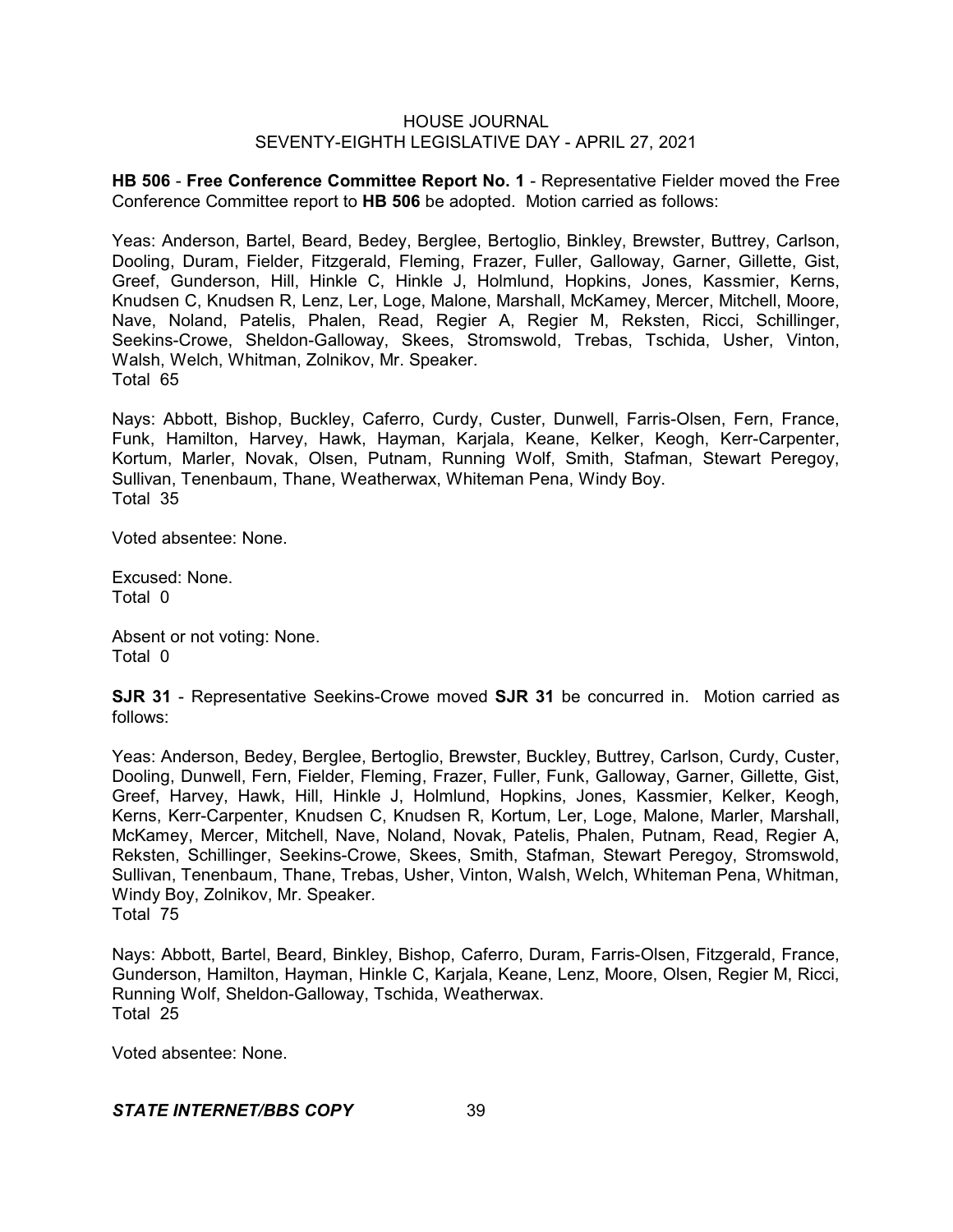Excused: None. Total 0

Absent or not voting: None. Total 0

**SJR 35** - Representative Galloway moved **SJR 35** be concurred in. Motion carried as follows:

Yeas: Anderson, Bedey, Berglee, Bertoglio, Binkley, Brewster, Buttrey, Carlson, Custer, Dooling, Duram, Fern, Fleming, Frazer, Fuller, Galloway, Garner, Gillette, Gist, Greef, Gunderson, Hill, Hinkle C, Hinkle J, Holmlund, Hopkins, Jones, Kassmier, Kerns, Kerr-Carpenter, Knudsen C, Knudsen R, Kortum, Lenz, Ler, Loge, Malone, Marshall, McKamey, Mercer, Mitchell, Moore, Nave, Noland, Patelis, Phalen, Putnam, Read, Regier A, Regier M, Reksten, Running Wolf, Seekins-Crowe, Sheldon-Galloway, Skees, Smith, Stromswold, Tenenbaum, Trebas, Tschida, Usher, Vinton, Walsh, Welch, Whitman, Zolnikov, Mr. Speaker. Total 67

Nays: Abbott, Bartel, Beard, Bishop, Buckley, Caferro, Curdy, Dunwell, Farris-Olsen, Fielder, Fitzgerald, France, Funk, Hamilton, Harvey, Hawk, Hayman, Karjala, Keane, Kelker, Keogh, Marler, Novak, Olsen, Ricci, Schillinger, Stafman, Stewart Peregoy, Sullivan, Thane, Weatherwax, Whiteman Pena, Windy Boy. Total 33

Voted absentee: None.

Excused: None. Total 0

Absent or not voting: None. Total 0

Majority Leader Vinton moved the Committee rise and report. Motion carried. Committee arose. House resumed. Mr. Speaker presiding. Chair Berglee moved the Committee of the Whole report be adopted. Report adopted as follows:

Yeas: Anderson, Bartel, Beard, Bedey, Berglee, Bertoglio, Binkley, Brewster, Buckley, Buttrey, Caferro, Carlson, Curdy, Custer, Dooling, Dunwell, Duram, Fielder, Fleming, Frazer, Fuller, Funk, Galloway, Garner, Gillette, Gist, Greef, Gunderson, Harvey, Hawk, Hill, Hinkle C, Hinkle J, Hopkins, Jones, Kassmier, Keane, Kelker, Keogh, Kerns, Knudsen C, Knudsen R, Lenz, Ler, Malone, Marler, Marshall, McKamey, Mercer, Mitchell, Moore, Nave, Noland, Novak, Patelis, Phalen, Putnam, Read, Regier A, Regier M, Reksten, Ricci, Schillinger, Seekins-Crowe, Sheldon-Galloway, Skees, Smith, Stafman, Stromswold, Tenenbaum, Thane, Trebas, Tschida, Usher, Vinton, Walsh, Welch, Whitman, Zolnikov, Mr. Speaker. Total 80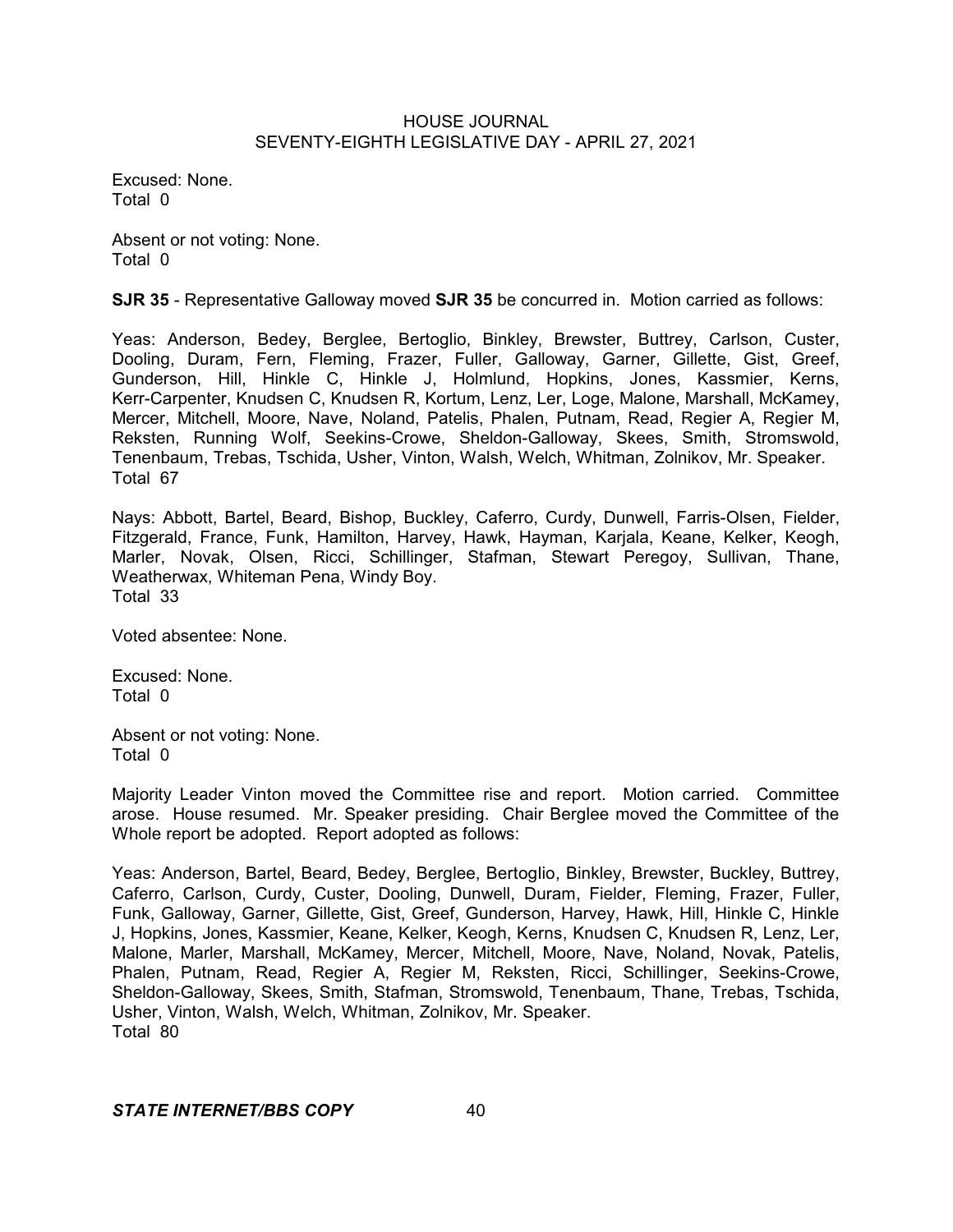Nays: Abbott, Bishop, Farris-Olsen, Fitzgerald, France, Hamilton, Hayman, Karjala, Kortum, Olsen, Running Wolf, Stewart Peregoy, Sullivan, Weatherwax, Windy Boy. Total 15

Voted absentee: None.

Excused: None. Total 0

Absent or not voting: Fern, Holmlund, Kerr-Carpenter, Loge, Whiteman Pena. Total 5

## **MOTIONS**

Majority Leader Vinton moved the Conference Committee on **HB 640** be dissolved and that a **Free** Conference Committee be appointed. Motion carried. Speaker Galt appointed:

Representative Hopkins Representative M. Regier Representative Novak

House recessed. House reconvened.

# **REPORTS OF SELECT COMMITTEES**

## **FREE** CONFERENCE COMMITTEE on **House Bill 648** Report No. 001, April 27, 2021

Mr. President and Mr. Speaker:

We, your Free Conference Committee met and considered **House Bill 648** (reference copy - salmon) and recommend this Free Conference Committee report be adopted.

And, recommend that **House Bill 648** (reference copy -- salmon) be amended as follows:

1. Title, line 5. **Following:** "PROGRAMS;" **Insert:** "PROVIDING FOR A STUDY OF ECONOMIC IMPACTS OF COST DISALLOWANCES; EXEMPTING CERTAIN CHANGES FROM THE MAJOR FACILITY SITING ACT;"

2. Title, line 6. **Following:** "APPROPRIATION;" **Insert:** "AMENDING SECTIONS 75-20-213 AND 75-20-219, MCA;" **Following:** "DATE"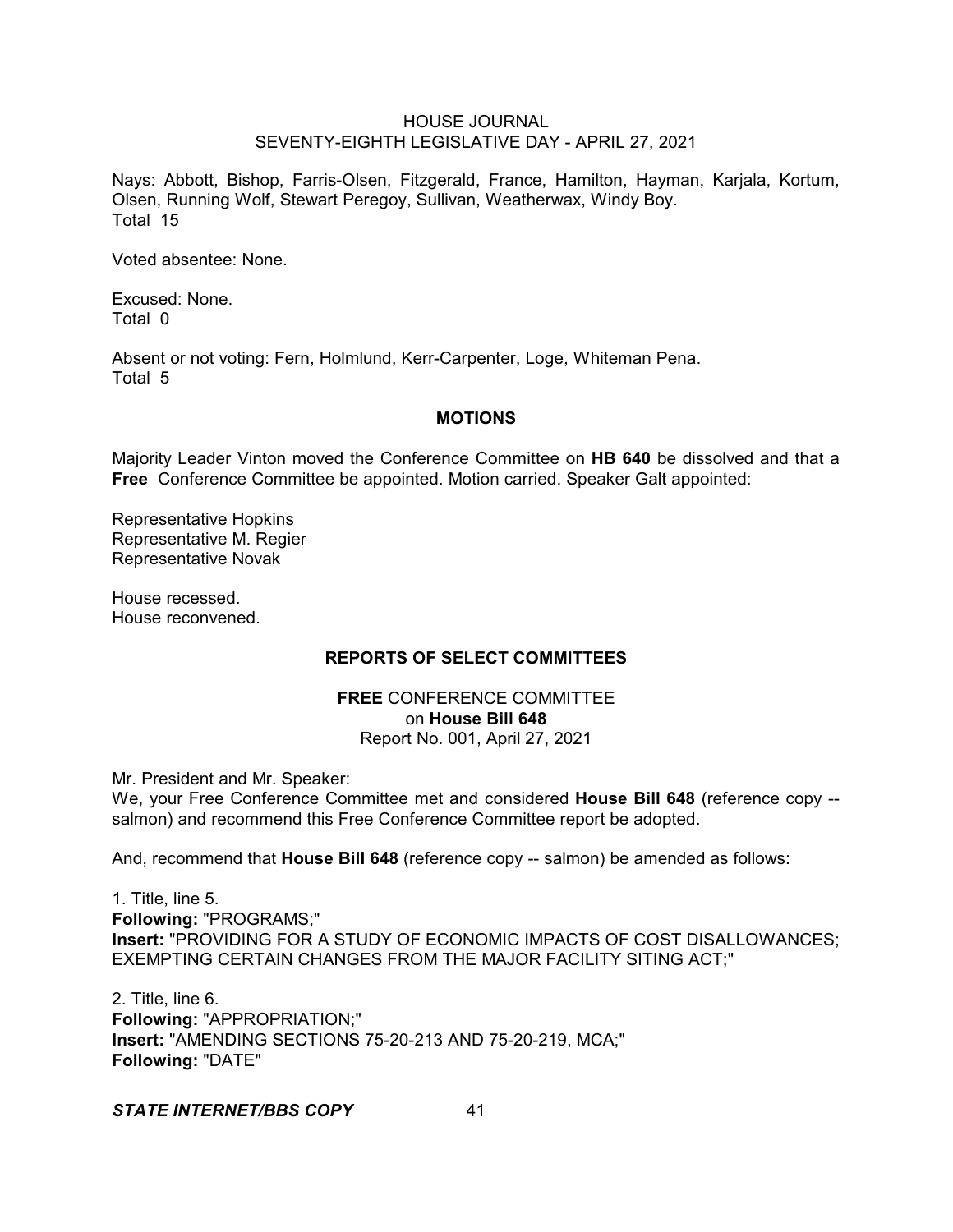**Insert:** ", A RETROACTIVE APPLICABILITY DATE, AND A TERMINATION DATE"

3. Page 3.

**Following:** line 13

- **Insert:** "NEW SECTION. **Section 4. Study of economic impacts of cost disallowances.** (1) The Montana bureau of business and economic research at the university of Montana shall study the economic impact of disallowances for replacement power costs made by the public service commission with respect to any coal-fired electric generation facilities located in the state.
- (2) The study shall:
- (a) determine the economic impact of the disallowances for replacement power costs on consumers;
- (b) examine both the short- and long-term impacts on customers including any potential impacts that may occur in the future as a result of decision made by the public service commission;
- (c) analyze whether the cost disallowances have resulted in any changes to a bond rating of any public utilities and whether those changes have resulted in any impacts to consumers; and
- (d) evaluate if cost disallowances have occurred in other jurisdictions and whether there have been any measurable impacts on consumers.
- (3) The bureau of business and economic research shall complete the study by December 31, 2022.
- (4) The public service commission may not limit the scope of the study and shall cooperate and provide any information and materials necessary to complete the study.
- (5) Upon completion of the study, the bureau of business and economic research:
- (a) shall present the study to the public service commission;
- (b) may present the study to the energy and telecommunications interim committee, if scheduling permits; and
- (c) upon request, may present the study to the house energy, technology, and federal relations committee and the senate energy and telecommunications committee during the 68th legislative session.
- (6) If the bureau of business and economic research is unable to present the study to the energy and telecommunications interim committee, the bureau shall mail a copy to each member of the committee."
- **Insert:** "NEW SECTION. **Section 5. Electric generating facility fuel source change - notice requirements.** (1) (a) An amendment to a certificate is not required for an electric generating facility designed to generate 250 megawatts of electricity or more if a change is made at the facility to alter fuel sources necessary to maintain operations at the facility, if the certificate holder obtains necessary air and water quality permits under chapter 2 and chapter 5 of this title.
- (b) Changes covered by subsection (1)(a) may include both the use of a new fuel source as well as any construction or modification made to the facility for the purpose of allowing the facility to accept and utilize a new fuel source. This includes but is not limited to the construction of unloading facilities, storage facilities, and conveyance systems, including conveyors, roads, and rail spurs.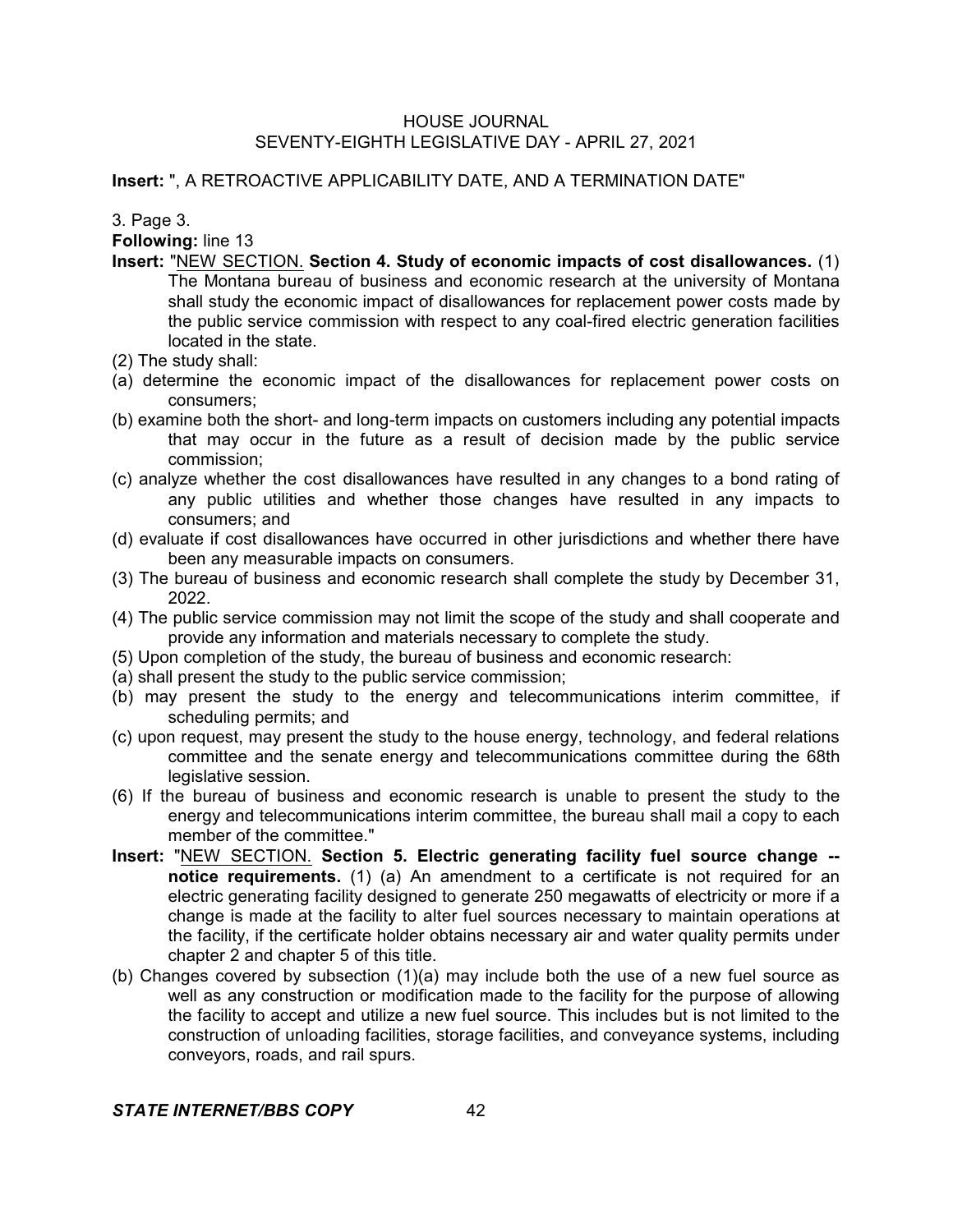- (c) The department shall waive compliance with this chapter as it relates to a change made in accordance with subsection (1)(a).
- (2) (a) A certificate holder making a change in a facility in accordance with subsection (1) shall file notice of the change with the department at least 60 days prior to making the change.
- (b) The department may provide notice to all active parties to the original certification proceeding, but a hearing is not required.
- (3) (a) A change under subsection (1) is neither a material increase in the environmental impact of the facility nor a change or addition considered to affect compliance with a condition of the certificate.
- (b) A change made in accordance with this section and notice of a change required in this section may not be used as the basis of an appeal of a final decision on a certificate by the department."
- **Insert:** "**Section 6.** Section 75-20-213, MCA, is amended to read:
- "**75-20-213. Supplemental material -- amendments.** (1) An Except as provided in [section 5], an application for an amendment of an application or a certificate must be in the form and contain the information that the department by rule or by order prescribes. Notice of an application must be given as set forth in 75-20-211(3) and (4).
- (2) An application may be amended by an applicant any time prior to the department's recommendation. If the proposed amendment is such that it prevents the department or the agencies listed in 75-20-216(6) from carrying out their duties and responsibilities under this chapter, the department may require additional filing fees and additional amendment application review time. The total review time may not exceed 9 months from the date the department accepts a completed application for amendment.
- (3) The applicant shall submit supplemental material in a timely manner as requested by the department or as offered by the applicant to explain, support, or provide the detail with respect to an item described in the original application, without filing an application for an amendment. The department's determination as to whether information is supplemental or whether an application for amendment is required is conclusive." "
- **Insert:** "**Section 7.** Section 75-20-219, MCA, is amended to read:
- "**75-20-219. Amendments to certificate.** (1) (a) Within Except as provided in [section 5], within 30 days after notice of an amendment to a certificate is given as set forth in 75-20- 213(1), including notice to all active parties to the original proceeding, the department shall determine whether the proposed change in the facility would result in a material increase in any environmental impact of the facility or a substantial change in the location of all or a portion of the facility as set forth in the certificate.
- (b) If Except as provided in [section 5], if the department determines that the proposed change would result in a material increase in any environmental impact of the facility or a substantial change in the location of all or a portion of the facility, the department shall grant, deny, or modify the amendment with conditions as it considers appropriate.
- (c) If Except as provided in [section 5], if the department determines that a modification of the proposed amendment to the certificate is needed, it shall consult with the applicant.
- $(2)$  In Except as provided in [section 5], if those cases in which the department determines that the proposed change in the facility would not result in a material increase in any environmental impact or would not be a substantial change in the location of all or a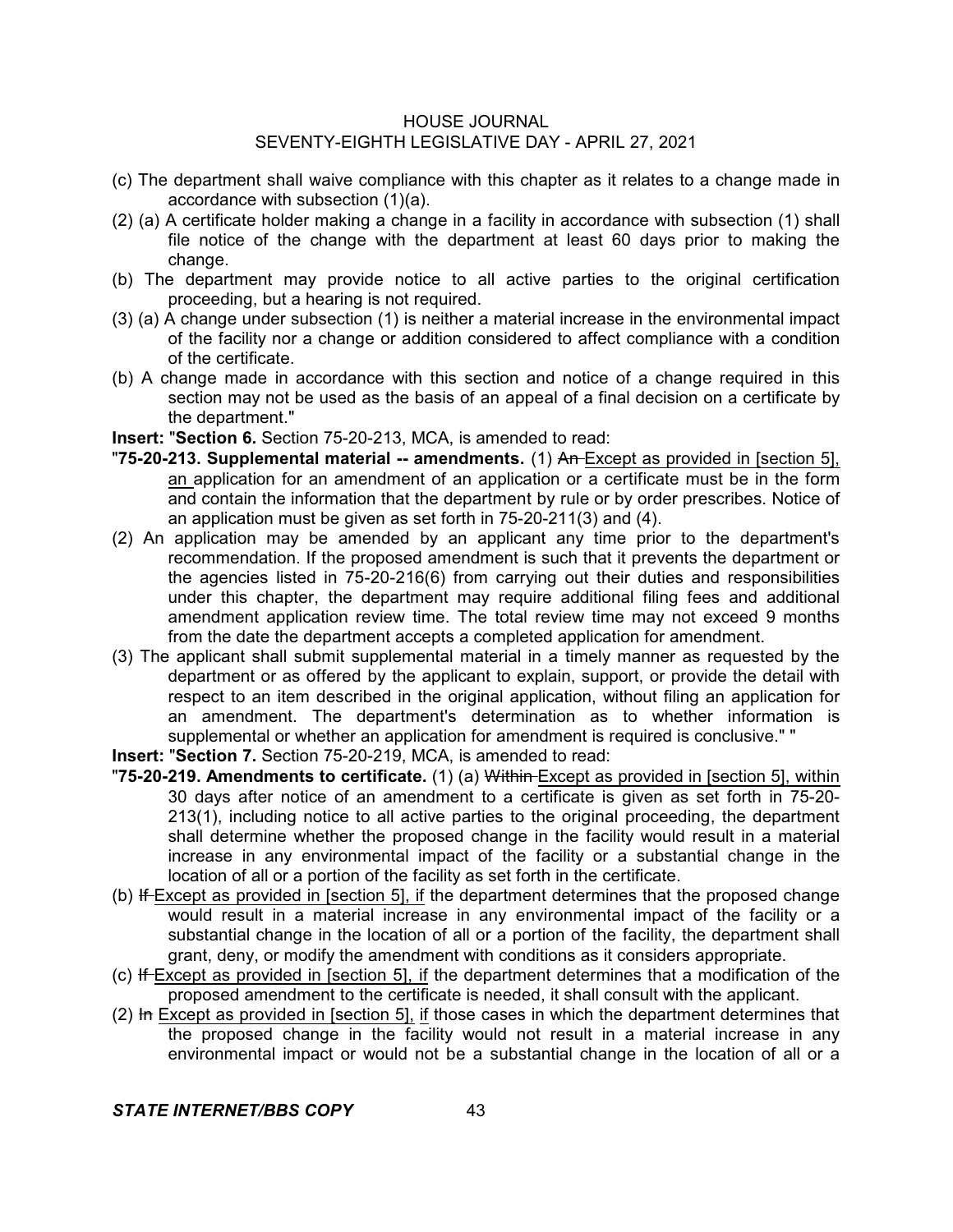portion of the facility, the department shall automatically grant the amendment either as applied for or upon terms or conditions that the department considers appropriate.

- $(3)$  If-Except as provided in [section 5], if a hearing is requested under 75-20-223 $(2)$ , the party requesting the hearing has the burden of showing by clear and convincing evidence that the department's determination is not reasonable.
- $(4)$  If-Except as provided in [section 5], if an amendment is required to a certificate that would affect, amend, alter, or modify a decision, opinion, order, certification, or air or water quality permit issued by the department or board, the amendment must be processed under the applicable statutes administered by the department or board.""

**Renumber:** subsequent sections

4. Page 3, line 16. **Strike:** "\$20,000" **Insert:** "\$125,000"

5. Page 3.

**Following:** line 23

- **Insert:** "(3) [Section 4] is intended to be codified as an integral part of Title 75, and the provisions of Title 75 apply to [section 4].
- (4) [Section 5] is intended to be codified as an integral part of Title 75, chapter 20, part 2, and the provisions of Title 75, chapter 20, part 2, apply to [section 5]."

## 6. Page 3.

**Following:** line 26

- **Insert:** "NEW SECTION. **Section 11. {standard} Severability.** If a part of [this act] is invalid, all valid parts that are severable from the invalid part remain in effect. If a part of [this act] is invalid in one or more of its applications, the part remains in effect in all valid applications that are severable from the invalid applications."
- **Insert: "**COORDINATION SECTION. **Section 12. Coordination instruction.** If both House Bill No. 5 and [this act] are passed and approved, and at least \$2 million is appropriated in House Bill No. 5 to the department of environmental quality for the purpose of leaking petroleum tank remediation to address risks to human health or the environment at petroleum sites where there is no readily apparent potentially liable person or entity that is financially viable, then \$125,000 of that appropriation is transferred to the bureau of mines and geology for the purposes of [section 1]."
- **Insert:** "NEW SECTION. **Section 13. Retroactive applicability**. [This act] applies retroactively, within the meaning of 1-2-109, to certificates issued on or after January 1, 1976."
- **Insert:** "NEW SECTION. **Section 14. Termination**. [Section 4] terminates April 30, 2023."

For the Senate: The Senate: The Senate: The House: The House: The House: The House: The House: The House: The House: The House: The House: The House: The House: The House: The House: The House: The House: The House: The Ho

Lynch Fitzgerald Welborn **Keane** 

Ankney, Chair **Kassmier, Vice Chair** Kassmier, Vice Chair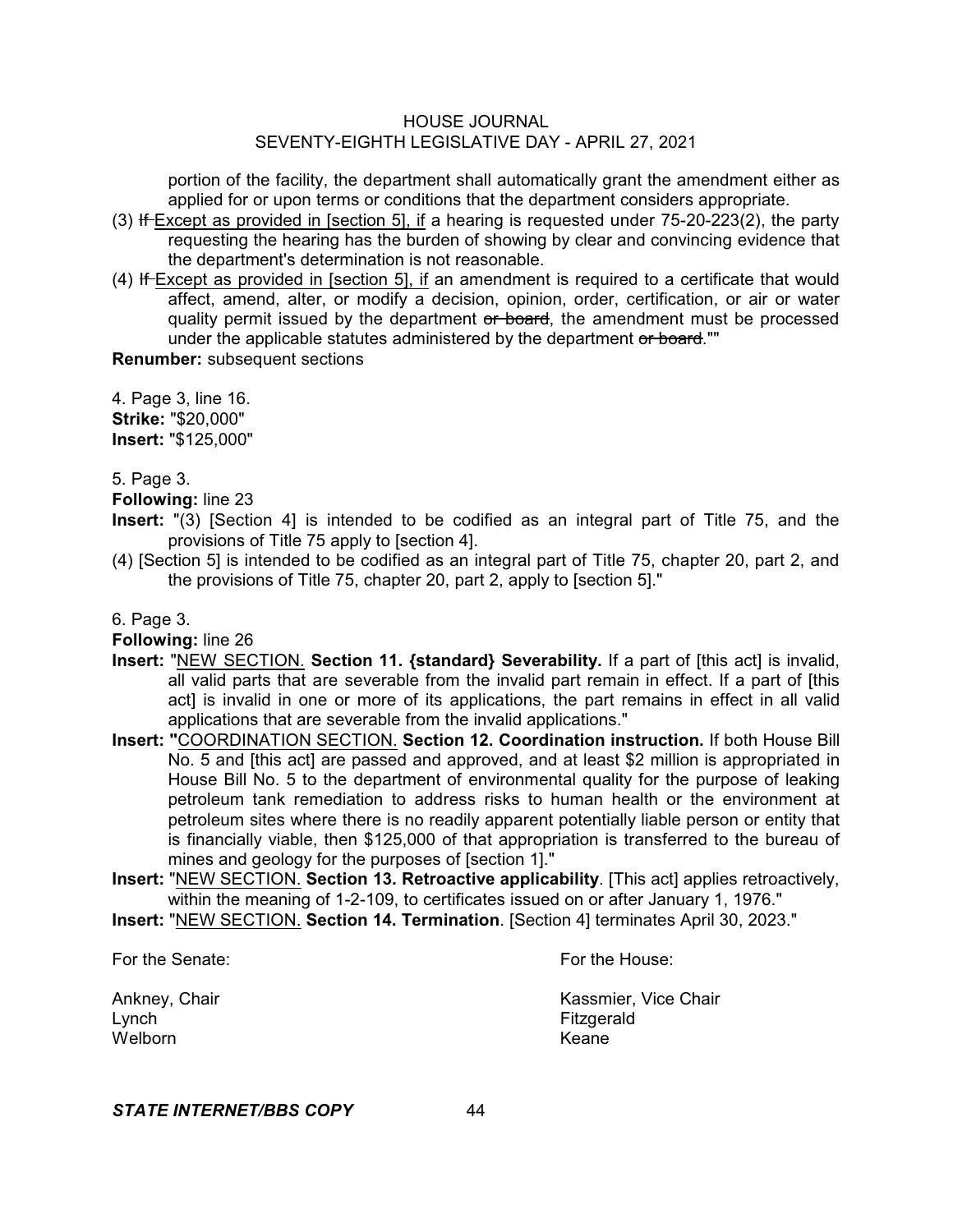## **MESSAGES FROM THE SENATE**

| House joint resolutions concurred in and returned to the House:                                                                        | 4/27/2021 |
|----------------------------------------------------------------------------------------------------------------------------------------|-----------|
| HJR 31, introduced by F. Fleming<br>HJR 34, introduced by B. Usher<br>HJR 36, introduced by D. Fern<br>HJR 40, introduced by B. Mercer |           |
| <b>House bills</b> concurred in as amended and returned to the House for concurrence in Senate<br>amendments:                          |           |
| HB 303, introduced by J. Kassmier<br>HB 340, introduced by W. Galt<br>HB 661, introduced by J. Kassmier                                | 4/27/2021 |
| House bills not concurred in and returned to the House:                                                                                | 4/27/2021 |
| HB 656, introduced by J. Read<br>HB 686, introduced by M. Regier                                                                       |           |
| <b>Free Conference Committee Report No.1 adopted:</b>                                                                                  | 4/27/2021 |
| <b>SB 316, introduced by S. Fitzpatrick</b>                                                                                            |           |

**SB 354**, introduced by S. Hinebauch

# **THIRD READING OF BILLS**

The following bills having been read three several times, title and history agreed to, were disposed of in the following manner:

## **HB 191** passed as follows:

Yeas: Abbott, Anderson, Bartel, Beard, Bedey, Berglee, Bertoglio, Binkley, Bishop, Brewster, Buckley, Buttrey, Caferro, Carlson, Curdy, Custer, Dooling, Dunwell, Duram, Farris-Olsen, Fern, Fielder, Fitzgerald, Fleming, France, Frazer, Fuller, Funk, Galloway, Garner, Gillette, Gist, Greef, Gunderson, Hamilton, Harvey, Hawk, Hayman, Hill, Hinkle C, Hinkle J, Holmlund, Hopkins, Jones, Karjala, Kassmier, Keane, Kelker, Keogh, Kerns, Kerr-Carpenter, Knudsen C, Knudsen R, Kortum, Lenz, Ler, Loge, Malone, Marler, Marshall, McKamey, Mercer, Mitchell, Moore, Nave, Noland, Novak, Olsen, Patelis, Phalen, Putnam, Read, Regier A, Regier M, Reksten, Ricci, Running Wolf, Schillinger, Seekins-Crowe, Sheldon-Galloway, Skees, Smith,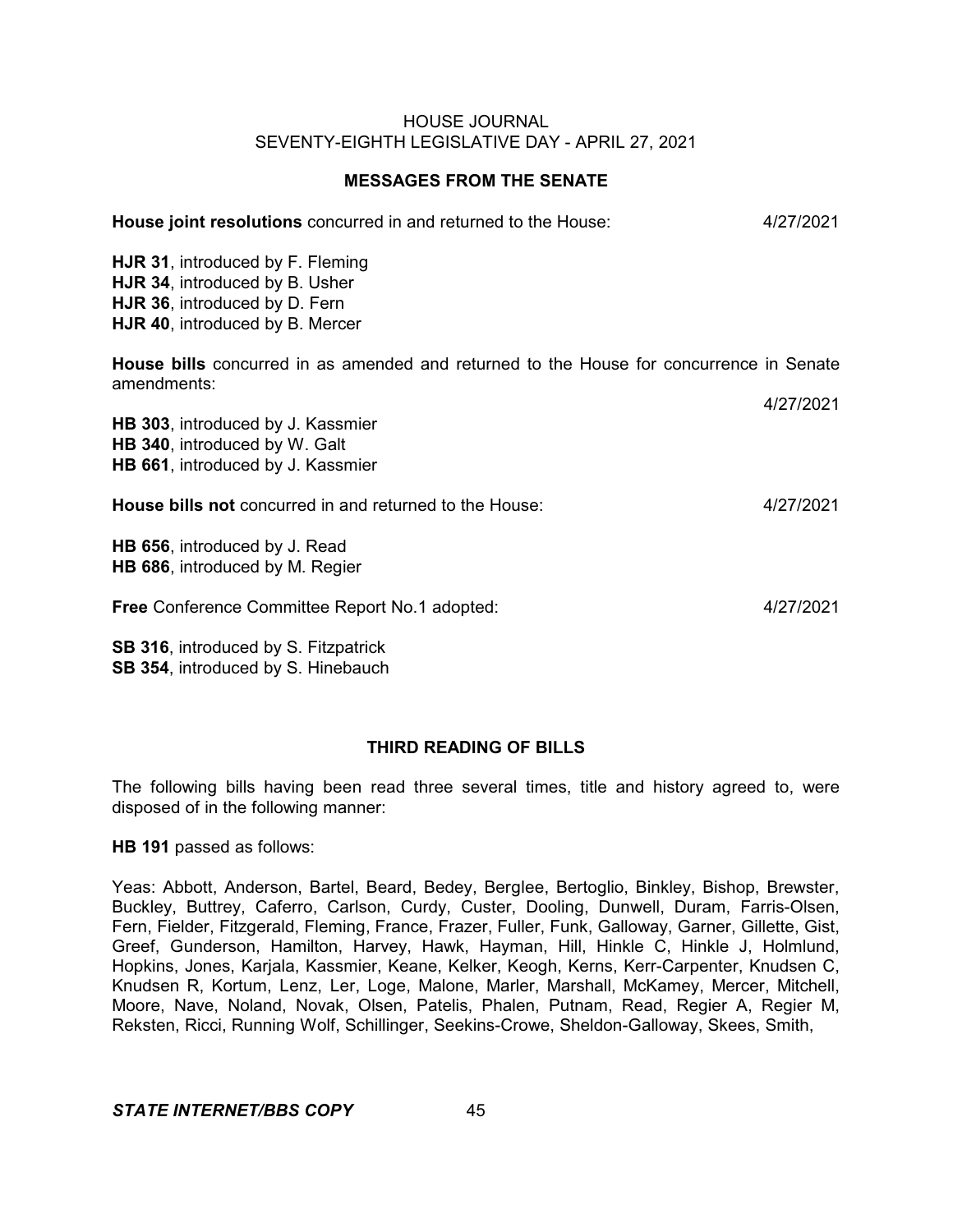Stafman, Stewart Peregoy, Stromswold, Sullivan, Tenenbaum, Thane, Trebas, Tschida, Usher, Vinton, Walsh, Weatherwax, Welch, Whiteman Pena, Whitman, Windy Boy, Zolnikov, Mr. Speaker. Total 100

Nays: None. Total 0

Voted absentee: None.

Excused: None. Total 0

Absent or not voting: None. Total 0

**HB 279** passed as follows:

Yeas: Anderson, Bartel, Beard, Bedey, Berglee, Bertoglio, Binkley, Brewster, Buttrey, Carlson, Custer, Dooling, Duram, Fielder, Fitzgerald, Fleming, Frazer, Fuller, Galloway, Garner, Gillette, Gist, Greef, Gunderson, Hill, Hinkle C, Hinkle J, Holmlund, Hopkins, Jones, Kassmier, Kerns, Kerr-Carpenter, Knudsen C, Knudsen R, Lenz, Ler, Loge, Malone, Marshall, McKamey, Mercer, Mitchell, Nave, Noland, Patelis, Phalen, Putnam, Read, Regier A, Regier M, Reksten, Ricci, Schillinger, Seekins-Crowe, Sheldon-Galloway, Skees, Stromswold, Trebas, Tschida, Usher, Vinton, Walsh, Welch, Whitman, Zolnikov, Mr. Speaker. Total 67

Nays: Abbott, Bishop, Buckley, Caferro, Curdy, Dunwell, Farris-Olsen, Fern, France, Funk, Hamilton, Harvey, Hawk, Hayman, Karjala, Keane, Kelker, Keogh, Kortum, Marler, Moore, Novak, Olsen, Running Wolf, Smith, Stafman, Stewart Peregoy, Sullivan, Tenenbaum, Thane, Weatherwax, Whiteman Pena, Windy Boy. Total 33

Voted absentee: None.

Excused: None. Total 0

Absent or not voting: None. Total 0

**HB 330** passed as follows:

Yeas: Abbott, Anderson, Bartel, Beard, Bedey, Berglee, Bertoglio, Binkley, Bishop, Brewster, Buckley, Buttrey, Caferro, Carlson, Curdy, Custer, Dooling, Dunwell, Duram, Farris-Olsen,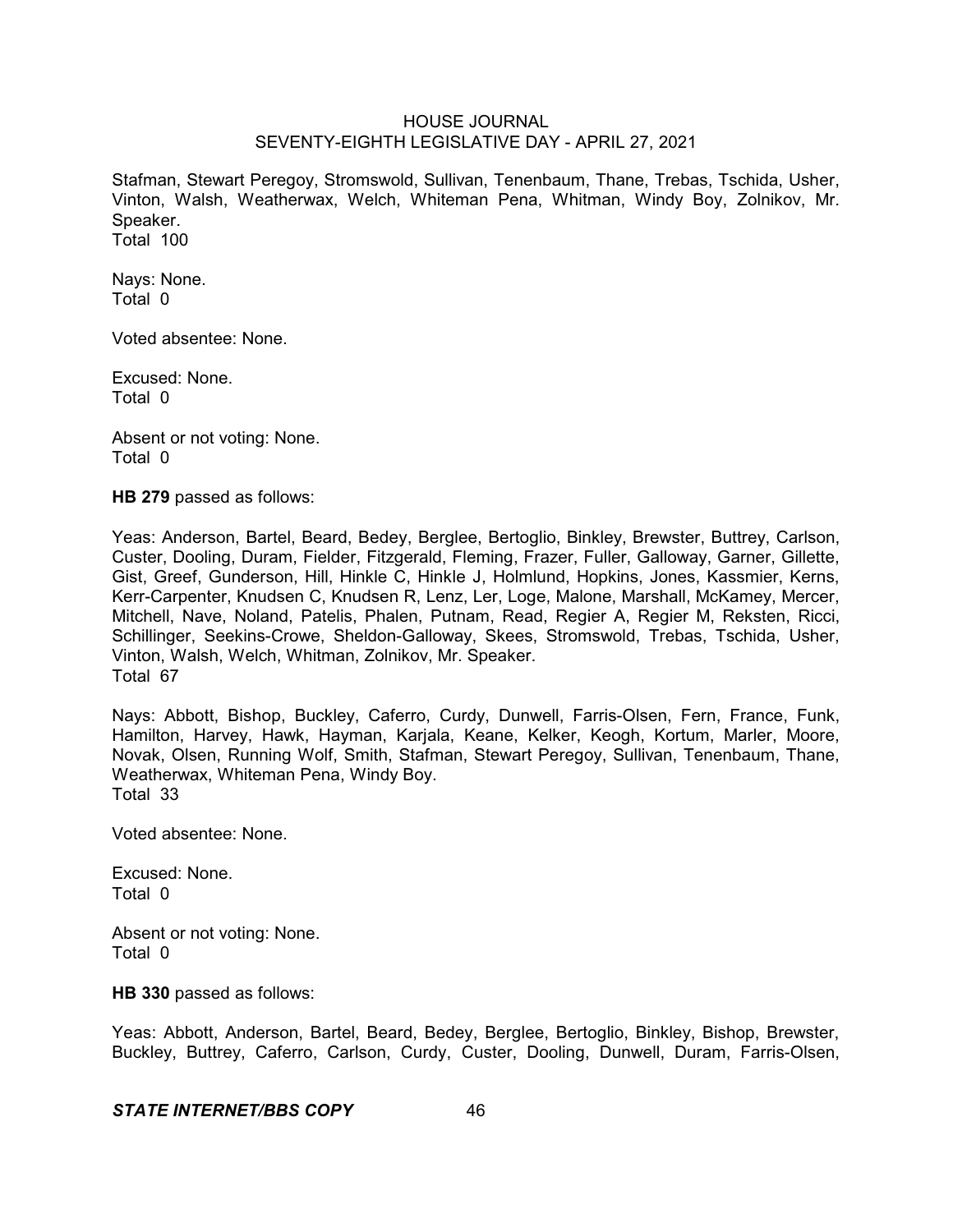Fern, Fielder, Fitzgerald, Fleming, France, Frazer, Fuller, Funk, Galloway, Garner, Gillette, Gist, Greef, Gunderson, Hamilton, Harvey, Hawk, Hayman, Hill, Hinkle C, Hinkle J, Holmlund, Hopkins, Jones, Karjala, Kassmier, Keane, Kelker, Keogh, Kerns, Kerr-Carpenter, Knudsen C, Knudsen R, Kortum, Lenz, Ler, Loge, Malone, Marler, Marshall, McKamey, Mercer, Mitchell, Moore, Nave, Noland, Novak, Olsen, Patelis, Phalen, Putnam, Read, Regier A, Regier M, Reksten, Ricci, Running Wolf, Schillinger, Seekins-Crowe, Sheldon-Galloway, Skees, Smith, Stafman, Stewart Peregoy, Stromswold, Sullivan, Tenenbaum, Thane, Trebas, Tschida, Usher, Vinton, Walsh, Weatherwax, Welch, Whitman, Windy Boy, Zolnikov, Mr. Speaker. Total 99

Nays: Whiteman Pena. Total 1

Voted absentee: None.

Excused: None. Total 0

Absent or not voting: None. Total 0

**HB 483** passed as follows:

Yeas: Abbott, Anderson, Bartel, Beard, Bedey, Berglee, Bertoglio, Binkley, Bishop, Brewster, Buckley, Buttrey, Caferro, Carlson, Curdy, Custer, Dooling, Duram, Fern, Fielder, Fitzgerald, Fleming, Frazer, Fuller, Funk, Galloway, Garner, Gillette, Gist, Greef, Gunderson, Harvey, Hill, Hinkle C, Hinkle J, Holmlund, Hopkins, Jones, Kassmier, Keane, Kerns, Kerr-Carpenter, Knudsen C, Knudsen R, Lenz, Ler, Loge, Malone, Marshall, McKamey, Mercer, Mitchell, Moore, Nave, Noland, Novak, Patelis, Phalen, Putnam, Read, Regier A, Regier M, Reksten, Ricci, Running Wolf, Schillinger, Seekins-Crowe, Sheldon-Galloway, Skees, Stewart Peregoy, Stromswold, Sullivan, Thane, Trebas, Tschida, Usher, Vinton, Walsh, Weatherwax, Welch, Whiteman Pena, Whitman, Windy Boy, Zolnikov, Mr. Speaker. Total 85

Nays: Dunwell, Farris-Olsen, France, Hamilton, Hawk, Hayman, Karjala, Kelker, Keogh, Kortum, Marler, Olsen, Smith, Stafman, Tenenbaum. Total 15

Voted absentee: None.

Excused: None. Total 0

Absent or not voting: None. Total 0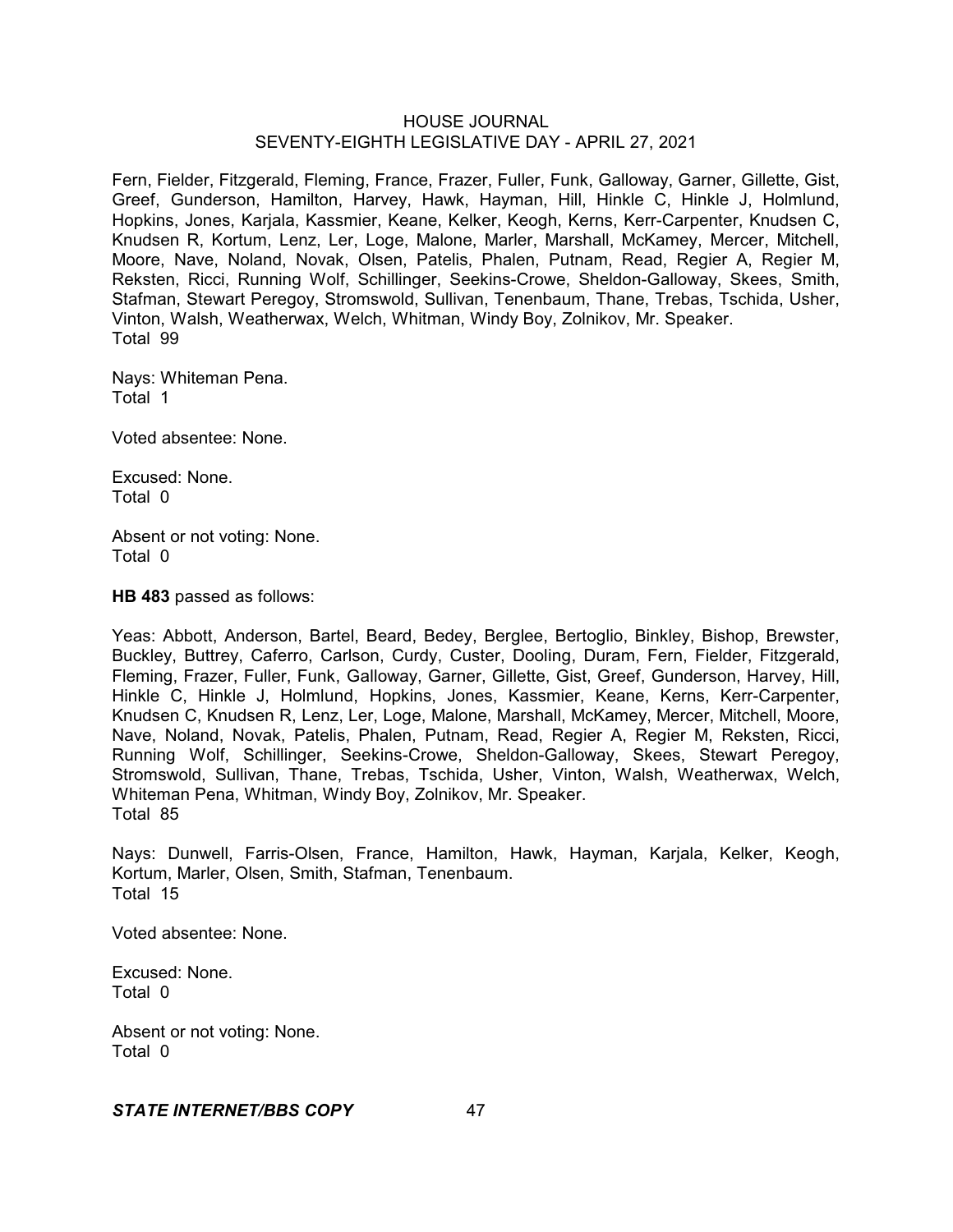**HB 506** passed as follows:

Yeas: Anderson, Bartel, Beard, Bedey, Berglee, Bertoglio, Binkley, Brewster, Buttrey, Carlson, Dooling, Duram, Fielder, Fitzgerald, Fleming, Frazer, Fuller, Galloway, Garner, Gillette, Gist, Greef, Gunderson, Hill, Hinkle C, Hinkle J, Holmlund, Hopkins, Jones, Kassmier, Kerns, Knudsen C, Knudsen R, Lenz, Ler, Loge, Malone, Marshall, Mercer, Mitchell, Moore, Nave, Noland, Patelis, Phalen, Read, Regier A, Regier M, Reksten, Ricci, Schillinger, Seekins-Crowe, Sheldon-Galloway, Skees, Stromswold, Trebas, Tschida, Usher, Vinton, Walsh, Welch, Whitman, Zolnikov, Mr. Speaker. Total 64

Nays: Abbott, Bishop, Buckley, Caferro, Curdy, Custer, Dunwell, Farris-Olsen, Fern, France, Funk, Hamilton, Harvey, Hawk, Hayman, Karjala, Keane, Kelker, Keogh, Kerr-Carpenter, Kortum, Marler, McKamey, Novak, Olsen, Putnam, Running Wolf, Stafman, Stewart Peregoy, Sullivan, Tenenbaum, Thane, Weatherwax, Windy Boy. Total 34

Voted absentee: None.

Excused: None. Total 0

Absent or not voting: Smith, Whiteman Pena. Total 2

**HB 530** passed as follows:

Yeas: Anderson, Bartel, Beard, Bedey, Berglee, Bertoglio, Binkley, Brewster, Buttrey, Carlson, Custer, Dooling, Duram, Fielder, Fitzgerald, Fleming, Frazer, Fuller, Galloway, Garner, Gillette, Gist, Greef, Gunderson, Hill, Hinkle C, Hinkle J, Holmlund, Hopkins, Jones, Kassmier, Kerns, Knudsen C, Knudsen R, Lenz, Ler, Loge, Malone, Marshall, McKamey, Mercer, Mitchell, Moore, Nave, Noland, Patelis, Phalen, Read, Regier A, Regier M, Reksten, Ricci, Schillinger, Seekins-Crowe, Sheldon-Galloway, Skees, Stromswold, Trebas, Tschida, Usher, Vinton, Walsh, Welch, Whitman, Zolnikov, Mr. Speaker. Total 66

Nays: Abbott, Bishop, Buckley, Caferro, Curdy, Dunwell, Farris-Olsen, Fern, France, Funk, Hamilton, Harvey, Hawk, Hayman, Karjala, Keane, Kelker, Keogh, Kerr-Carpenter, Kortum, Marler, Novak, Olsen, Putnam, Running Wolf, Smith, Stafman, Stewart Peregoy, Sullivan, Tenenbaum, Thane, Weatherwax, Whiteman Pena, Windy Boy. Total 34

Voted absentee: None.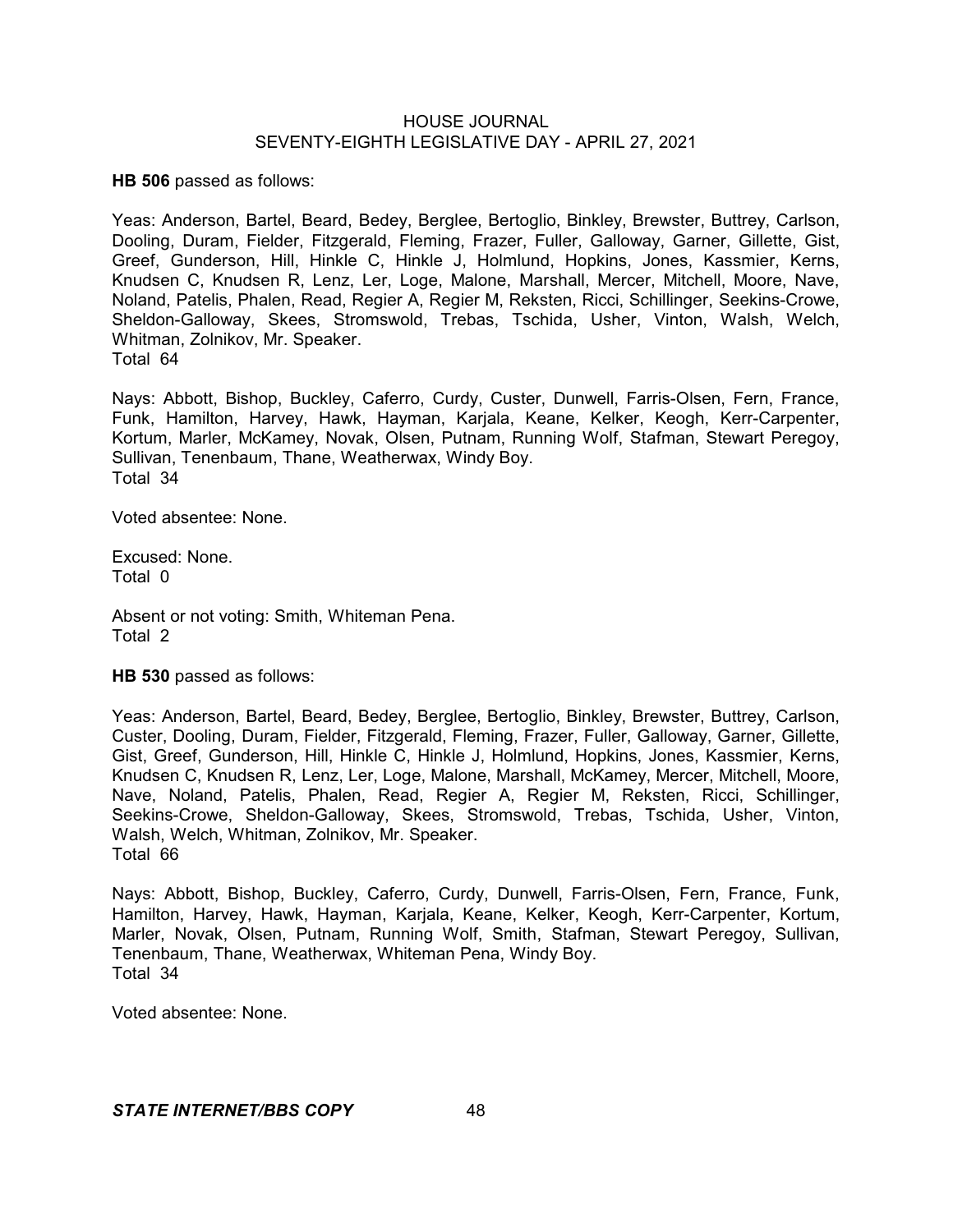Excused: None. Total 0

Absent or not voting: None. Total 0

**HB 629** passed as follows:

Yeas: Abbott, Anderson, Bedey, Bertoglio, Bishop, Brewster, Buckley, Buttrey, Caferro, Curdy, Custer, Dooling, Duram, Farris-Olsen, Fern, Fitzgerald, Fleming, France, Frazer, Fuller, Funk, Galloway, Garner, Gist, Greef, Gunderson, Hamilton, Harvey, Hawk, Hayman, Holmlund, Hopkins, Jones, Karjala, Kassmier, Keane, Kelker, Keogh, Kerns, Kerr-Carpenter, Knudsen C, Ler, Loge, Malone, McKamey, Mercer, Mitchell, Nave, Noland, Novak, Olsen, Patelis, Phalen, Putnam, Reksten, Running Wolf, Seekins-Crowe, Skees, Smith, Stafman, Stewart Peregoy, Sullivan, Thane, Trebas, Usher, Vinton, Walsh, Weatherwax, Welch, Whiteman Pena, Whitman, Windy Boy, Zolnikov, Mr. Speaker. Total 74

Nays: Bartel, Beard, Berglee, Binkley, Carlson, Dunwell, Fielder, Gillette, Hill, Hinkle C, Hinkle J, Knudsen R, Kortum, Lenz, Marler, Marshall, Moore, Read, Regier A, Regier M, Ricci, Schillinger, Sheldon-Galloway, Stromswold, Tenenbaum, Tschida. Total 26

Voted absentee: None.

Excused: None. Total 0

Absent or not voting: None. Total 0

**HB 651** passed as follows:

Yeas: Anderson, Bartel, Beard, Bedey, Berglee, Bertoglio, Binkley, Brewster, Buttrey, Carlson, Custer, Dooling, Duram, Fielder, Fitzgerald, Fleming, Frazer, Fuller, Galloway, Garner, Gillette, Gist, Greef, Gunderson, Hill, Hinkle C, Hinkle J, Hopkins, Jones, Kassmier, Kerns, Knudsen C, Knudsen R, Lenz, Ler, Loge, Malone, Marshall, McKamey, Mercer, Mitchell, Moore, Nave, Noland, Patelis, Phalen, Putnam, Read, Regier A, Regier M, Reksten, Ricci, Schillinger, Seekins-Crowe, Sheldon-Galloway, Skees, Stromswold, Trebas, Tschida, Usher, Vinton, Walsh, Welch, Whitman, Zolnikov, Mr. Speaker. Total 66

Nays: Abbott, Bishop, Buckley, Caferro, Curdy, Dunwell, Farris-Olsen, Fern, France, Funk, Hamilton, Harvey, Hawk, Hayman, Karjala, Keane, Kelker, Keogh, Kerr-Carpenter, Kortum,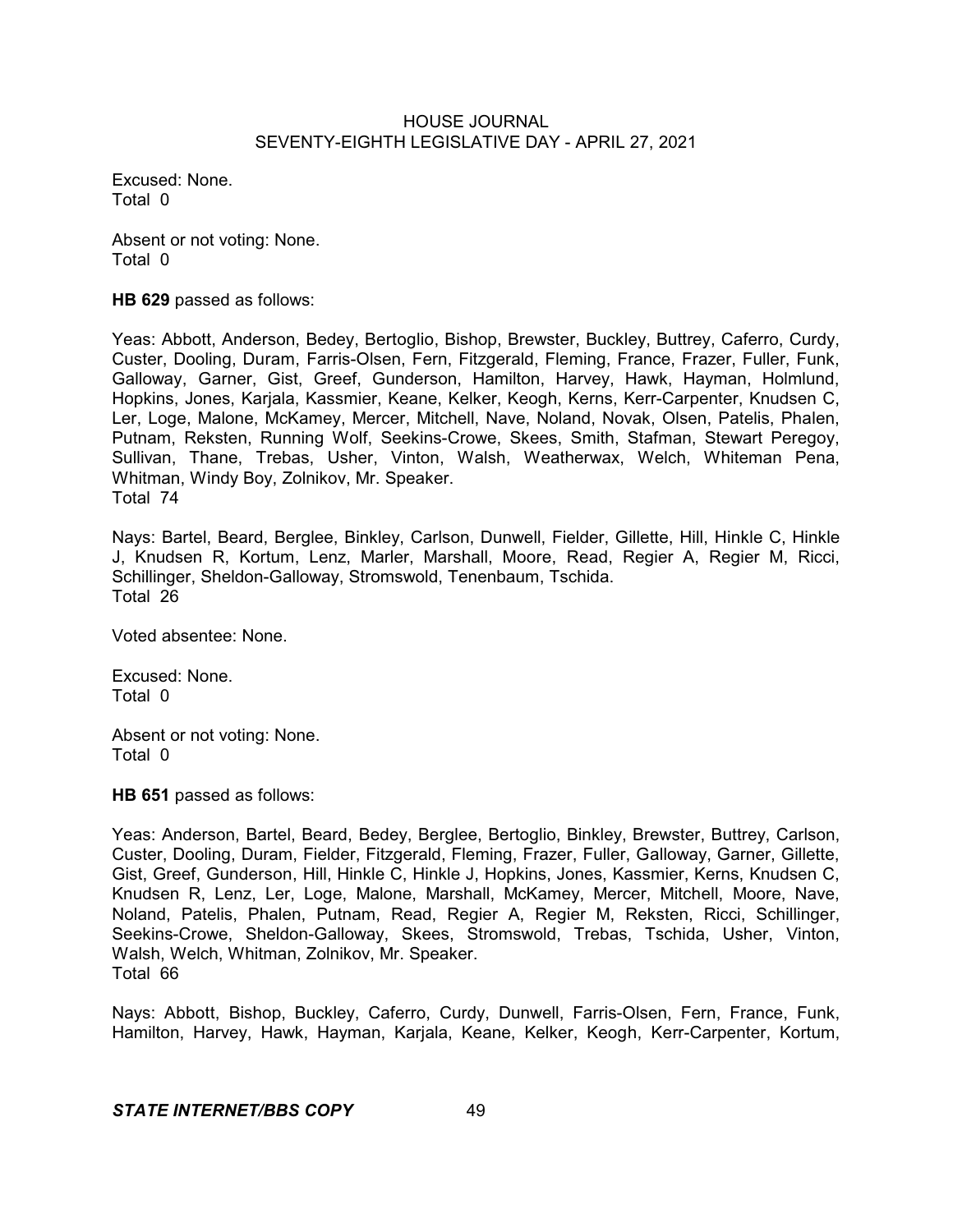Marler, Novak, Olsen, Running Wolf, Smith, Stafman, Stewart Peregoy, Sullivan, Tenenbaum, Thane, Weatherwax, Whiteman Pena, Windy Boy. Total 33

Voted absentee: None.

Excused: None. Total 0

Absent or not voting: Holmlund. Total 1

**HB 660** passed as follows:

Yeas: Abbott, Anderson, Beard, Bedey, Berglee, Bertoglio, Binkley, Bishop, Brewster, Buckley, Buttrey, Caferro, Carlson, Curdy, Custer, Dooling, Dunwell, Duram, Farris-Olsen, Fern, Fielder, Fitzgerald, Fleming, France, Frazer, Fuller, Funk, Galloway, Garner, Gillette, Gist, Greef, Gunderson, Hamilton, Harvey, Hawk, Hayman, Hill, Hinkle C, Hinkle J, Holmlund, Hopkins, Jones, Karjala, Kassmier, Keane, Kelker, Keogh, Kerns, Kerr-Carpenter, Knudsen C, Knudsen R, Kortum, Lenz, Ler, Loge, Malone, Marler, Marshall, McKamey, Mercer, Mitchell, Nave, Noland, Novak, Olsen, Patelis, Phalen, Putnam, Read, Regier A, Reksten, Ricci, Running Wolf, Seekins-Crowe, Sheldon-Galloway, Skees, Smith, Stafman, Stewart Peregoy, Stromswold, Sullivan, Tenenbaum, Thane, Trebas, Usher, Vinton, Walsh, Weatherwax, Welch, Whiteman Pena, Whitman, Windy Boy, Zolnikov, Mr. Speaker. Total 95

Nays: Bartel, Moore, Regier M, Schillinger, Tschida. Total 5

Voted absentee: None.

Excused: None. Total 0

Absent or not voting: None. Total 0

**HB 705** passed as follows:

Yeas: Abbott, Anderson, Bartel, Beard, Bedey, Berglee, Bertoglio, Binkley, Bishop, Brewster, Buckley, Buttrey, Caferro, Carlson, Curdy, Custer, Dooling, Duram, Farris-Olsen, Fern, Fielder, Fitzgerald, Fleming, France, Frazer, Fuller, Funk, Garner, Gillette, Gist, Greef, Gunderson, Harvey, Hawk, Hayman, Hill, Hinkle C, Hinkle J, Holmlund, Hopkins, Jones, Karjala, Kassmier, Keane, Kelker, Keogh, Kerns, Kerr-Carpenter, Knudsen C, Knudsen R, Lenz, Ler, Loge, Malone, Marler, Marshall, McKamey, Mercer, Mitchell, Nave, Noland, Novak, Patelis, Phalen,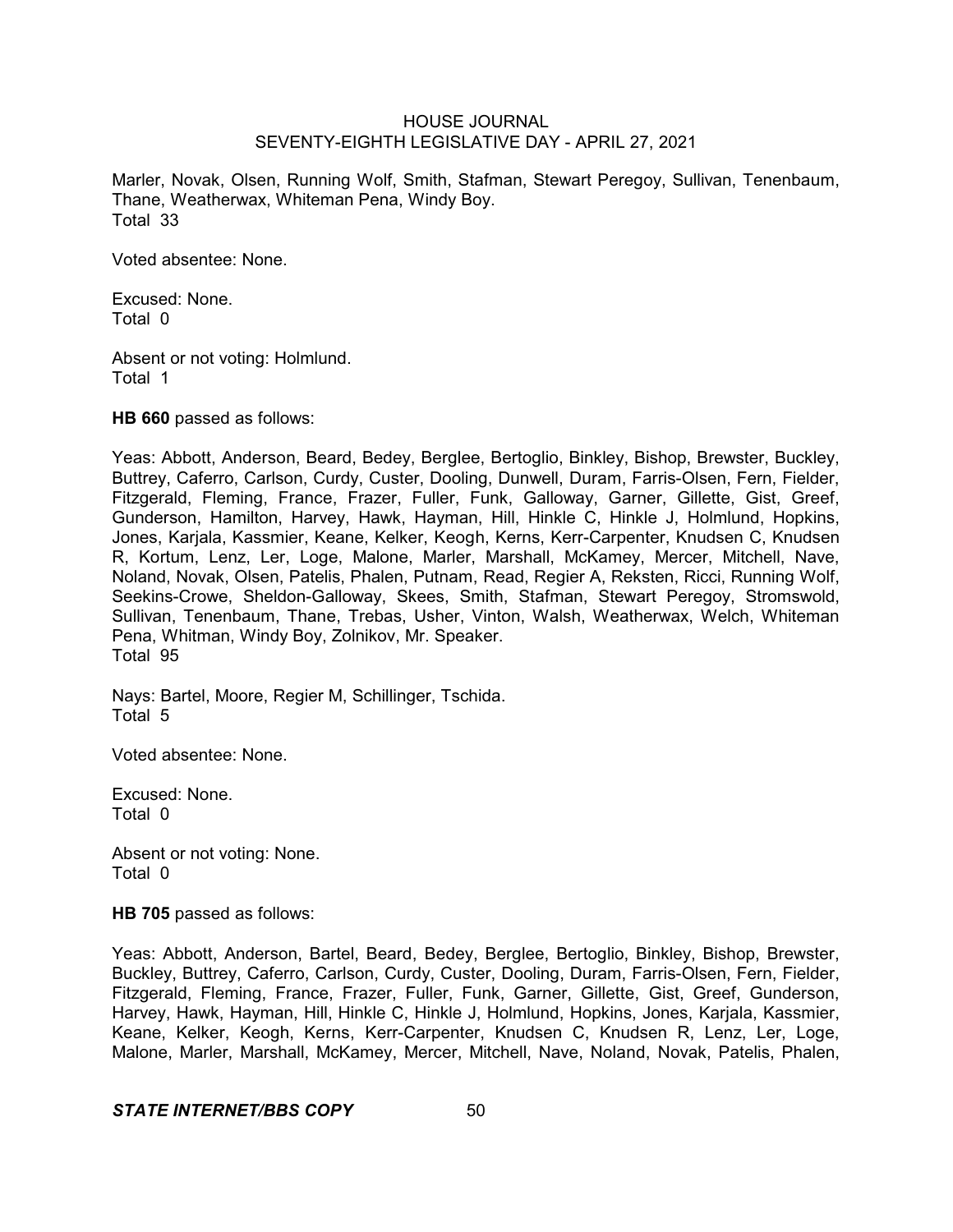Putnam, Read, Regier M, Reksten, Ricci, Running Wolf, Schillinger, Seekins-Crowe, Skees, Smith, Stewart Peregoy, Stromswold, Sullivan, Tenenbaum, Thane, Trebas, Tschida, Usher, Vinton, Walsh, Welch, Whitman, Zolnikov, Mr. Speaker. Total 88

Nays: Dunwell, Galloway, Hamilton, Kortum, Moore, Olsen, Regier A, Sheldon-Galloway, Stafman, Weatherwax, Whiteman Pena, Windy Boy. Total 12

Voted absentee: None.

Excused: None. Total 0

Absent or not voting: None. Total 0

**SB 316** passed as follows:

Yeas: Anderson, Bartel, Beard, Bedey, Berglee, Bertoglio, Binkley, Brewster, Buttrey, Carlson, Custer, Dooling, Duram, Fielder, Fitzgerald, Fleming, Frazer, Fuller, Galloway, Garner, Gillette, Gist, Greef, Gunderson, Hill, Hinkle C, Hinkle J, Holmlund, Hopkins, Jones, Kassmier, Kerns, Knudsen C, Knudsen R, Lenz, Ler, Loge, Malone, Marshall, McKamey, Mercer, Mitchell, Moore, Nave, Noland, Patelis, Phalen, Putnam, Read, Regier A, Regier M, Ricci, Schillinger, Seekins-Crowe, Sheldon-Galloway, Stromswold, Trebas, Tschida, Usher, Vinton, Walsh, Welch, Whitman, Mr. Speaker. Total 64

Nays: Abbott, Bishop, Buckley, Caferro, Curdy, Dunwell, Farris-Olsen, Fern, France, Funk, Hamilton, Harvey, Hawk, Hayman, Karjala, Keane, Kelker, Keogh, Kerr-Carpenter, Kortum, Marler, Novak, Olsen, Reksten, Running Wolf, Skees, Smith, Stafman, Stewart Peregoy, Sullivan, Tenenbaum, Thane, Weatherwax, Whiteman Pena, Windy Boy, Zolnikov. Total 36

Voted absentee: None.

Excused: None. Total 0

Absent or not voting: None. Total 0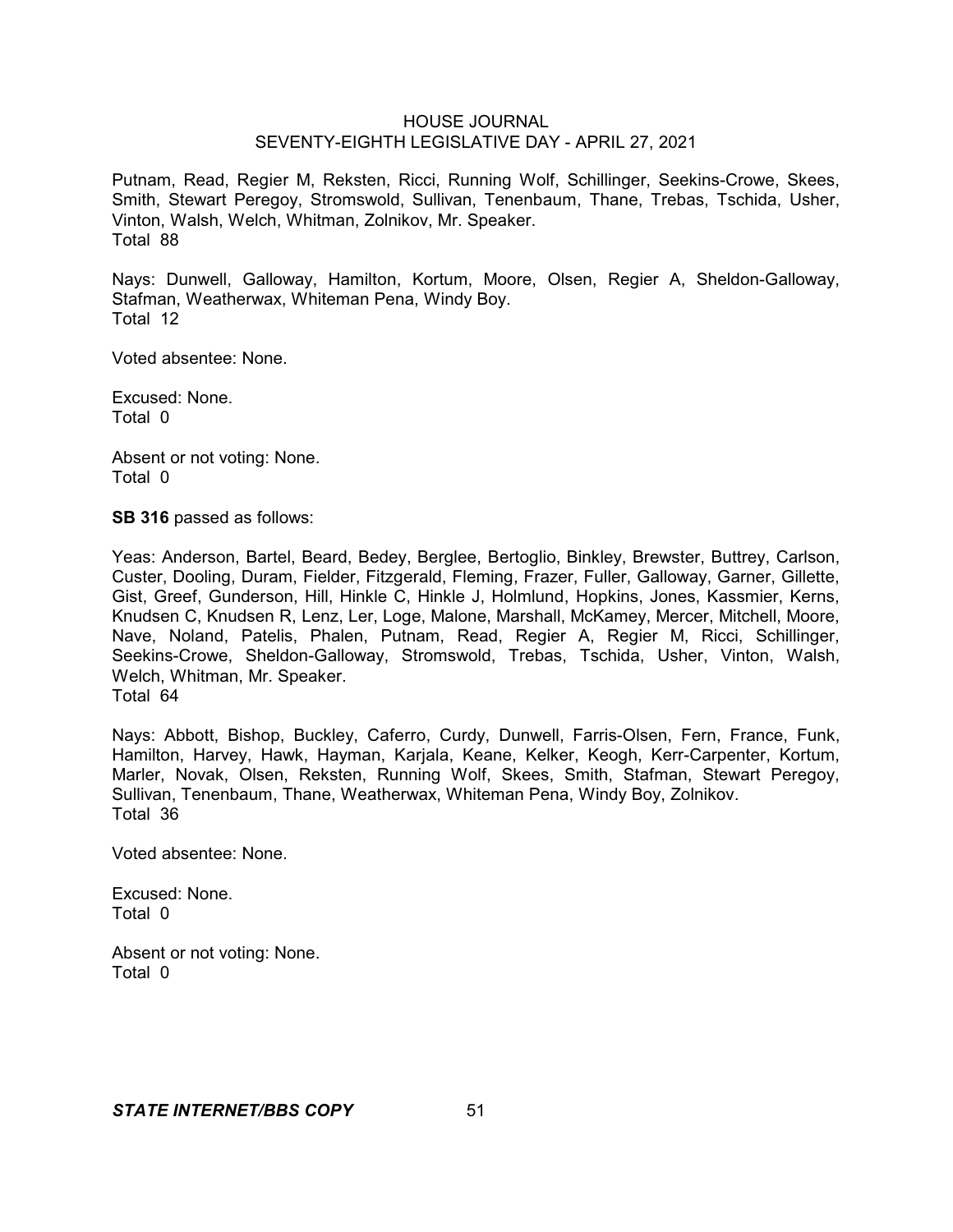**SJR 28** concurred in as follows:

Yeas: Abbott, Anderson, Beard, Bedey, Berglee, Bertoglio, Binkley, Bishop, Brewster, Buckley, Buttrey, Caferro, Carlson, Curdy, Custer, Dooling, Dunwell, Duram, Farris-Olsen, Fern, Fitzgerald, Fleming, France, Frazer, Fuller, Funk, Galloway, Garner, Gillette, Gist, Greef, Gunderson, Hamilton, Harvey, Hawk, Hinkle C, Hinkle J, Holmlund, Hopkins, Jones, Karjala, Kassmier, Keane, Keogh, Kerns, Kerr-Carpenter, Knudsen C, Kortum, Ler, Loge, Marler, Marshall, McKamey, Mercer, Mitchell, Nave, Noland, Novak, Olsen, Patelis, Phalen, Putnam, Read, Regier A, Reksten, Ricci, Running Wolf, Seekins-Crowe, Skees, Smith, Stafman, Stewart Peregoy, Stromswold, Sullivan, Tenenbaum, Thane, Trebas, Tschida, Usher, Vinton, Walsh, Welch, Whitman, Zolnikov, Mr. Speaker. Total 85

Nays: Bartel, Fielder, Hayman, Hill, Kelker, Knudsen R, Lenz, Malone, Moore, Regier M, Schillinger, Sheldon-Galloway, Weatherwax, Whiteman Pena, Windy Boy. Total 15

Voted absentee: None.

Excused: None. Total 0

Absent or not voting: None. Total 0

**SJR 31** concurred in as follows:

Yeas: Anderson, Bedey, Berglee, Bertoglio, Brewster, Buckley, Buttrey, Carlson, Curdy, Custer, Dooling, Dunwell, Farris-Olsen, Fern, Fielder, Fleming, Frazer, Fuller, Funk, Gist, Greef, Harvey, Hawk, Hinkle J, Holmlund, Hopkins, Jones, Kassmier, Kelker, Keogh, Kerns, Kerr-Carpenter, Knudsen C, Knudsen R, Ler, Malone, Marler, McKamey, Mercer, Mitchell, Nave, Noland, Novak, Patelis, Putnam, Reksten, Seekins-Crowe, Skees, Smith, Stafman, Stewart Peregoy, Stromswold, Sullivan, Tenenbaum, Trebas, Usher, Vinton, Walsh, Welch, Whitman, Zolnikov, Mr. Speaker. Total 62

Nays: Abbott, Bartel, Beard, Binkley, Bishop, Caferro, Duram, Fitzgerald, France, Galloway, Garner, Gillette, Gunderson, Hamilton, Hayman, Hill, Hinkle C, Karjala, Keane, Kortum, Lenz, Loge, Marshall, Moore, Olsen, Phalen, Read, Regier A, Regier M, Ricci, Running Wolf, Schillinger, Sheldon-Galloway, Thane, Tschida, Weatherwax, Whiteman Pena, Windy Boy. Total 38

Voted absentee: None.